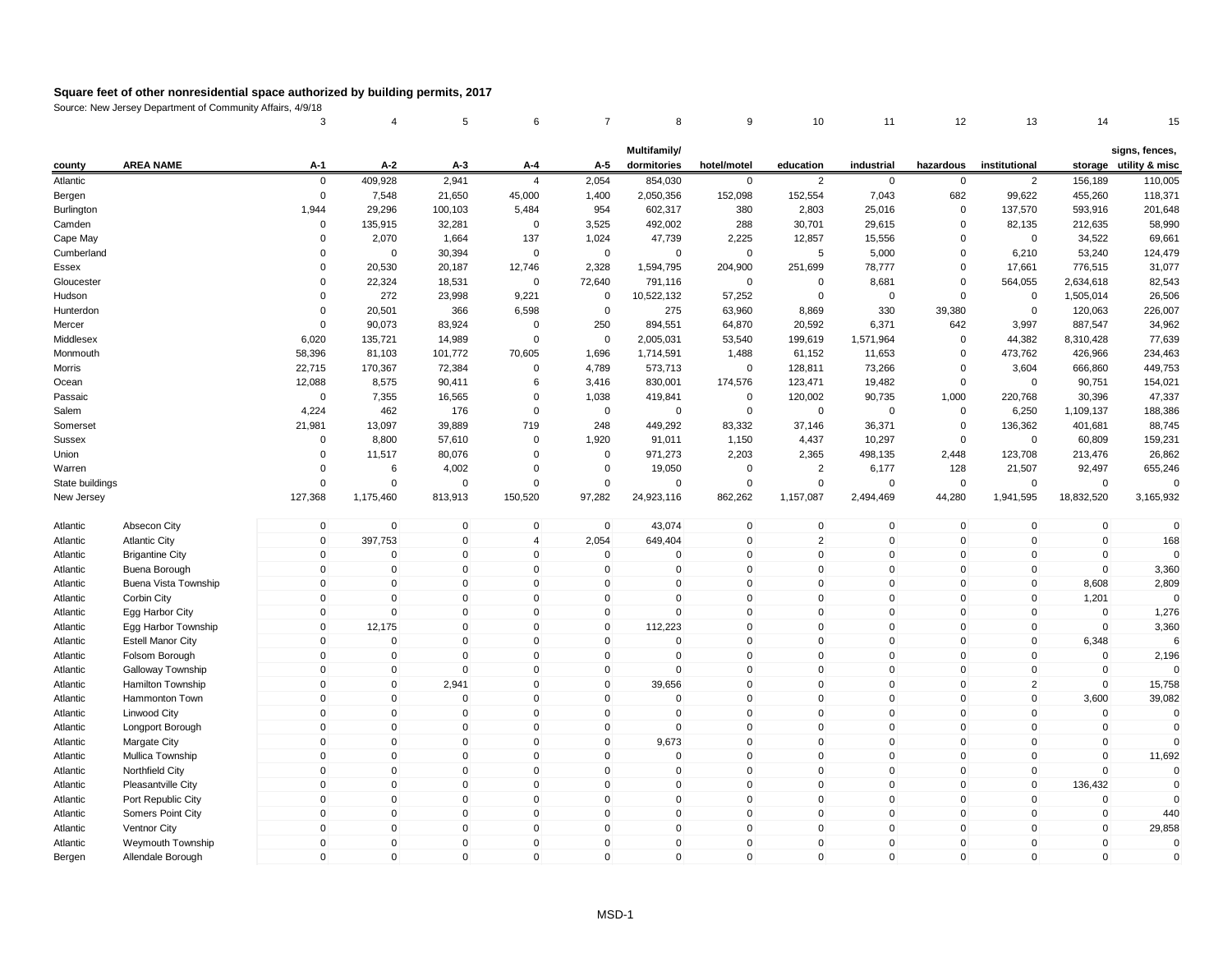|        |                           | 3                   | $\overline{4}$ | 5              | 6                   | 7                   | 8            | 9           | 10           | 11           | 12             | 13            | 14          | 15                     |
|--------|---------------------------|---------------------|----------------|----------------|---------------------|---------------------|--------------|-------------|--------------|--------------|----------------|---------------|-------------|------------------------|
|        |                           |                     |                |                |                     |                     | Multifamily/ |             |              |              |                |               |             | signs, fences,         |
| county | <b>AREA NAME</b>          | $A-1$               | $A-2$          | $A-3$          | A-4                 | A-5                 | dormitories  | hotel/motel | education    | industrial   | hazardous      | institutional |             | storage utility & misc |
| Bergen | Alpine Borough            | $\mathbf 0$         | 5,701          | $\mathbf 0$    | $\mathbf 0$         | $\mathbf 0$         | $\mathbf 0$  | $\pmb{0}$   | $\mathbf 0$  | $\mathbf 0$  | $\pmb{0}$      | $\pmb{0}$     | $\mathbf 0$ | 443                    |
| Bergen | Bergenfield Borough       | $\mathbf 0$         | $\mathbf 0$    | $\mathbf 0$    | $\mathbf 0$         | $\mathbf 0$         | $\mathbf 0$  | $\mathbf 0$ | $\mathbf 0$  | $\mathbf 0$  | $\overline{0}$ | $\mathbf 0$   | $\mathbf 0$ | $\overline{0}$         |
| Bergen | Bogota Borough            | $\mathsf{O}\xspace$ | $\pmb{0}$      | $\mathbf 0$    | $\mathsf{O}\xspace$ | 0                   | 0            | $\pmb{0}$   | $\mathbf 0$  | 0            | $\overline{0}$ | 0             | 5,048       | $\mathbf 0$            |
| Bergen | Carlstadt Borough         | $\mathbf 0$         | $\mathbf{0}$   | $\mathbf{0}$   | $\Omega$            | $\mathbf 0$         | $\mathbf{0}$ | $\mathsf 0$ | $\mathbf{0}$ | 4,653        | $\mathbf 0$    | $\mathbf 0$   | $\mathbf 0$ | $\mathbf 0$            |
| Bergen | Cliffside Park Borough    | $\mathbf 0$         | $\mathbf 0$    | $\mathbf 0$    | $\mathbf 0$         | $\mathbf 0$         | 37,934       | $\mathbf 0$ | $\mathbf 0$  | $\mathbf 0$  | $\mathbf 0$    | $\mathbf 0$   | $\mathbf 0$ | $\mathbf 0$            |
| Bergen | Closter Borough           | $\mathbf 0$         | $\mathbf 0$    | $\mathbf{0}$   | $\mathbf{0}$        | $\mathbf 0$         | $\Omega$     | $\mathsf 0$ | $\mathbf{0}$ | $\mathbf 0$  | $\mathbf 0$    | $\mathbf 0$   | 6,692       | 530                    |
| Bergen | Cresskill Borough         | $\mathbf 0$         | $\mathbf 0$    | $\mathbf 0$    | $\mathbf{0}$        | $\mathbf 0$         | $\mathbf 0$  | $\mathbf 0$ | $\mathbf{0}$ | $\mathbf 0$  | $\mathbf 0$    | $\mathbf 0$   | $\mathbf 0$ | $\mathbf 0$            |
| Bergen | Demarest Borough          | $\mathbf 0$         | $\mathbf 0$    | $\mathbf 0$    | $\mathbf 0$         | $\mathbf 0$         | 0            | $\mathbf 0$ | $\mathbf 0$  | $\mathbf 0$  | $\overline{0}$ | $\mathbf 0$   | $\mathbf 0$ | 0                      |
| Bergen | Dumont Borough            | $\mathbf 0$         | $\mathbf 0$    | $\mathbf 0$    | $\mathbf{0}$        | $\mathbf 0$         | $\mathbf 0$  | $\mathsf 0$ | $\mathbf 0$  | $\mathbf 0$  | 682            | $\mathbf 0$   | $\mathbf 0$ | $\mathbf{0}$           |
| Bergen | Elmwood Park Borough      | $\mathbf 0$         | $\mathbf 0$    | $\mathbf 0$    | $\mathbf 0$         | $\mathbf 0$         | $\mathbf 0$  | $\mathsf 0$ | $\mathbf 0$  | $\mathbf 0$  | $\mathbf 0$    | $\mathbf 0$   | $\mathbf 0$ | 2,620                  |
| Bergen | East Rutherford Borough   | $\mathbf 0$         | $\mathbf 0$    | $\mathbf 0$    | $\Omega$            | 0                   | $\mathbf 0$  | $\mathbf 0$ | $\mathbf 0$  | 0            | $\overline{0}$ | 0             | $\mathbf 0$ | 711                    |
| Bergen | Edgewater Borough         | $\mathbf 0$         | $\mathbf 0$    | $\mathbf 0$    | $\mathbf{0}$        | $\mathbf 0$         | 463,040      | $\mathsf 0$ | $\mathbf 0$  | $\mathbf 0$  | $\mathbf 0$    | $\mathbf 0$   | $\mathbf 0$ | 2,628                  |
| Bergen | Emerson Borough           | $\mathbf 0$         | $\mathbf 0$    | $\mathbf 0$    | $\mathbf 0$         | $\mathbf 0$         | $\mathbf 0$  | $\mathsf 0$ | $\mathbf 0$  | $\mathbf 0$  | $\overline{0}$ | $\mathbf 0$   | $\mathbf 0$ | $\mathbf 0$            |
| Bergen | Englewood City            | $\mathbf{0}$        | $\mathbf 0$    | 19,640         | $\mathbf{0}$        | $\mathbf 0$         | 2,560        | 53,093      | $\mathbf{0}$ | $\mathbf 0$  | $\overline{0}$ | 8,900         | $\mathbf 0$ | 272                    |
| Bergen | Englewood Cliffs Borough  | $\mathbf 0$         | 0              | $\mathbf 0$    | $\mathbf 0$         | $\mathbf 0$         | $\mathbf 0$  | $\mathbf 0$ | $\Omega$     | $\mathbf 0$  | $\mathbf 0$    | $\mathbf 0$   | $\mathbf 0$ | $\mathbf 0$            |
| Bergen | Fair Lawn Borough         | $\mathbf 0$         | 1,846          | $\mathbf 0$    | $\mathbf 0$         | $\mathbf 0$         | $\mathbf 0$  | $\mathsf 0$ | $\mathbf 0$  | $\mathbf 0$  | $\overline{0}$ | $\mathbf 0$   | 5,200       | 931                    |
| Bergen | Fairview Borough          | $\mathbf 0$         | $\mathbf 0$    | $\mathbf 0$    | $\mathbf 0$         | $\mathbf 0$         | 9,624        | $\mathsf 0$ | 1,540        | $\mathbf 0$  | $\mathbf 0$    | $\mathbf 0$   | $\mathbf 0$ | 440                    |
| Bergen | Fort Lee Borough          | $\mathbf 0$         | $\mathbf 0$    | $\mathbf 0$    | $\mathbf 0$         | $\mathbf 0$         | 166,967      | $\mathsf 0$ | 112,566      | $\mathbf 0$  | $\mathbf 0$    | $\mathbf 0$   | $\mathbf 0$ | $\mathbf 0$            |
| Bergen | Franklin Lakes Borough    | $\mathbf 0$         | $\mathbf 0$    | 0              | $\mathbf 0$         | 0                   | 43,466       | $\mathbf 0$ | 0            | 0            | $\overline{0}$ | 0             | $\mathbf 0$ | 1,610                  |
| Bergen | Garfield City             | $\mathbf 0$         | $\mathbf 0$    | $\mathbf 0$    | $\mathbf{0}$        | $\mathbf 0$         | 84,172       | $\mathsf 0$ | $\mathbf 0$  | $\mathbf 0$  | $\mathbf 0$    | $\mathbf 0$   | $\mathbf 0$ | 3,476                  |
| Bergen | Glen Rock Borough         | $\mathbf 0$         | $\mathbf 0$    | 1,650          | $\mathbf 0$         | $\mathbf 0$         | $\mathbf 0$  | $\mathbf 0$ | $\mathbf 0$  | $\mathbf 0$  | $\overline{0}$ | $\mathbf 0$   | $\mathbf 0$ | $\mathbf 0$            |
| Bergen | Hackensack City           | $\mathbf{0}$        | 0              | $\mathbf 0$    | $\mathbf 0$         | $\mathsf{O}\xspace$ | 696,093      | $\pmb{0}$   | $\mathbf 0$  | $\mathbf 0$  | $\overline{0}$ | $\mathbf 0$   | $\mathbf 0$ | 7,674                  |
| Bergen | Harrington Park Borough   | $\mathbf{0}$        | $\mathbf 0$    | $\mathbf 0$    | $\mathbf{0}$        | $\mathbf 0$         | $\mathbf 0$  | $\mathbf 0$ | $\mathbf{0}$ | $\mathbf 0$  | $\mathbf 0$    | $\mathbf 0$   | $\mathbf 0$ | $\mathbf 0$            |
| Bergen | Hasbrouck Heights Borough | $\mathbf 0$         | $\mathbf 0$    | $\mathbf 0$    | $\mathbf 0$         | $\mathbf 0$         | $\mathbf 0$  | $\mathsf 0$ | $\mathbf 0$  | $\mathbf 0$  | $\mathbf 0$    | $\Omega$      | $\mathbf 0$ | 1,178                  |
| Bergen | Haworth Borough           | $\mathbf 0$         | $\mathbf 0$    | $\mathbf{0}$   | $\mathbf{0}$        | $\mathbf{0}$        | $\mathbf{0}$ | $\mathbf 0$ | $\mathbf{0}$ | $\mathbf 0$  | $\overline{0}$ | $\mathbf 0$   | $\mathbf 0$ | $\Delta$               |
| Bergen | Hillsdale Borough         | $\mathbf 0$         | $\mathbf 0$    | $\mathbf 0$    | $\mathbf 0$         | $\mathbf 0$         | $\mathbf 0$  | $\pmb{0}$   | $\mathbf 0$  | $\mathbf 0$  | $\overline{0}$ | $\mathbf 0$   | $\mathbf 0$ | 1,240                  |
| Bergen | Ho-Ho-Kus Borough         | $\mathbf 0$         | $\mathbf 0$    | $\mathbf 0$    | $\mathbf 0$         | $\mathbf 0$         | $\mathbf 0$  | $\mathbf 0$ | $\mathbf 0$  | $\mathbf 0$  | $\overline{0}$ | $\mathbf 0$   | $\mathbf 0$ | 628                    |
| Bergen | Leonia Borough            | $\mathbf 0$         | $\mathbf 0$    | $\mathbf 0$    | $\Omega$            | $\mathbf 0$         | $\mathbf 0$  | $\mathsf 0$ | 10,035       | $\mathbf 0$  | $\mathbf 0$    | $\mathbf 0$   | $\mathbf 0$ | $\mathbf 0$            |
| Bergen | Little Ferry Borough      | $\mathbf 0$         | $\mathbf 0$    | $\mathbf 0$    | $\mathbf 0$         | $\mathbf 0$         | $\mathbf 0$  | $\mathsf 0$ | $\mathbf 0$  | $\mathbf 0$  | $\overline{0}$ | $\mathbf 0$   | $\mathbf 0$ | 8                      |
| Bergen | Lodi Borough              | $\mathbf 0$         | $\mathbf 0$    | $\mathbf 0$    | 45,000              | $\mathbf 0$         | 8,086        | $\mathbf 0$ | $\mathbf 0$  | $\mathbf 0$  | $\mathbf 0$    | $\mathbf 0$   | $\mathbf 0$ | $\Omega$               |
| Bergen | Lyndhurst Township        | $\mathbf 0$         | $\mathbf 0$    | $\mathbf 0$    | $\mathbf 0$         | $\mathbf 0$         | $\mathbf 0$  | $\mathbf 0$ | $\mathbf 0$  | 2,390        | $\mathbf 0$    | $\mathbf 0$   | 3,992       | 513                    |
| Bergen | Mahwah Township           | $\mathbf{0}$        | $\mathbf 0$    | $\mathbf 0$    | $\Omega$            | $\mathbf 0$         | $\mathbf{0}$ | $\mathbf 0$ | $\mathbf{0}$ | $\mathbf 0$  | $\mathbf{0}$   | $\mathbf 0$   | $\mathbf 0$ | 6,224                  |
| Bergen | Maywood Borough           | $\mathbf 0$         | $\mathbf 0$    | $\mathbf 0$    | $\mathbf 0$         | $\mathbf 0$         | $\mathbf 0$  | $\mathsf 0$ | $\mathbf 0$  | $\mathbf 0$  | $\mathbf 0$    | $\mathbf 0$   | $\mathbf 0$ | $\Omega$               |
| Bergen | Midland Park Borough      | $\mathbf 0$         | $\mathbf 0$    | $\mathbf 0$    | $\mathbf 0$         | $\mathbf 0$         | $\mathbf 0$  | $\mathsf 0$ | $\mathbf 0$  | $\mathbf 0$  | $\mathbf 0$    | $\mathbf 0$   | $\mathbf 0$ | 2,772                  |
| Bergen | Montvale Borough          | $\mathbf 0$         | $\mathbf 0$    | $\overline{1}$ | $\mathbf 0$         | $\mathbf 0$         | 660          | $\mathbf 0$ | 0            | $\mathbf 0$  | $\overline{0}$ | $\mathbf 0$   | $\mathbf 0$ | 59,122                 |
| Bergen | Moonachie Borough         | $\mathbf 0$         | $\mathbf 0$    | $\mathbf 0$    | $\Omega$            | $\mathbf 0$         | $\mathbf 0$  | $\mathsf 0$ | $\mathbf{0}$ | $\mathbf 0$  | $\mathbf 0$    | $\mathbf 0$   | $\Omega$    | $\mathbf 0$            |
| Bergen | New Milford Borough       | $\mathbf 0$         | $\mathbf 0$    | $\mathbf 0$    | $\mathbf 0$         | $\mathbf 0$         | 58,000       | $\mathsf 0$ | $\mathbf 0$  | $\mathbf 0$  | $\mathbf 0$    | $\mathbf 0$   | $\mathbf 0$ | $\overline{0}$         |
| Bergen | North Arlington Borough   | $\mathbf 0$         | $\mathbf 0$    | $\mathbf 0$    | $\mathbf 0$         | $\mathbf 0$         | $\mathbf 0$  | $\mathbf 0$ | $\mathbf 0$  | $\mathbf 0$  | $\mathbf 0$    | $\mathbf 0$   | 114,000     | 160                    |
| Bergen | Northvale Borough         | $\mathbf{0}$        | $\mathbf 0$    | $\mathbf 0$    | $\mathbf{0}$        | $\mathbf 0$         | $\mathbf{0}$ | $\mathsf 0$ | $\mathbf{0}$ | $\mathbf 0$  | $\mathbf{0}$   | $\mathbf 0$   | $\mathbf 0$ | $\Omega$               |
| Bergen | Norwood Borough           | $\mathbf 0$         | $\mathbf 0$    | $\mathbf 0$    | $\mathbf 0$         | $\mathbf 0$         | 0            | $\mathsf 0$ | $\mathbf 0$  | $\mathbf 0$  | $\overline{0}$ | $\mathbf 0$   | $\pmb{0}$   | 0                      |
| Bergen | Oakland Borough           | $\mathbf{0}$        | $\mathbf{0}$   | 359            | $\mathbf{0}$        | $\mathbf{0}$        | $\mathbf{0}$ | $\mathbf 0$ | $\mathbf{0}$ | $\mathbf{0}$ | $\overline{0}$ | $\mathbf 0$   | $\mathbf 0$ | 1,200                  |
| Bergen | Old Tappan Borough        | $\mathbf 0$         | $\mathbf 0$    | $\mathbf 0$    | $\mathbf 0$         | $\mathbf 0$         | $\mathbf 0$  | $\mathbf 0$ | $\mathbf 0$  | $\mathbf 0$  | $\overline{0}$ | $\mathbf 0$   | $\mathbf 0$ | $\mathbf 0$            |
| Bergen | Oradell Borough           | $\mathbf 0$         | $\mathbf 0$    | $\mathbf 0$    | $\mathbf 0$         | $\mathbf 0$         | $\mathbf 0$  | $\mathbf 0$ | $\mathbf 0$  | $\mathbf 0$  | $\overline{0}$ | $\mathbf 0$   | $\mathbf 0$ | $\mathbf 0$            |
| Bergen | Palisades Park Borough    | $\mathbf 0$         | $\mathbf 0$    | $\mathbf 0$    | $\mathbf 0$         | $\mathbf 0$         | 52,164       | $\pmb{0}$   | $\mathbf 0$  | $\mathbf 0$  | $\mathbf 0$    | $\mathbf 0$   | $\mathbf 0$ | $\mathbf{0}$           |
| Bergen | Paramus Borough           | $\mathbf 0$         | $\mathbf 0$    | $\mathbf 0$    | $\mathbf 0$         | $\mathbf 0$         | $\mathbf 0$  | $\mathsf 0$ | $\mathbf 0$  | $\mathbf 0$  | $\mathbf 0$    | $\mathbf 0$   | $\mathbf 0$ | 253                    |
| Bergen | Park Ridge Borough        | $\mathbf 0$         | $\mathbf 0$    | $\mathbf 0$    | $\mathbf 0$         | $\mathbf 0$         | $\mathbf 0$  | $\mathbf 0$ | $\mathbf 0$  | $\mathbf 0$  | $\overline{0}$ | $\mathbf 0$   | $\mathbf 0$ | $\mathbf{0}$           |
| Bergen | Ramsey Borough            | $\mathbf 0$         | $\mathbf 0$    | $\mathbf 0$    | $\mathbf{0}$        | $\mathbf 0$         | $\mathbf 0$  | 969         | $\mathbf{0}$ | $\mathbf 0$  | $\mathbf 0$    | $\mathbf 0$   | $\mathbf 0$ | 1,758                  |
| Bergen | Ridgefield Borough        | $\mathbf{0}$        | $\mathbf{0}$   | $\mathbf 0$    | $\mathbf{0}$        | $\mathbf{0}$        | 30,160       | $\mathbf 0$ | $\mathbf{0}$ | $\mathbf 0$  | $\mathbf 0$    | $\mathbf{0}$  | $\mathbf 0$ | 292                    |
|        |                           |                     |                |                |                     |                     |              |             |              |              |                |               |             |                        |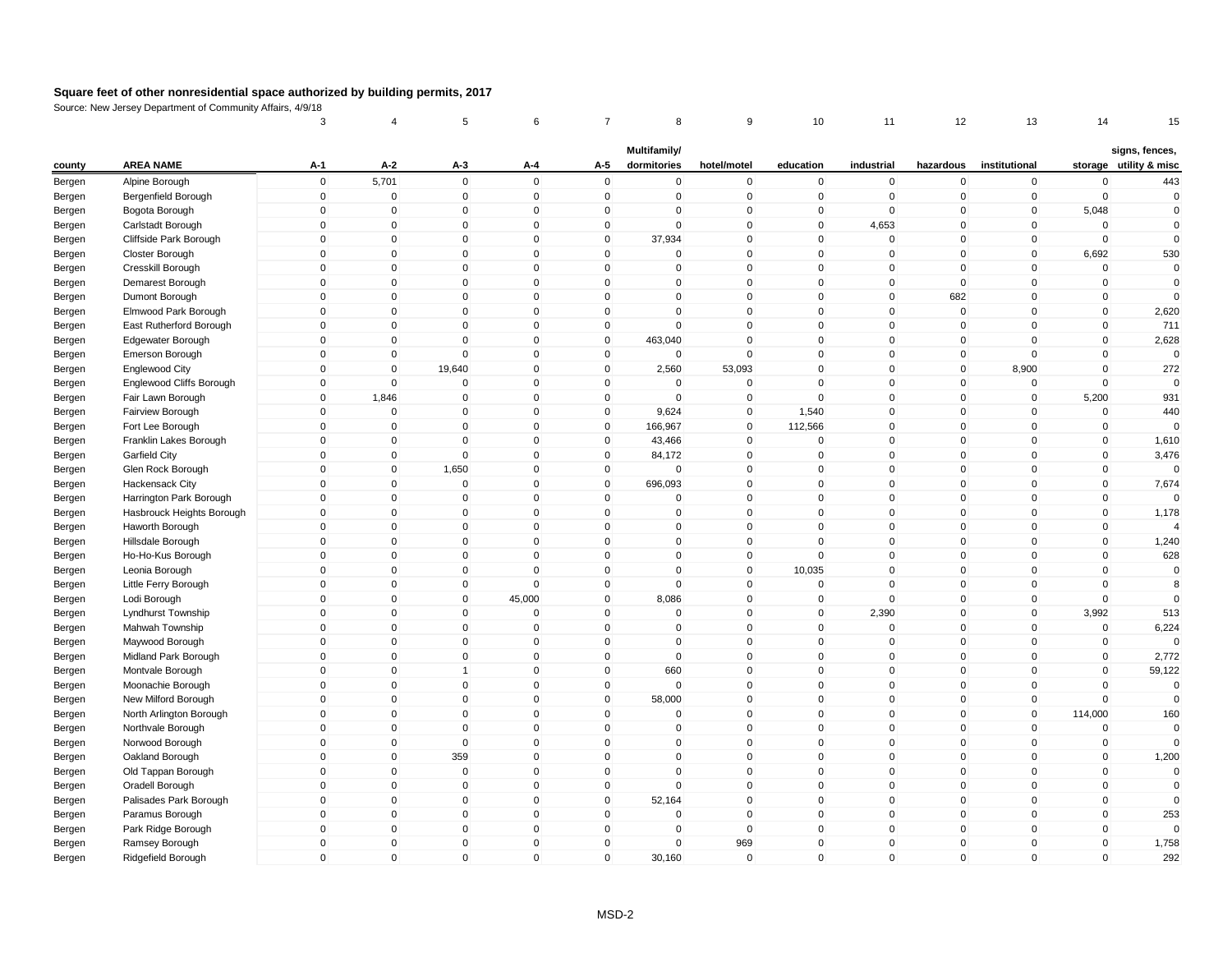|                          |                                                            | 3            | 4                          | 5                     | 6                          | 7                          | 8                           | 9                          | 10           | 11          | 12                         | 13                    | 14                 | 15                                       |
|--------------------------|------------------------------------------------------------|--------------|----------------------------|-----------------------|----------------------------|----------------------------|-----------------------------|----------------------------|--------------|-------------|----------------------------|-----------------------|--------------------|------------------------------------------|
| county                   | <b>AREA NAME</b>                                           | $A-1$        | $A-2$                      | A-3                   | A-4                        | A-5                        | Multifamily/<br>dormitories | hotel/motel                | education    | industrial  | hazardous                  | institutional         |                    | signs, fences,<br>storage utility & misc |
| Bergen                   | Ridgefield Park Village                                    | $\mathbf 0$  | $\mathbf 0$                | $\mathbf 0$           | $\mathbf 0$                | $\mathbf 0$                | $\mathbf 0$                 | $\pmb{0}$                  | $\mathbf 0$  | $\mathbf 0$ | $\mathbf 0$                | $\mathbf 0$           | $\mathbf 0$        | $\Omega$                                 |
| Bergen                   | Ridgewood Village                                          | $\mathbf 0$  | $\mathbf 0$                | $\mathbf 0$           | $\mathbf 0$                | $\mathbf 0$                | $\mathbf 0$                 | $\mathsf 0$                | $\mathbf 0$  | $\mathbf 0$ | $\mathbf 0$                | $\mathbf 0$           | $\mathbf 0$        | 6,669                                    |
| Bergen                   | River Edge Borough                                         | $\mathbf 0$  | $\pmb{0}$                  | $\mathbf 0$           | $\mathbf 0$                | $\mathbf 0$                | 123,777                     | $\mathbf 0$                | $\Omega$     | $\mathbf 0$ | 0                          | 0                     | $\mathbf 0$        | $\mathbf 0$                              |
| Bergen                   | River Vale Township                                        | $\mathbf{0}$ | $\mathbf 0$                | $\Omega$              | $\mathbf{0}$               | $\mathbf{0}$               | $\Omega$                    | $\mathsf 0$                | $\mathbf{0}$ | $\Omega$    | $\mathbf{0}$               | $\Omega$              | $\mathbf 0$        | $\mathbf 0$                              |
| Bergen                   | Rochelle Park Township                                     | $\mathbf{0}$ | $\mathbf 0$                | $\mathbf 0$           | $\mathbf{0}$               | $\mathbf 0$                | 0                           | $\mathsf 0$                | $\Omega$     | $\mathbf 0$ | $\mathbf 0$                | $\Omega$              | $\mathbf 0$        | $\mathbf 0$                              |
| Bergen                   | Rockleigh Borough                                          | $\mathbf 0$  | $\mathbf 0$                | $\mathbf 0$           | $\mathbf 0$                | 0                          | $\mathbf 0$                 | $\mathbf 0$                | $\mathbf{0}$ | $\mathbf 0$ | $\mathbf 0$                | 0                     | $\mathbf 0$        | $\Omega$                                 |
| Bergen                   | Rutherford Borough                                         | $\Omega$     | $\mathbf 0$                | $\mathbf{0}$          | $\mathbf{0}$               | $\mathbf 0$                | $\Omega$                    | $\mathbf 0$                | $\Omega$     | $\Omega$    | $\mathbf{0}$               | $\Omega$              | $\mathbf 0$        | 7,351                                    |
| Bergen                   | Saddle Brook Township                                      | $\mathbf 0$  | $\mathbf 0$                | $\mathbf 0$           | $\mathbf 0$                | 1,400                      | 148,924                     | $\mathsf 0$                | $\mathbf{0}$ | $\mathbf 0$ | $\mathbf 0$                | $\mathbf 0$           | $\mathbf 0$        | 240                                      |
| Bergen                   | Saddle River Borough                                       | $\mathbf 0$  | $\mathbf 0$                | $\mathbf 0$           | $\mathbf 0$                | $\mathbf 0$                | $\mathbf 0$                 | $\mathsf 0$                | $\mathbf{0}$ | $\mathbf 0$ | $\mathbf 0$                | $\mathbf 0$           | $\mathbf 0$        | 1,072                                    |
| Bergen                   | South Hackensack Twp                                       | $\mathbf 0$  | $\pmb{0}$                  | $\mathbf 0$           | $\mathbf 0$                | $\mathbf 0$                | $\mathbf 0$                 | $\mathsf 0$                | $\mathbf{0}$ | $\mathbf 0$ | $\mathbf 0$                | $\mathbf 0$           | 126,438            | $\Omega$                                 |
| Bergen                   | <b>Teaneck Township</b>                                    | $\mathbf{0}$ | $\mathbf 0$                | $\mathbf{0}$          | $\mathbf 0$                | $\mathbf 0$                | 11,985                      | $\mathsf 0$                | 6,774        | $\mathbf 0$ | $\mathbf 0$                | $\Omega$              | $\mathbf 0$        | 470                                      |
| Bergen                   | <b>Tenafly Borough</b>                                     | $\mathbf 0$  | $\mathbf 0$                | $\mathbf 0$           | $\mathbf 0$                | $\mathbf 0$                | $\mathbf 0$                 | $\mathbf 0$                | $\Omega$     | $\mathbf 0$ | $\mathbf 0$                | 2,173                 | $\mathbf 0$        | 528                                      |
| Bergen                   | <b>Teterboro Borough</b>                                   | $\mathbf{0}$ | 1                          | $\mathbf{0}$          | $\mathbf{0}$               | $\mathbf 0$                | $\Omega$                    | $\mathsf 0$                | $\Omega$     | $\Omega$    | $\mathbf 0$                | $\Omega$              | $\overline{1}$     | $\mathbf 0$                              |
| Bergen                   | Upper Saddle River Borough                                 | $\mathbf{0}$ | $\mathbf 0$                | $\mathbf 0$           | $\mathbf{0}$               | $\mathbf 0$                | 0                           | $\mathsf 0$                | $\mathbf{0}$ | $\mathbf 0$ | $\mathbf 0$                | $\mathbf{0}$          | $\mathbf 0$        | $\mathbf 0$                              |
|                          | <b>Waldwick Borough</b>                                    | $\mathbf{0}$ | $\mathbf 0$                | $\mathbf 0$           | $\mathbf 0$                | 0                          | 1,114                       | 5,597                      | 11,904       | $\mathbf 0$ | $\mathbf 0$                | 88,549                | $\mathbf 0$        | $\mathbf 0$                              |
| Bergen                   | <b>Wallington Borough</b>                                  | $\mathbf{0}$ | $\mathbf 0$                | $\mathbf{0}$          | $\mathbf{0}$               | $\mathbf{0}$               | $\mathbf{0}$                | $\mathsf 0$                | $\mathbf{0}$ | $\Omega$    | $\mathbf{0}$               | $\Omega$              | $\mathbf 0$        | $\mathbf{0}$                             |
| Bergen<br>Bergen         | Washington Township                                        | $\mathbf 0$  | $\pmb{0}$                  | $\mathbf 0$           | $\mathbf 0$                | $\mathbf 0$                | $\mathbf 0$                 | $\mathbf 0$                | 9,735        | $\mathbf 0$ | $\mathbf 0$                | $\mathbf 0$           | $\mathbf 0$        | $\mathbf 0$                              |
|                          |                                                            | $\mathbf 0$  | $\pmb{0}$                  | $\mathbf 0$           | $\mathbf 0$                | $\mathbf 0$                | $\mathbf 0$                 | $\mathbf 0$                | $\mathbf{0}$ | $\mathbf 0$ | $\mathbf 0$                | $\mathbf 0$           | $\mathbf 0$        | 360                                      |
| Bergen                   | Westwood Borough<br>Woodcliff Lake Borough                 | $\mathbf{0}$ | $\mathbf 0$                | $\mathbf 0$           | $\mathbf 0$                | $\mathbf 0$                | 20,120                      | 18,717                     | $\Omega$     | $\mathbf 0$ | $\mathbf{0}$               | $\mathbf{0}$          | $\mathbf 0$        | $\Omega$                                 |
| Bergen                   | Wood-Ridge Borough                                         | $\mathbf 0$  | $\mathbf 0$                | $\mathbf 0$           | $\mathbf 0$                | $\mathbf 0$                | 91,510                      | 73,722                     | $\mathbf{0}$ | $\mathbf 0$ | $\mathbf 0$                | $\mathbf 0$           | 193,889            | 209                                      |
| Bergen                   | <b>Wyckoff Township</b>                                    | $\mathbf 0$  | $\mathbf 0$                | $\mathbf 0$           | $\mathbf 0$                | $\mathbf 0$                | 0                           | $\mathbf 0$                | $\mathbf{0}$ | $\mathbf 0$ | $\mathbf 0$                | $\mathbf 0$           | $\mathbf 0$        | 4,785                                    |
| Bergen<br>Burlington     | <b>Bass River Township</b>                                 | $\mathbf{0}$ | $\mathbf{0}$               | $\mathbf{0}$          | $\mathbf{0}$               | $\mathbf{0}$               | $\Omega$                    | $\mathbf 0$                | $\mathbf{0}$ | $\Omega$    | $\mathbf{0}$               | $\Omega$              | $\mathbf 0$        | 783                                      |
|                          |                                                            | $\mathbf{0}$ | $\mathbf 0$                | $\mathbf{0}$          | $\Omega$                   | $\mathbf{0}$               | $\Omega$                    | $\mathsf 0$                | $\mathbf{0}$ | $\Omega$    | $\mathbf{0}$               | $\mathbf{0}$          | $\mathbf 0$        | 1,144                                    |
| Burlington               | <b>Beverly City</b>                                        | $\mathbf 0$  | $\mathbf 0$                | $\mathbf 0$           | $\mathbf 0$                | $\mathbf 0$                | $\mathbf 0$                 | 8                          | $\mathbf 0$  | $\mathbf 0$ | $\mathbf 0$                | $\mathbf 0$           | 672                |                                          |
| Burlington<br>Burlington | <b>Bordentown City</b><br>Bordentown Township              | $\mathbf{0}$ | 1,780                      | $\mathbf{0}$          | $\Omega$                   | $\mathbf 0$                | 67,457                      | $\mathsf 0$                | $\mathbf{0}$ | $\mathbf 0$ | $\mathbf{0}$               | $\mathbf 0$           | 440,620            | 19,708                                   |
| Burlington               | <b>Burlington City</b>                                     | 1,944        | $\mathbf 0$                | $\mathbf 0$           | $\mathbf 0$                | $\mathbf 0$                | 61,245                      | $\pmb{0}$                  | $\mathbf 0$  | $\mathbf 0$ | $\mathbf 0$                | $\mathbf 0$           | $\Omega$           | 1,538                                    |
|                          |                                                            | $\mathbf 0$  |                            | $\mathbf 0$           | 5,484                      | 0                          | $\mathbf 0$                 | $\mathbf 0$                | $\mathbf 0$  | 4,950       | 0                          | $\mathbf 0$           |                    | 5,172                                    |
| Burlington<br>Burlington | <b>Burlington Township</b><br><b>Chesterfield Township</b> | $\mathbf{0}$ | 19,600<br>$\mathbf{0}$     | $\mathbf 0$           | $\Omega$                   | $\mathbf 0$                | $\overline{2}$              | $\mathsf 0$                | $\mathbf{0}$ | $\mathbf 0$ | $\mathbf 0$                | $\mathbf 0$           | 52,057<br>35,826   | 10,160                                   |
|                          | Cinnaminson Township                                       | $\mathbf 0$  | 2,266                      | $\mathbf 0$           | $\mathbf 0$                | $\mathbf 0$                | $\mathbf 0$                 | $\mathbf 0$                | $\mathbf{0}$ | $\mathbf 0$ | $\mathbf 0$                | $\mathbf 0$           | $\mathbf 0$        | 6,012                                    |
| Burlington               |                                                            | $\mathbf{0}$ | $\mathbf 0$                | $\mathbf 0$           | $\Omega$                   | $\mathbf 0$                |                             | $\mathbf 0$                | $\mathbf{0}$ | $\mathbf 0$ | $\mathbf 0$                | $\mathbf{0}$          |                    |                                          |
| Burlington               | Delanco Township                                           | $\mathbf{0}$ | $\mathbf 0$                | $\Omega$              | $\mathbf{0}$               | $\mathbf 0$                | 76,483<br>$\Omega$          | $\mathbf 0$                | $\mathbf{0}$ | $\Omega$    | $\mathbf{0}$               | $\Omega$              | 43,660<br>$\Omega$ | 4,375<br>960                             |
| Burlington               | Delran Township                                            | $\mathbf 0$  | $\mathbf 0$                | $\mathbf 0$           | $\mathbf 0$                | $\mathbf 0$                | 101,631                     | $\mathsf 0$                | $\mathbf{0}$ | $\mathbf 0$ | $\mathbf 0$                | $\mathbf 0$           | 6,000              |                                          |
| Burlington               | Eastampton Township                                        | 0            | $\mathbf 0$                | $\mathbf 0$           | $\mathbf 0$                |                            | $\mathbf 0$                 | $\mathbf 0$                | $\mathbf 0$  | $\mathbf 0$ | $\mathbf 0$                | $\mathbf 0$           | $\mathbf 0$        | 7,784<br>$\Omega$                        |
| Burlington               | <b>Edgewater Park Township</b>                             | $\mathbf{0}$ | 5,544                      |                       | $\mathbf 0$                | 0<br>$\mathbf 0$           | 204,405                     | $\mathsf 0$                | $\mathbf{0}$ | $\mathbf 0$ | $\mathbf{0}$               |                       | 573                |                                          |
| Burlington               | Evesham Township                                           | $\Omega$     | $\mathbf 0$                | 12,585<br>$\mathbf 0$ | $\mathbf 0$                | $\mathbf 0$                |                             | $\mathsf 0$                | $\mathbf{0}$ | $\Omega$    | $\mathbf 0$                | 25,758<br>$\mathbf 0$ | $\mathbf 0$        | 8,768<br>2,064                           |
| Burlington               | Fieldsboro Borough                                         | $\mathbf 0$  | $\mathbf 0$                | $\mathbf 0$           | $\mathbf 0$                | $\mathbf 0$                | 0<br>0                      | $\mathbf 0$                | $\mathbf 0$  | 810         | $\mathbf 0$                | $\mathbf 0$           | 3,000              | 3,468                                    |
| Burlington               | Florence Township                                          | $\Omega$     | $\mathbf 0$                | 3,294                 | $\mathbf{0}$               | $\mathbf{0}$               | $\Omega$                    | $\mathbf 0$                | $\Omega$     | $\mathbf 0$ | $\mathbf 0$                | $\Omega$              | $\mathbf 0$        | 21,586                                   |
| Burlington               | Hainesport Township                                        | $\Omega$     |                            | $\mathbf{0}$          |                            |                            | $\mathbf 0$                 |                            | $\mathbf{0}$ | $\mathbf 0$ |                            | 0                     |                    |                                          |
| Burlington               | Lumberton Township                                         | $\mathbf 0$  | $\mathbf 0$<br>$\mathbf 0$ | $\mathbf 0$           | $\mathbf 0$<br>$\mathbf 0$ | $\mathbf 0$<br>$\mathbf 0$ | $\mathbf 0$                 | $\mathbf 0$<br>$\mathsf 0$ | $\mathbf{0}$ | $\mathbf 0$ | $\mathbf 0$<br>$\mathbf 0$ | $\mathbf 0$           | 684<br>$\mathbf 0$ | 4,787                                    |
| Burlington               | Mansfield Township                                         | $\mathbf 0$  | $\mathbf 0$                | $\mathbf 0$           | $\mathbf 0$                | $\mathbf 0$                | $\mathbf 0$                 | $\mathsf 0$                | $\mathbf{0}$ | $\mathbf 0$ | $\mathbf 0$                | $\mathbf 0$           | $\mathbf 0$        | 12,232<br>$\Omega$                       |
| Burlington               | Maple Shade Township                                       |              |                            |                       |                            |                            |                             |                            |              |             |                            |                       |                    |                                          |
| Burlington               | Medford Township                                           | $\mathbf 0$  | 104                        | 15,302                | $\mathbf 0$                | 954                        | 183                         | $\mathsf 0$                | $\mathbf{0}$ | $\mathbf 0$ | $\mathbf 0$                | 16,720                | 1,360              | 12,725<br>$\Omega$                       |
| Burlington               | Medford Lakes Borough                                      | 0            | $\mathbf 0$                | $\mathbf 0$           | $\mathbf 0$                | $\mathbf 0$                | $\mathbf 0$                 | $\mathbf 0$                | $\mathbf 0$  | $\mathbf 0$ | 0                          | $\mathbf 0$           | $\mathbf 0$        |                                          |
| Burlington               | Moorestown Township                                        | $\mathbf{0}$ | $\overline{2}$             | $\mathbf 0$           | $\mathbf 0$                | $\mathbf{0}$               | $\Omega$                    | $\mathsf 0$                | $\mathbf{0}$ | 6,000       | $\mathbf 0$                | $\mathbf 0$           | $\mathbf 0$        | 3,133                                    |
| Burlington               | Mount Holly Township                                       | $\mathbf{0}$ | $\mathbf 0$                | $\mathbf 0$           | $\mathbf 0$                | $\mathbf 0$                | $\mathbf 0$                 | $\mathsf 0$                | $\mathbf{0}$ | 192         | $\mathbf 0$                | $\mathbf 0$           | $\mathbf 0$        | 1,620                                    |
| Burlington               | Mount Laurel Township                                      | $\mathbf 0$  | $\mathbf 0$                | 66,184                | $\mathbf 0$                | 0                          | 0                           | $\mathbf 0$                | $\mathbf 0$  | $\Omega$    | $\mathbf 0$                | 95,092                | 650                | 4,627                                    |
| Burlington               | New Hanover Township                                       | $\Omega$     | $\mathbf 0$                | $\mathbf 0$           | $\mathbf{0}$               | $\mathbf{0}$               | $\Omega$                    | $\mathbf 0$                | $\mathbf{0}$ | 11,664      | $\mathbf{0}$               | $\Omega$              | $\mathbf 0$        | 5,288                                    |
| Burlington               | North Hanover Township                                     | $\Omega$     | $\mathbf 0$                | $\mathbf 0$           | $\mathbf 0$                | $\mathbf 0$                | $\mathbf 0$                 | $\mathsf 0$                | $\mathbf{0}$ | $\Omega$    | $\mathbf 0$                | 0                     | 2,449              | 24,820                                   |
| Burlington               | Palmyra Borough                                            | $\mathbf 0$  | $\mathbf 0$                | $\mathbf 0$           | $\mathbf 0$                | $\mathbf 0$                | $\mathbf 0$                 | $\mathbf 0$                | $\mathbf{0}$ | $\mathbf 0$ | $\mathbf 0$                | 0                     | $\mathbf 0$        | 759                                      |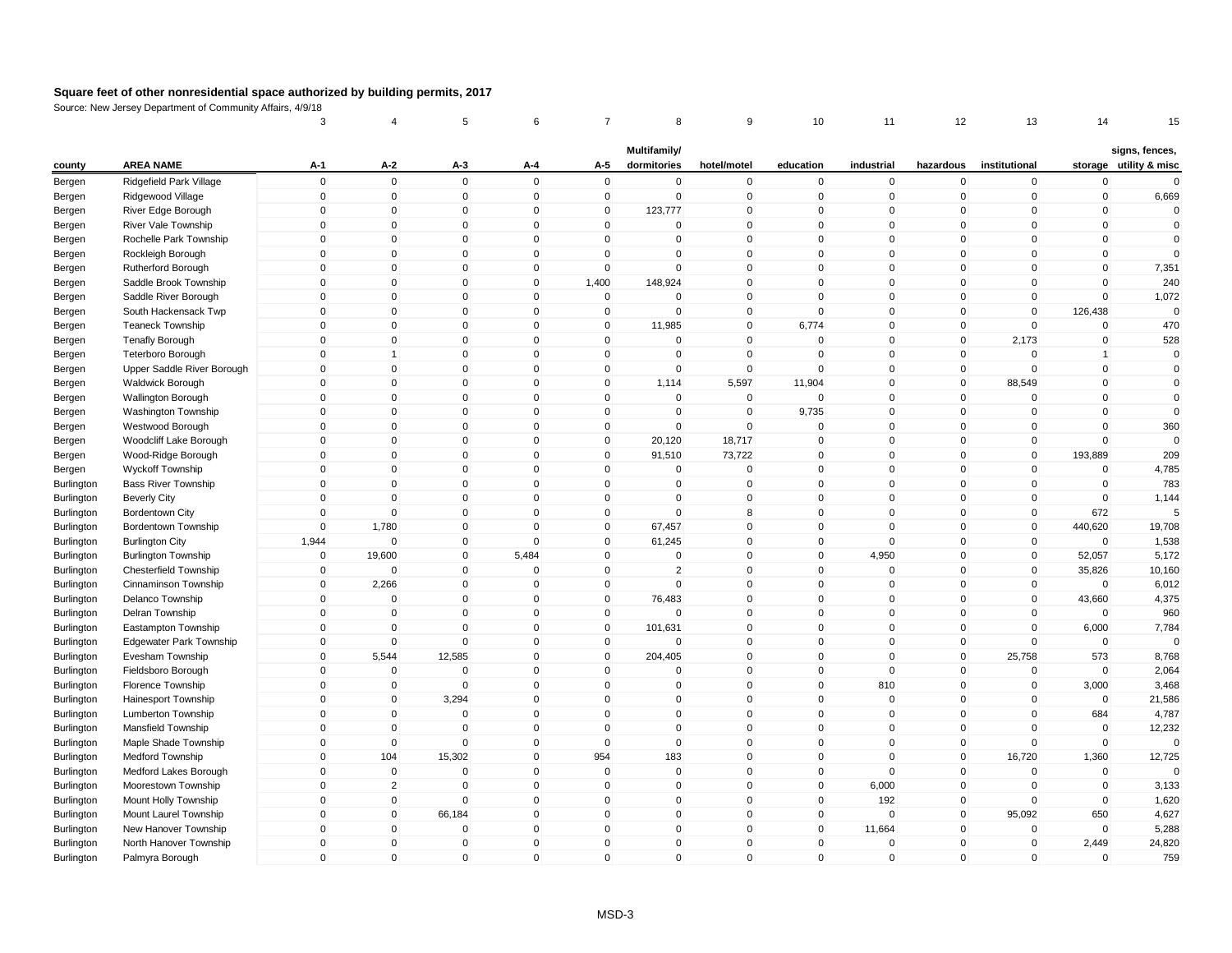|            |                            | 3            | 4           | 5            | 6            |                | 8            | 9            | 10           | 11             | 12           | 13            | 14          | 15                     |
|------------|----------------------------|--------------|-------------|--------------|--------------|----------------|--------------|--------------|--------------|----------------|--------------|---------------|-------------|------------------------|
|            |                            |              |             |              |              |                | Multifamily/ |              |              |                |              |               |             | signs, fences,         |
| county     | <b>AREA NAME</b>           | A-1          | A-2         | A-3          | A-4          | A-5            | dormitories  | hotel/motel  | education    | industrial     | hazardous    | institutional |             | storage utility & misc |
| Burlington | Pemberton Borough          | $\mathsf 0$  | $\mathbf 0$ | $\mathbf 0$  | $\mathbf 0$  | $\mathbf 0$    | $\mathbf 0$  | $\mathbf 0$  | $\mathbf 0$  | $\mathbf 0$    | $\pmb{0}$    | $\mathbf 0$   | $\mathbf 0$ | 864                    |
| Burlington | Pemberton Township         | $\mathbf 0$  | $\pmb{0}$   | 0            | $\mathbf 0$  | $\overline{0}$ | $\mathbf 0$  | 372          | 2,803        | 1,400          | $\mathbf 0$  | $\mathbf 0$   | 960         | 7,268                  |
| Burlington | Riverside Township         | 0            | $\pmb{0}$   | $\Omega$     | 0            | $\overline{0}$ | $\mathbf 0$  | $\Omega$     | $\mathbf{0}$ | $\Omega$       | $\mathbf 0$  | $\mathbf 0$   | $\mathbf 0$ | $\Omega$               |
| Burlington | <b>Riverton Borough</b>    | $\mathbf 0$  | $\mathbf 0$ | $\Omega$     | $\mathbf 0$  | $\mathsf 0$    | $\mathbf{0}$ | $\Omega$     | $\mathbf{0}$ | $\Omega$       | $\mathbf 0$  | $\mathbf 0$   | $\mathbf 0$ | 1,325                  |
| Burlington | Shamong Township           | $\mathbf 0$  | $\mathbf 0$ | $\mathbf 0$  | $\mathbf 0$  | $\mathbf 0$    | $\mathbf 0$  | $\mathbf 0$  | $\mathbf 0$  | 0              | $\mathbf 0$  | $\mathbf 0$   | $\mathbf 0$ | 7,968                  |
| Burlington | Southampton Township       | $\mathbf{0}$ | $\mathbf 0$ | $\mathbf 0$  | $\mathbf 0$  | $\mathbf 0$    | $\Omega$     | $\mathbf{0}$ | $\mathbf{0}$ | $\Omega$       | $\mathbf 0$  | $\mathbf 0$   | 1,840       | 7,284                  |
| Burlington | Springfield Township       | $\Omega$     | $\mathbf 0$ | $\Omega$     | $\mathbf 0$  | $\mathbf 0$    | $\mathbf 0$  | $\mathbf{0}$ | $\Omega$     | $\mathbf{0}$   | $\mathbf{0}$ | $\mathbf 0$   | $\Omega$    | 3,648                  |
| Burlington | Tabernacle Township        | 0            | $\pmb{0}$   | $\mathbf 0$  | $\mathbf 0$  | $\mathbf 0$    | $\mathbf 0$  | $\mathbf 0$  | $\mathbf 0$  | 0              | $\mathbf 0$  | 0             | 900         | 7,008                  |
| Burlington | Washington Township        | $\mathbf{0}$ | $\mathbf 0$ | $\mathbf 0$  | $\mathbf 0$  | $\mathbf 0$    | $\mathsf 0$  | $\Omega$     | $\mathbf{0}$ | $\overline{0}$ | $\mathbf 0$  | $\mathbf 0$   | 361         | 193                    |
| Burlington | <b>Westampton Township</b> | $\mathbf 0$  | $\pmb{0}$   | 2,738        | $\mathbf 0$  | $\overline{0}$ | 90,911       | $\mathbf 0$  | $\mathbf 0$  | 0              | $\mathbf 0$  | $\mathbf 0$   | $\pmb{0}$   | 112                    |
| Burlington | Willingboro Township       | $\mathbf 0$  | $\pmb{0}$   | $\Omega$     | 0            | $\mathbf 0$    | 0            | $\Omega$     | $\mathbf 0$  | $\Omega$       | $\Omega$     | 0             | $\Omega$    | $\Omega$               |
| Burlington | <b>Woodland Township</b>   | $\mathbf 0$  | $\pmb{0}$   | $\mathbf 0$  | $\mathbf 0$  | $\mathbf 0$    | $\mathbf 0$  | $\mathbf{0}$ | $\mathbf{0}$ | 0              | $\mathbf 0$  | $\mathbf 0$   | 2,304       | 2,460                  |
| Burlington | Wrightstown Borough        | $\mathbf 0$  | $\mathbf 0$ | $\mathbf 0$  | $\mathbf 0$  | $\mathbf 0$    | $\mathbf 0$  | $\mathbf 0$  | $\mathbf 0$  | 0              | $\mathbf 0$  | $\mathbf 0$   | $\mathbf 0$ | $\Omega$               |
| Camden     | Audubon Borough            | $\mathbf{0}$ | $\mathbf 0$ | $\mathbf{0}$ | $\mathbf{0}$ | $\mathbf 0$    | $\mathbf 0$  | $\mathbf{0}$ | $\Omega$     | $\mathbf{0}$   | $\mathbf{0}$ | $\mathbf 0$   | $\mathbf 0$ | 707                    |
| Camden     | Audubon Park Borough       | $\Omega$     | $\mathbf 0$ | $\Omega$     | $\mathbf 0$  | $\mathbf 0$    | $\mathbf 0$  | $\mathbf{0}$ | $\mathbf{0}$ | $\Omega$       | $\mathbf 0$  | $\mathbf 0$   | $\mathbf 0$ |                        |
| Camden     | Barrington Borough         | $\mathbf 0$  | $\mathbf 0$ | $\mathbf 0$  | $\mathbf 0$  | $\mathbf 0$    | 10,658       | $\mathbf 0$  | $\mathbf 0$  | 0              | $\mathbf 0$  | $\mathbf 0$   | $\mathbf 0$ | 2,519                  |
| Camden     | Bellmawr Borough           | $\mathbf 0$  | $\mathbf 0$ | $\mathbf 0$  | $\mathbf 0$  | $\mathsf 0$    | $\mathbf 0$  | $\mathbf 0$  | $\mathbf 0$  | $\mathbf{0}$   | $\mathbf 0$  | $\mathbf 0$   | $\mathbf 0$ | 1,046                  |
| Camden     | Berlin Borough             | $\mathbf 0$  | $\mathbf 0$ | $\mathbf 0$  | $\mathbf 0$  | $\mathbf 0$    | $\mathbf 0$  | $\mathbf 0$  | $\mathbf 0$  | 0              | $\mathbf 0$  | $\mathbf 0$   | $\mathbf 0$ | 3,757                  |
| Camden     | <b>Berlin Township</b>     | 0            | $\pmb{0}$   | $\Omega$     | 0            | 2,880          | 0            | $\mathbf 0$  | $\mathbf 0$  | 26,700         | $\mathbf 0$  | 0             | $\pmb{0}$   | 0                      |
| Camden     | Brooklawn Borough          | $\mathbf 0$  | $\mathbf 0$ | $\Omega$     | $\mathbf 0$  | $\mathbf 0$    | $\mathbf 0$  | $\Omega$     | $\mathbf{0}$ | $\Omega$       | $\mathbf 0$  | $\mathbf 0$   | $\mathbf 0$ | $\mathbf 0$            |
| Camden     | Camden City                | $\mathbf 0$  | 102,201     | 12,248       | $\mathbf 0$  | $\mathbf 0$    | $\mathbf 0$  | $\mathbf 0$  | $\mathbf 0$  | 0              | $\mathbf 0$  | 33,164        | 202,656     | $\mathbf 0$            |
| Camden     | Cherry Hill Township       | $\mathbf{0}$ | 5,427       | 9,893        | 0            | 645            | 193,039      | 288          | 12,069       | 240            | $\mathbf{0}$ | 48,971        | $\mathbf 0$ | 12,949                 |
| Camden     | Chesilhurst Borough        | $\mathbf{0}$ | $\mathbf 0$ | $\Omega$     | $\mathbf{0}$ | $\mathbf 0$    | $\mathbf 0$  | $\Omega$     | $\Omega$     | $\Omega$       | $\mathbf{0}$ | $\mathbf 0$   | 732         | $\overline{2}$         |
| Camden     | Clementon Borough          | $\mathbf 0$  | $\pmb{0}$   | $\mathbf 0$  | $\mathbf 0$  | $\mathbf 0$    | $\mathbf 0$  | $\mathbf 0$  | 0            | 0              | $\mathbf 0$  | $\mathbf 0$   | $\mathbf 0$ | $\mathbf 0$            |
| Camden     | Collingswood Borough       | $\mathsf 0$  | $\mathbf 0$ | 850          | $\mathbf 0$  | $\mathbf 0$    | $\mathbf 0$  | $\mathbf{0}$ | $\mathbf{0}$ | $\mathbf{0}$   | $\mathbf 0$  | $\mathbf 0$   | $\mathbf 0$ | 144                    |
| Camden     | Gibbsboro Borough          | $\mathbf 0$  | $\mathbf 0$ | $\mathbf 0$  | $\mathbf 0$  | $\mathbf 0$    | $\mathbf 0$  | $\mathbf 0$  | $\mathbf 0$  | 0              | $\mathbf 0$  | $\mathbf 0$   | 2,047       | $\Omega$               |
| Camden     | Gloucester City            | $\mathbf 0$  | $\mathbf 0$ | $\mathbf 0$  | $\mathbf 0$  | $\overline{0}$ | $\mathbf 0$  | $\mathbf 0$  | $\mathbf 0$  | $\Omega$       | $\mathbf 0$  | $\mathbf 0$   | $\pmb{0}$   | $\Omega$               |
| Camden     | Gloucester Township        | $\mathbf 0$  | 2,717       | $\mathbf 0$  | $\mathbf{0}$ | $\mathbf 0$    | 170,122      | $\Omega$     | $\mathbf{0}$ | 1,985          | $\mathbf 0$  | $\mathbf 0$   | $\mathbf 0$ | 7,514                  |
| Camden     | Haddon Township            | $\mathbf 0$  | $\pmb{0}$   | $\mathbf 0$  | $\mathbf 0$  | $\mathbf 0$    | $\mathbf 0$  | $\mathbf 0$  | $\mathbf 0$  | 0              | $\mathbf 0$  | $\mathbf 0$   | $\mathbf 0$ | $\Omega$               |
| Camden     | Haddonfield Borough        | $\mathbf 0$  | $\pmb{0}$   | $\mathbf 0$  | $\mathbf 0$  | $\mathbf 0$    | $\mathbf 0$  | $\mathbf 0$  | 17,192       | 0              | $\mathbf 0$  | $\Omega$      | $\Omega$    | 1,032                  |
| Camden     | Haddon Heights Borough     | $\mathbf 0$  | $\mathbf 0$ | $\mathbf 0$  | $\mathbf 0$  | $\mathbf 0$    | $\mathbf 0$  | $\mathbf 0$  | $\Omega$     | $\Omega$       | $\mathbf 0$  | $\mathbf 0$   | $\mathbf 0$ | $\mathbf 0$            |
| Camden     | Hi-nella Borough           | $\mathbf{0}$ | $\mathbf 0$ | $\mathbf 0$  | $\mathbf{0}$ | $\mathbf 0$    | $\mathbf 0$  | $\mathbf{0}$ | $\mathbf{0}$ | $\mathbf{0}$   | $\mathbf{0}$ | $\mathbf 0$   | 840         | $\mathbf 0$            |
| Camden     | Laurel Springs Borough     | $\mathbf 0$  | $\mathbf 0$ | $\mathbf 0$  | $\mathbf 0$  | $\mathsf 0$    | $\mathbf 0$  | $\mathbf 0$  | $\Omega$     | 0              | $\mathbf 0$  | $\mathbf 0$   | $\mathbf 0$ | 192                    |
| Camden     | Lawnside Borough           | $\mathbf 0$  | $\mathbf 0$ | $\mathbf 0$  | $\mathbf 0$  | $\mathbf 0$    | $\mathbf 0$  | $\mathbf 0$  | $\mathbf{0}$ | 0              | $\mathbf 0$  | $\mathbf 0$   | $\mathbf 0$ | $\Omega$               |
| Camden     | Lindenwold Borough         | 0            | $\pmb{0}$   | 0            | $\mathbf 0$  | $\mathbf 0$    | 0            | $\mathbf 0$  | 1,440        | 0              | $\mathbf 0$  | 0             | $\pmb{0}$   | 2,773                  |
| Camden     | Magnolia Borough           | $\mathbf{0}$ | $\mathbf 0$ | $\Omega$     | $\mathbf 0$  | $\mathbf 0$    | $\Omega$     | $\Omega$     | $\mathbf{0}$ | $\mathbf{0}$   | $\mathbf 0$  | $\mathbf 0$   | $\Omega$    | 536                    |
| Camden     | Merchantville Borough      | $\mathbf 0$  | $\mathbf 0$ | $\mathbf 0$  | $\mathbf 0$  | $\mathbf 0$    | $\mathbf 0$  | $\mathbf 0$  | $\mathbf 0$  | 0              | $\mathbf 0$  | $\mathbf 0$   | $\mathbf 0$ | $\mathbf 0$            |
| Camden     | Mount Ephraim Borough      | $\mathbf 0$  | $\mathbf 0$ | $\mathbf 0$  | $\mathbf 0$  | $\mathbf 0$    | $\mathbf 0$  | $\mathbf 0$  | $\mathbf 0$  | 0              | $\mathbf 0$  | $\mathbf 0$   | $\mathbf 0$ | $\mathbf 0$            |
| Camden     | Oaklyn Borough             | $\Omega$     | 960         | $\mathbf 0$  | $\mathbf 0$  | $\mathbf 0$    | $\mathsf 0$  | $\mathbf{0}$ | $\Omega$     | $\mathbf{0}$   | $\mathbf{0}$ | $\mathbf 0$   | $\mathbf 0$ | $\Omega$               |
| Camden     | Pennsauken Township        | $\mathbf 0$  | $\mathbf 0$ | $\mathbf 0$  | $\mathbf 0$  | $\mathbf 0$    | 66,984       | $\mathbf 0$  | 0            | 690            | $\mathbf 0$  | $\mathbf 0$   | $\mathbf 0$ | 400                    |
| Camden     | Pine Hill Borough          | $\mathbf{0}$ | $\pmb{0}$   | $\mathbf{0}$ | $\mathbf{0}$ | $\mathbf{0}$   | 5,665        | $\mathbf{0}$ | $\mathbf{0}$ | $\Omega$       | $\mathbf{0}$ | $\mathbf 0$   | $\Omega$    | 120                    |
| Camden     | Pine Valley Borough        | $\mathbf 0$  | $\pmb{0}$   | $\mathbf 0$  | $\mathbf 0$  | $\mathbf 0$    | $\mathbf 0$  | $\mathbf 0$  | $\mathbf 0$  | 0              | $\mathbf 0$  | $\mathbf 0$   | $\pmb{0}$   | $\mathbf 0$            |
| Camden     | Runnemede Borough          | $\mathbf 0$  | $\pmb{0}$   | $\mathbf 0$  | $\mathbf 0$  | $\mathbf 0$    | $\mathbf 0$  | $\mathbf 0$  | $\mathbf 0$  | 0              | $\mathbf 0$  | $\mathbf 0$   | $\pmb{0}$   | $\mathbf 0$            |
| Camden     | Somerdale Borough          | $\mathbf 0$  | $\pmb{0}$   | 1,840        | $\mathbf 0$  | $\mathbf 0$    | $\mathbf 0$  | $\Omega$     | $\mathbf{0}$ | 0              | $\mathbf 0$  | $\mathbf 0$   | $\mathbf 0$ | $\Omega$               |
| Camden     | <b>Stratford Borough</b>   | $\mathbf 0$  | $\mathbf 0$ | $\mathbf 0$  | $\mathbf 0$  | $\mathsf 0$    | $\mathbf 0$  | $\mathbf 0$  | $\mathbf 0$  | $\mathbf{0}$   | $\mathbf 0$  | $\mathbf 0$   | $\mathbf 0$ | $\mathbf 0$            |
| Camden     | <b>Tavistock Borough</b>   | $\mathbf 0$  | $\mathbf 0$ | $\mathbf 0$  | $\mathbf 0$  | $\overline{0}$ | $\mathbf 0$  | $\mathbf 0$  | $\mathbf 0$  | 0              | $\mathbf 0$  | $\mathbf 0$   | $\mathbf 0$ | $\Omega$               |
| Camden     | Voorhees Township          | $\mathbf{0}$ | 1,260       | 7,450        | $\mathbf 0$  | $\mathbf 0$    | $\mathbf 0$  | $\mathbf{0}$ | $\Omega$     | $\mathbf{0}$   | $\mathbf 0$  | $\Omega$      | $\mathbf 0$ | $\Omega$               |
| Camden     | Waterford Township         | $\Omega$     | 23,350      | $\mathbf 0$  | $\mathbf 0$  | $\mathbf{0}$   | $\mathbf 0$  | $\mathbf{0}$ | $\Omega$     | $\mathbf{0}$   | $\mathbf 0$  | $\mathbf 0$   | $\mathbf 0$ | 5,064                  |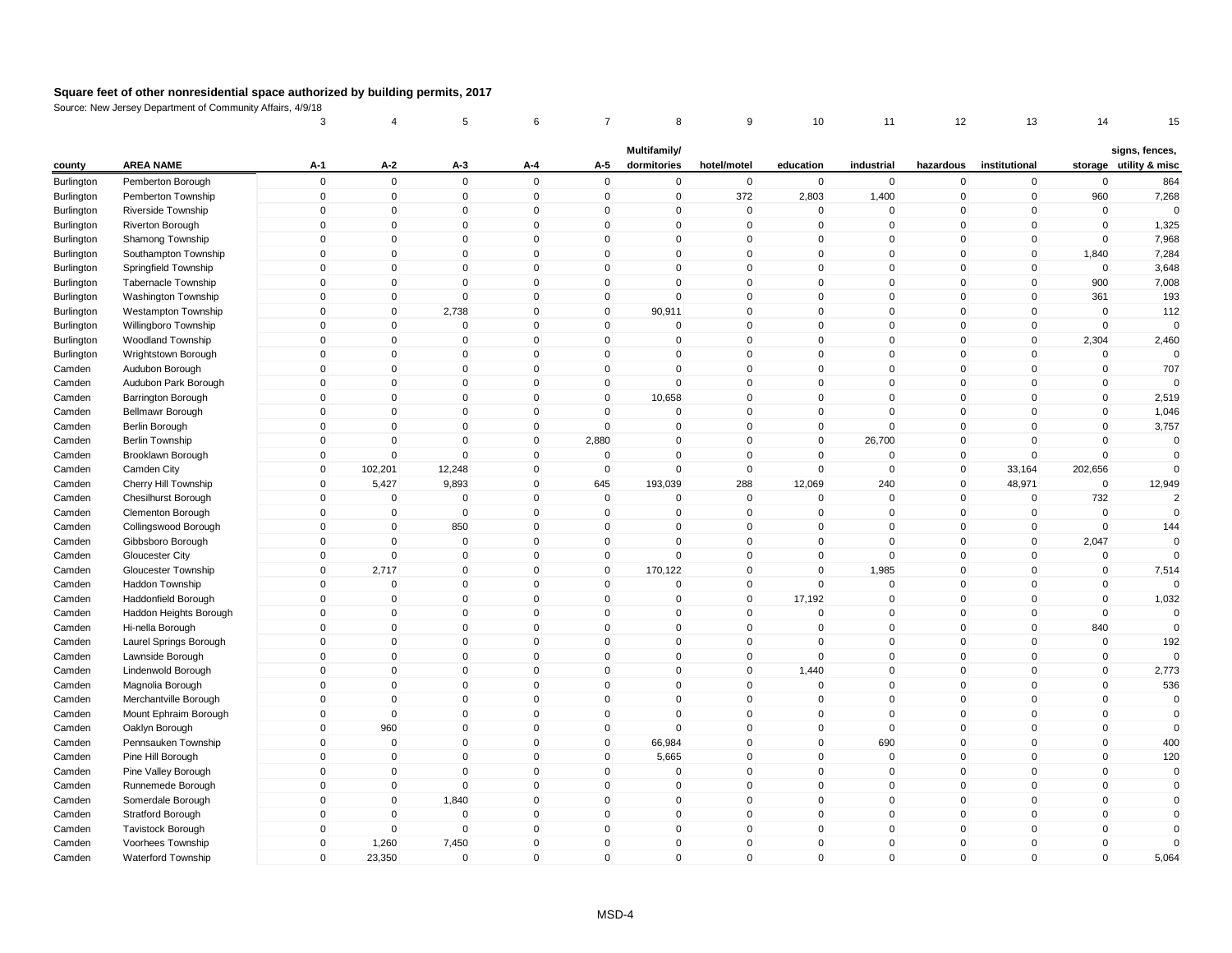|                      |                                         | 3                       | 4                        | 5                       | 6                           | 7                           | 8                           | 9                          | 10                    | 11           | 12                          | 13            | 14                      | 15                                       |
|----------------------|-----------------------------------------|-------------------------|--------------------------|-------------------------|-----------------------------|-----------------------------|-----------------------------|----------------------------|-----------------------|--------------|-----------------------------|---------------|-------------------------|------------------------------------------|
| county               | <b>AREA NAME</b>                        | A-1                     | $A-2$                    | A-3                     | A-4                         | A-5                         | Multifamily/<br>dormitories | hotel/motel                | education             | industrial   | hazardous                   | institutional |                         | signs, fences,<br>storage utility & misc |
| Camden               | <b>Winslow Township</b>                 | $\mathbf 0$             | $\mathbf 0$              | $\mathsf 0$             | $\mathbf 0$                 | $\mathbf 0$                 | 45,534                      | $\pmb{0}$                  | $\mathbf 0$           | $\mathbf 0$  | $\mathbf 0$                 | $\mathbf 0$   | 6,360                   | 20,235                                   |
| Camden               | Woodlynne Borough                       | $\mathbf 0$             | $\mathbf 0$              | $\mathbf 0$             | $\mathbf 0$                 | $\mathbf 0$                 | $\mathbf 0$                 | $\mathbf 0$                | $\mathbf 0$           | $\mathbf 0$  | $\mathbf 0$                 | $\mathbf 0$   | $\mathbf 0$             | $\Omega$                                 |
|                      | Avalon Borough                          | $\Omega$                | $\pmb{0}$                | 0                       | 137                         | 0                           | $\pmb{0}$                   | 365                        | $\Omega$              | $\mathbf 0$  | $\mathbf 0$                 | $\Omega$      | $\pmb{0}$               | 1,699                                    |
| Cape May             |                                         | $\mathbf{0}$            | $\mathbf 0$              | $\mathbf 0$             | $\mathbf 0$                 | $\mathbf{0}$                | $\Omega$                    | $\mathsf 0$                | $\mathbf{0}$          | $\Omega$     | $\mathbf{0}$                | $\mathbf{0}$  | $\mathbf 0$             | 872                                      |
| Cape May<br>Cape May | Cape May City<br>Cape May Point Borough | $\mathbf 0$             | $\mathbf 0$              | $\mathbf 0$             | $\mathbf 0$                 | $\mathbf 0$                 | $\mathbf 0$                 | $\mathbf 0$                | $\Omega$              | $\mathbf 0$  | $\mathbf 0$                 | $\mathbf 0$   | $\mathbf 0$             | $\Omega$                                 |
| Cape May             | Dennis Township                         | $\mathbf{0}$            | $\mathbf 0$              | $\mathbf{0}$            | $\mathbf 0$                 | $\mathbf{0}$                | $\Omega$                    | $\mathbf 0$                | $\Omega$              | $\Omega$     | $\mathbf 0$                 | $\Omega$      | 10,350                  | 15,514                                   |
| Cape May             | Lower Township                          | $\mathbf{0}$            | 160                      | $\mathbf{0}$            | $\mathbf{0}$                | $\mathbf{0}$                | $\Omega$                    | $\mathbf 0$                | 11,257                | $\mathbf 0$  | $\mathbf{0}$                | $\mathbf{0}$  | 1,500                   | 26,489                                   |
| Cape May             | Middle Township                         | $\mathbf 0$             | $\mathbf 0$              | $\mathbf 0$             | $\mathbf 0$                 | 1,024                       | $\mathbf 0$                 | $\mathsf 0$                | $\mathbf 0$           | 15,556       | $\mathbf 0$                 | $\mathbf 0$   | 12,271                  | $\mathbf 0$                              |
| Cape May             | North Wildwood City                     | $\mathbf{0}$            | $\mathbf 0$              | $\mathbf{0}$            | $\Omega$                    | $\mathbf 0$                 | 8,009                       | $\mathbf 0$                | $\mathbf{0}$          | $\mathbf{0}$ | $\mathbf{0}$                | $\Omega$      | $\mathbf 0$             | 507                                      |
|                      |                                         | $\mathbf 0$             | $\mathbf 0$              | $\mathbf 0$             |                             |                             |                             |                            | $\mathbf 0$           | $\mathbf 0$  |                             | $\mathbf 0$   | $\mathbf 0$             |                                          |
| Cape May             | Ocean City                              | $\mathbf 0$             | 1,910                    | $\mathbf 0$             | $\mathbf 0$<br>$\Omega$     | $\mathbf 0$<br>0            | 10,794<br>28,936            | $\mathbf 0$<br>$\mathbf 0$ | $\Omega$              | $\Omega$     | $\mathbf 0$<br>0            | 0             | $\pmb{0}$               | 6,955<br>$\Omega$                        |
| Cape May             | Sea Isle City<br>Stone Harbor Borough   | $\mathbf{0}$            | $\pmb{0}$                | $\mathbf 0$             | $\mathbf{0}$                | $\mathbf 0$                 | $\mathbf 0$                 | $\mathsf 0$                | $\mathbf{0}$          | $\mathbf 0$  | $\mathbf{0}$                | $\mathbf{0}$  | $\mathbf 0$             | 400                                      |
| Cape May             |                                         |                         |                          | 1,664                   | $\mathbf 0$                 |                             | $\mathbf 0$                 | $\mathsf 0$                |                       | $\mathbf 0$  |                             | $\mathbf 0$   | $\mathbf 0$             |                                          |
| Cape May             | <b>Upper Township</b>                   | $\mathbf 0$<br>$\Omega$ | $\pmb{0}$<br>$\mathbf 0$ | $\mathbf 0$             | $\mathbf{0}$                | $\mathbf 0$<br>$\mathbf{0}$ | $\Omega$                    | $\mathbf 0$                | 1,600<br>$\mathbf{0}$ | $\mathbf 0$  | $\mathbf 0$<br>$\mathbf{0}$ | $\Omega$      | $\mathbf 0$             | 11,226<br>5,999                          |
| Cape May             | West Cape May Borough                   | $\Omega$                | $\mathbf 0$              | $\Omega$                |                             |                             |                             |                            |                       | $\Omega$     |                             | 0             |                         |                                          |
| Cape May             | West Wildwood Borough                   |                         |                          |                         | $\mathbf{0}$<br>$\mathbf 0$ | $\mathbf 0$                 | 0                           | $\mathbf 0$                | $\mathbf{0}$          | $\mathbf 0$  | $\mathbf 0$                 |               | $\mathbf 0$             | $\mathbf 0$<br>$\mathbf 0$               |
| Cape May             | <b>Wildwood City</b>                    | $\mathbf 0$             | $\mathbf 0$              | $\mathbf 0$<br>$\Omega$ |                             | $\mathbf 0$                 | $\mathbf 0$                 | $\mathsf 0$                | $\mathbf{0}$          |              | $\mathbf 0$                 | $\mathbf 0$   | $\mathbf 0$<br>$\Omega$ |                                          |
| Cape May             | Wildwood Crest Borough                  | $\mathbf 0$             | $\pmb{0}$                |                         | $\mathbf 0$                 | $\mathbf 0$                 | $\mathbf 0$                 | $\mathsf 0$                | $\mathbf{0}$          | $\mathbf 0$  | $\mathbf 0$                 | $\mathbf 0$   |                         | $\Omega$                                 |
| Cape May             | Woodbine Borough                        | $\mathbf 0$             | $\mathbf 0$              | $\mathbf 0$             | $\mathbf 0$                 | $\mathbf 0$                 | $\mathbf 0$                 | 1,860                      | $\mathbf{0}$          | $\mathbf 0$  | $\mathbf 0$                 | $\mathbf 0$   | 10,401                  | $\Omega$<br>$\Omega$                     |
| Cumberland           | <b>Bridgeton City</b>                   | $\Omega$                | $\,0\,$                  | 3,240                   | $\mathbf 0$                 | 0                           | 0                           | $\mathbf 0$                | $\Omega$              | $\mathbf 0$  | 0                           | $\Omega$      | 0                       |                                          |
| Cumberland           | <b>Commercial Township</b>              | $\mathbf{0}$            | $\mathbf 0$              | $\mathbf 0$             | $\Omega$                    | $\mathbf{0}$                | $\Omega$                    | $\mathsf 0$                | $\mathbf{0}$          | $\mathbf{0}$ | $\mathbf{0}$                | $\mathbf{0}$  | $\mathbf 0$             | 29,114                                   |
| Cumberland           | Deerfield Township                      | $\mathbf 0$             | $\mathbf 0$              | $\mathbf 0$             | $\mathbf 0$                 | $\mathbf 0$                 | $\mathbf 0$                 | $\mathsf 0$                | $\mathbf{0}$          | $\mathbf 0$  | $\mathbf 0$                 | $\mathbf 0$   | $\mathbf 0$             | 10,273                                   |
| Cumberland           | Downe Township                          | $\mathbf{0}$            | $\mathbf 0$              | $\mathbf{0}$            | $\mathbf{0}$                | $\mathbf 0$                 | $\Omega$                    | $\mathbf 0$                | $\Omega$              | $\mathbf{0}$ | $\mathbf 0$                 | $\mathbf 0$   | 1,200                   |                                          |
| Cumberland           | Fairfield Township                      | $\mathbf{0}$            | $\mathbf 0$              | 17,166                  | $\mathbf{0}$                | $\mathbf{0}$                | $\mathbf 0$                 | $\mathbf 0$                | $\Omega$              | $\mathbf 0$  | $\mathbf{0}$                | $\Omega$      | $\mathbf 0$             | 2,716                                    |
| Cumberland           | Greenwich Township                      | $\Omega$                | $\mathbf 0$              | $\mathbf 0$             | $\mathbf 0$                 | 0                           | 0                           | $\mathsf 0$                | $\mathbf{0}$          | $\mathbf 0$  | $\mathbf 0$                 | 0             | $\mathbf 0$             | 784                                      |
| Cumberland           | <b>Hopewell Township</b>                | $\mathbf{0}$            | $\mathbf 0$              | $\mathbf{0}$            | $\mathbf{0}$                | $\mathbf{0}$                | $\mathbf{0}$                | $\mathsf 0$                | $\mathbf{0}$          | $\Omega$     | $\mathbf{0}$                | $\mathbf{0}$  | $\mathbf 0$             | 9,100                                    |
| Cumberland           | Lawrence Township                       | $\mathbf 0$             | $\pmb{0}$                | $\mathbf 0$             | $\mathbf 0$                 | $\mathbf 0$                 | 0                           | $\pmb{0}$                  | $\mathbf 0$           | $\mathbf 0$  | $\mathbf 0$                 | $\mathbf 0$   | $\mathbf 0$             | $\Omega$                                 |
| Cumberland           | Maurice River Township                  | $\mathbf 0$             | $\pmb{0}$                | $\mathbf 0$             | $\mathbf 0$                 | $\mathbf 0$                 | 0                           | $\mathbf 0$                | $\mathbf{0}$          | $\mathbf 0$  | $\mathbf 0$                 | $\pmb{0}$     | $\mathbf 0$             | 8,839                                    |
| Cumberland           | <b>Millville City</b>                   | $\mathbf{0}$            | $\pmb{0}$                | 208                     | $\mathbf 0$                 | $\mathbf 0$                 | 0                           | $\mathsf 0$                | $\mathbf{0}$          | $\mathbf 0$  | $\mathbf 0$                 | $\mathbf 0$   | 26,800                  | 15,251                                   |
| Cumberland           | Shiloh Borough                          | $\mathbf 0$             | $\mathbf 0$              | $\mathbf 0$             | $\mathbf 0$                 | $\mathbf 0$                 | 0                           | $\mathsf 0$                | $\mathbf{0}$          | $\mathbf 0$  | $\mathbf 0$                 | $\mathbf 0$   | $\mathbf 0$             | 864                                      |
| Cumberland           | Stow Creek Township                     | $\mathbf 0$             | $\mathbf 0$              | $\mathbf 0$             | $\mathbf 0$                 | $\mathbf 0$                 | $\Omega$                    | $\mathbf 0$                | $\Omega$              | $\mathbf 0$  | $\mathbf 0$                 | $\mathbf 0$   | $\mathbf 0$             | 10,200                                   |
| Cumberland           | Upper Deerfield Township                | $\Omega$                | $\mathbf 0$              | $\mathbf 0$             | $\mathbf 0$                 | $\mathbf 0$                 | $\Omega$                    | $\mathbf 0$                | $\mathbf{0}$          | $\Omega$     | $\mathbf 0$                 | $\mathbf{0}$  | 25,240                  | 36,137                                   |
| Cumberland           | Vineland City                           | $\mathbf{0}$            | $\mathbf 0$              | 9,780                   | $\mathbf 0$                 | $\mathbf 0$                 | $\mathbf 0$                 | $\mathsf 0$                | 5                     | 5,000        | $\mathbf 0$                 | 6,210         | $\mathbf 0$             | 1,200                                    |
| Essex                | <b>Belleville Township</b>              | $\mathbf 0$             | $\mathbf 0$              | $\mathbf 0$             | $\mathbf 0$                 | $\mathbf 0$                 | 18,707                      | $\mathsf 0$                | $\mathbf{0}$          | $\mathbf 0$  | $\mathbf 0$                 | 3,721         | $\Omega$                | $\mathbf 0$                              |
| Essex                | <b>Bloomfield Township</b>              | $\mathbf 0$             | $\mathbf 0$              | $\mathbf 0$             | $\mathbf 0$                 | $\mathbf 0$                 | $\mathbf 0$                 | $\mathsf 0$                | $\mathbf{0}$          | $\mathbf 0$  | $\mathbf 0$                 | $\mathbf 0$   | 12,120                  | $\mathbf 0$                              |
| Essex                | Caldwell Borough                        | $\mathbf 0$             | $\pmb{0}$                | $\mathbf 0$             | $\mathbf 0$                 | $\mathbf 0$                 | 0                           | $\mathbf 0$                | $\mathbf 0$           | $\mathbf 0$  | $\mathbf 0$                 | $\pmb{0}$     | $\mathbf 0$             | $\Omega$                                 |
| Essex                | Cedar Grove Township                    | $\mathbf{0}$            | $\mathbf 0$              | $\mathbf{0}$            | $\Omega$                    | $\mathbf{0}$                | $\Omega$                    | $\mathbf 0$                | $\mathbf{0}$          | $\Omega$     | $\mathbf{0}$                | $\mathbf{0}$  | $\Omega$                | $\mathbf{0}$                             |
| Essex                | East Orange City                        | $\mathbf{0}$            | $\mathbf 0$              | $\mathbf 0$             | $\mathbf 0$                 | $\mathbf 0$                 | 3,564                       | $\pmb{0}$                  | $\mathbf{0}$          | 67,332       | $\mathbf 0$                 | $\mathbf 0$   | $\mathbf 0$             | 400                                      |
| Essex                | Essex Fells Borough                     | $\mathbf 0$             | $\mathbf 0$              | $\mathbf 0$             | $\mathbf 0$                 | $\mathbf 0$                 | $\Omega$                    | $\mathbf 0$                | $\mathbf 0$           | $\mathbf 0$  | $\mathbf 0$                 | $\mathbf 0$   | $\mathbf 0$             | 0                                        |
| Essex                | Fairfield Township                      | $\mathbf{0}$            | $\mathbf 0$              | $\mathbf 0$             | $\mathbf{0}$                | $\mathbf{0}$                | 131,061                     | $\mathbf{0}$               | $\Omega$              | $\mathbf 0$  | $\mathbf{0}$                | $\mathbf{0}$  | 80,000                  | $\mathbf 0$                              |
| Essex                | Glen Ridge Borough                      | $\mathbf 0$             | $\mathbf 0$              | $\mathbf 0$             | $\mathbf 0$                 | $\mathbf 0$                 | $\Omega$                    | $\mathsf 0$                | $\mathbf{0}$          | $\mathbf 0$  | $\mathbf 0$                 | 0             | $\mathbf 0$             | $\Omega$                                 |
| Essex                | <b>Irvington Township</b>               | $\mathbf{0}$            | $\mathbf 0$              | $\mathbf{0}$            | $\Omega$                    | 2,328                       | $\Omega$                    | $\mathbf 0$                | 81,830                | $\Omega$     | $\mathbf{0}$                | $\mathbf{0}$  | $\mathbf 0$             | $\Omega$                                 |
| Essex                | Livingston Township                     | $\mathbf 0$             | 13,952                   | $\mathbf 0$             | $\mathbf 0$                 | $\mathbf 0$                 | 0                           | $\mathbf 0$                | $\mathbf{0}$          | $\mathbf 0$  | $\mathbf 0$                 | $\mathbf{1}$  | $\overline{1}$          | 1,593                                    |
| Essex                | Maplewood Township                      | $\mathbf 0$             | $\mathbf 0$              | $\mathbf 0$             | $\mathbf 0$                 | $\mathbf 0$                 | 54,064                      | $\mathbf 0$                | $\mathbf 0$           | $\mathbf 0$  | $\mathbf 0$                 | 8,014         | $\mathbf 0$             | 943                                      |
| Essex                | Millburn Township                       | $\Omega$                | $\mathbf 0$              | $\mathbf 0$             | $\mathbf 0$                 | $\mathbf 0$                 | $\mathbf 0$                 | $\mathbf 0$                | $\Omega$              | $\mathbf 0$  | $\mathbf 0$                 | $\mathbf 0$   | 209,350                 | 7,778                                    |
| Essex                | Montclair Township                      | $\mathbf 0$             | $\mathbf 0$              | $\mathbf 0$             | $\mathbf 0$                 | $\mathbf 0$                 | 8,345                       | 130,205                    | $\Omega$              | $\mathbf 0$  | $\mathbf 0$                 | $\mathbf 0$   | $\mathbf 0$             | 6,717                                    |
| Essex                | Newark City                             | $\mathbf 0$             | 6,578                    | 2,634                   | 8                           | $\mathbf 0$                 | 1,152,912                   | 74,695                     | 168,668               | 11,445       | $\mathbf 0$                 | $\mathbf 0$   | 345,055                 | $\Lambda$                                |
| Essex                | North Caldwell Borough                  | $\mathbf{0}$            | $\mathbf 0$              | $\mathbf 0$             | $\Omega$                    | $\mathbf 0$                 | 0                           | $\mathbf 0$                | $\Omega$              | $\Omega$     | $\mathbf{0}$                | $\Omega$      | $\mathbf 0$             | $\Omega$                                 |
| Essex                | Nutley Township                         | $\mathbf{0}$            | $\mathbf 0$              | $\mathbf 0$             | 12,386                      | $\mathbf{0}$                | $\mathbf{0}$                | $\mathsf 0$                | $\overline{1}$        | $\Omega$     | $\mathbf 0$                 | $\mathbf{0}$  | $\mathbf 0$             | 2,750                                    |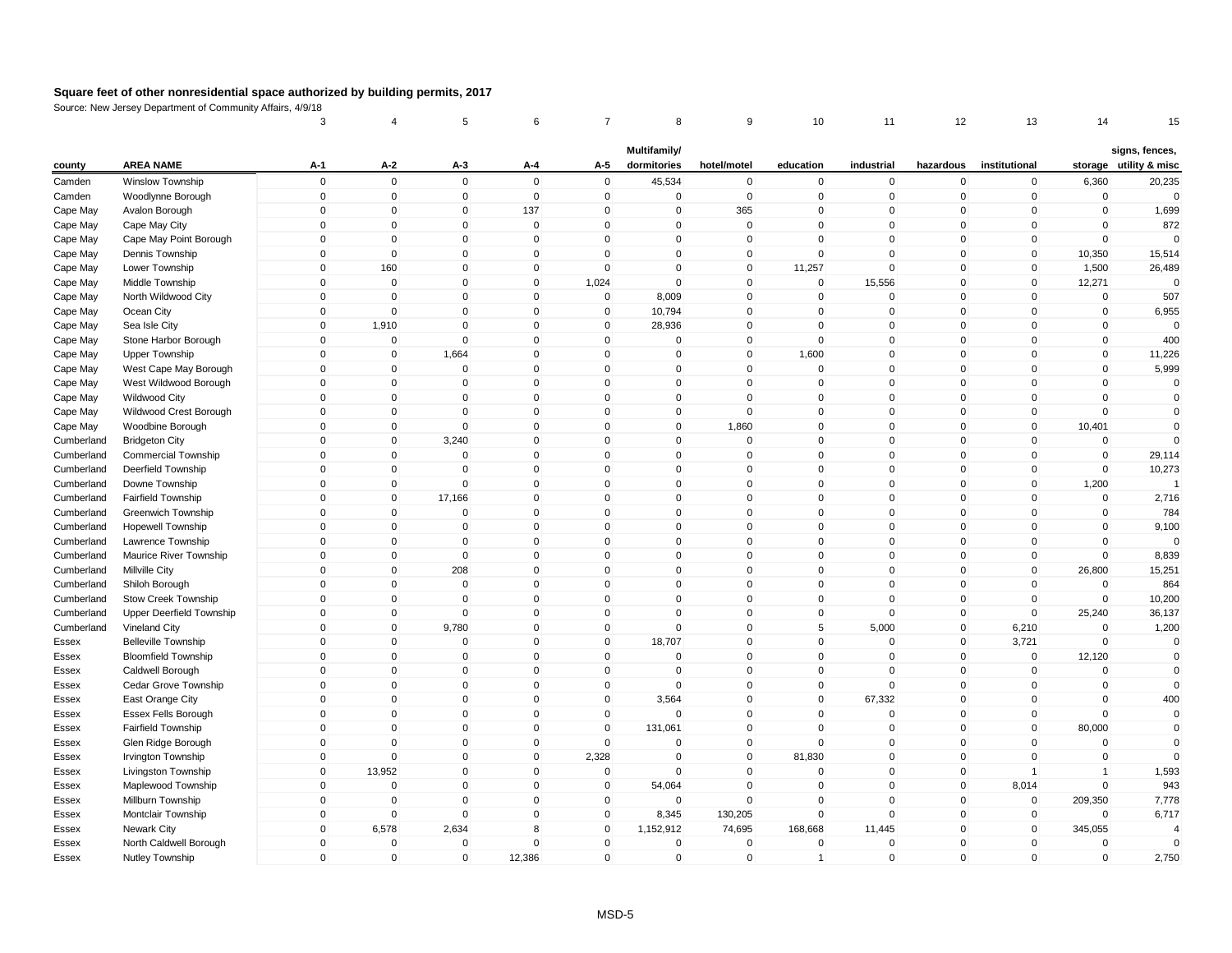|            |                           | 3            | 4            | 5           | 6            | 7            | 8            | 9              | 10           | 11           | 12             | 13            | 14          | 15                     |
|------------|---------------------------|--------------|--------------|-------------|--------------|--------------|--------------|----------------|--------------|--------------|----------------|---------------|-------------|------------------------|
|            |                           |              |              |             |              |              | Multifamily/ |                |              |              |                |               |             | signs, fences,         |
| county     | <b>AREA NAME</b>          | A-1          | A-2          | A-3         | A-4          | A-5          | dormitories  | hotel/motel    | education    | industrial   | hazardous      | institutional |             | storage utility & misc |
| Essex      | City of Orange Township   | $\mathbf 0$  | $\mathbf 0$  | $\mathbf 0$ | $\mathbf 0$  | $\mathbf 0$  | 31,277       | $\mathbf 0$    | $\mathbf 0$  | $\mathbf 0$  | 0              | $\mathbf 0$   | 2,716       | 2,376                  |
| Essex      | Roseland Borough          | $\mathbf 0$  | $\mathbf 0$  | $\mathbf 0$ | $\mathbf 0$  | $\mathbf 0$  | $\mathbf 0$  | $\mathbf 0$    | $\mathbf 0$  | $\mathbf 0$  | $\mathbf 0$    | $\mathbf 0$   | $\mathbf 0$ | $\Omega$               |
| Essex      | South Orange Village      | 0            | $\pmb{0}$    | $\pmb{0}$   | $\mathbf 0$  | 0            | 37,727       | $\pmb{0}$      | $\Omega$     | 0            | $\Omega$       | $\mathbf 0$   | $\Omega$    | 2,055                  |
| Essex      | Verona Township           | $\mathbf 0$  | $\mathbf 0$  | 10,740      | $\mathbf 0$  | $\mathbf{0}$ | 157,138      | $\mathsf 0$    | $\Omega$     | $\mathbf{0}$ | $\Omega$       | $\mathbf 0$   | $\Omega$    | 1,036                  |
| Essex      | West Caldwell Township    | $\mathbf 0$  | $\mathbf 0$  | $\mathbf 0$ | $\mathbf 0$  | $\mathbf 0$  | $\mathbf 0$  | $\mathbf 0$    | $\mathbf 0$  | $\mathbf 0$  | $\mathbf 0$    | 2,340         | 127,273     | 422                    |
| Essex      | West Orange Township      | $\mathbf 0$  | $\mathbf 0$  | 6,813       | 352          | $\mathbf 0$  | $\Omega$     | $\mathsf 0$    | 1,200        | $\mathbf{0}$ | $\mathbf 0$    | 3,585         | $\Omega$    | 5,003                  |
| Gloucester | Clayton Borough           | $\mathbf{0}$ | 200          | $\mathbf 0$ | $\mathbf{0}$ | $\mathbf 0$  | 90,975       | $\mathbf 0$    | $\Omega$     | $\mathbf 0$  | 0              | $\mathbf 0$   | 4,200       | 4,200                  |
| Gloucester | Deptford Township         | $\mathbf 0$  | 2,194        | $\mathbf 0$ | $\mathbf 0$  | 0            | 0            | $\mathbf 0$    | $\mathbf 0$  | $\mathbf 0$  | 0              | $\mathbf 0$   | 10,250      | 7,776                  |
| Gloucester | East Greenwich Township   | $\mathbf{0}$ | $\mathbf 0$  | $\mathbf 0$ | $\Omega$     | $\mathbf{0}$ | $\mathbf{0}$ | $\mathsf 0$    | $\Omega$     | $\mathbf{0}$ | $\mathbf{0}$   | $\mathbf 0$   | $\Omega$    | 5,616                  |
| Gloucester | Elk Township              | $\mathbf 0$  | $\mathbf 0$  | $\mathbf 0$ | $\mathbf 0$  | $\mathbf 0$  | $\mathbf 0$  | $\mathsf 0$    | $\mathbf 0$  | $\mathbf 0$  | $\overline{0}$ | $\mathbf 0$   | 8,540       | 572                    |
| Gloucester | Franklin Township         | 0            | $\mathbf 0$  | $\mathbf 0$ | $\Omega$     | 0            | $\mathbf 0$  | $\mathbf 0$    | $\Omega$     | $\mathbf 0$  | $\mathbf 0$    | $\mathbf 0$   | 2,880       | 9,600                  |
| Gloucester | Glassboro Borough         | $\mathbf 0$  | 18,730       | $\mathbf 0$ | $\mathbf 0$  | $\mathbf 0$  | 50,838       | $\mathsf 0$    | $\Omega$     | $\mathbf 0$  | $\mathbf 0$    | $\mathbf{0}$  | 158,493     | 1,144                  |
| Gloucester | Greenwich Township        | $\mathbf 0$  | $\mathbf 0$  | $\mathbf 0$ | $\mathbf 0$  | $\mathbf 0$  | 0            | $\mathsf 0$    | $\mathbf 0$  | $\mathbf 0$  | 0              | $\mathbf 0$   | $\mathbf 0$ | 5,168                  |
| Gloucester | Harrison Township         | $\mathbf{0}$ | $\mathbf 0$  | $\mathbf 0$ | $\mathbf{0}$ | $\mathbf{0}$ | 6            | $\mathbf 0$    | $\mathbf{0}$ | $\mathbf 0$  | $\mathbf{0}$   | 465,350       | 17,602      | 13,541                 |
| Gloucester | Logan Township            | $\mathbf 0$  | $\Omega$     | $\mathbf 0$ | $\mathbf 0$  | $\mathbf{0}$ | $\mathbf 0$  | $\mathbf 0$    | $\mathbf{0}$ | 6,838        | $\mathbf 0$    | $\mathbf 0$   | 1,708,056   | $\Omega$               |
| Gloucester | Mantua Township           | $\mathbf 0$  | $\mathbf 0$  | $\mathbf 0$ | $\mathbf 0$  | 72,640       | 0            | $\mathsf 0$    | $\Omega$     | $\mathbf 0$  | $\overline{0}$ | $\mathbf 0$   | $\mathbf 0$ | $\Omega$               |
| Gloucester | Monroe Township           | $\mathbf 0$  | 1,200        | $\mathbf 0$ | $\mathbf 0$  | $\mathbf 0$  | $\mathbf 0$  | $\mathsf 0$    | $\mathbf{0}$ | $\mathbf 0$  | $\mathbf 0$    | $\mathbf 0$   | 11,997      | 3,276                  |
| Gloucester | National Park Borough     | $\mathbf 0$  | $\mathbf 0$  | $\mathbf 0$ | $\mathbf 0$  | $\mathbf 0$  | $\mathbf 0$  | $\mathbf 0$    | $\mathbf 0$  | $\mathbf 0$  | $\overline{0}$ | $\mathbf 0$   | $\mathbf 0$ | $\Omega$               |
| Gloucester | Newfield Borough          | 0            | $\mathbf 0$  | $\mathbf 0$ | $\mathbf 0$  | $\Omega$     | 0            | $\mathbf 0$    | $\mathbf 0$  | $\mathbf 0$  | $\mathbf 0$    | $\mathbf 0$   | $\Omega$    |                        |
| Gloucester | Paulsboro Borough         | $\mathbf 0$  | $\mathbf 0$  | $\mathbf 0$ | $\Omega$     | $\mathbf{0}$ | $\Omega$     | $\mathsf 0$    | $\Omega$     | 1,843        | $\mathbf{0}$   | $\mathbf 0$   | 10,125      | 6,780                  |
| Gloucester | Pitman Borough            | $\mathbf 0$  | $\mathbf 0$  | $\mathbf 0$ | $\mathbf 0$  | $\mathbf 0$  | 0            | $\mathsf 0$    | $\Omega$     | $\mathbf 0$  | 0              | $\mathbf 0$   | 576         | 952                    |
| Gloucester | South Harrison Township   | $\mathbf{0}$ | $\pmb{0}$    | $\mathbf 0$ | $\mathbf 0$  | 0            | $\Omega$     | $\pmb{0}$      | $\mathbf{0}$ | $\mathbf{0}$ | 0              | $\mathbf 0$   | 11,328      | 4,896                  |
| Gloucester | Swedesboro Borough        | $\mathbf{0}$ | $\mathbf 0$  | $\mathbf 0$ | $\Omega$     | $\mathbf 0$  | $\mathbf 0$  | $\mathbf 0$    | $\Omega$     | $\mathbf{0}$ | $\mathbf 0$    | $\mathbf 0$   | $\Omega$    | 108                    |
| Gloucester | Washington Township       | $\mathbf 0$  | $\pmb{0}$    | 18,531      | $\mathbf 0$  | $\mathbf 0$  | 584,133      | $\mathbf 0$    | $\Omega$     | $\mathbf 0$  | $\mathbf 0$    | 98,705        | 10,371      | 9,352                  |
| Gloucester | Wenonah Borough           | $\mathbf{0}$ | $\mathbf 0$  | $\mathbf 0$ | $\Omega$     | $\mathbf 0$  | $\mathbf 0$  | $\mathsf 0$    | $\mathbf{0}$ | $\mathbf{0}$ | $\mathbf{0}$   | $\mathbf 0$   | $\Omega$    | $\mathbf{0}$           |
| Gloucester | West Deptford Township    | $\mathbf 0$  | $\pmb{0}$    | $\mathbf 0$ | $\mathbf 0$  | $\mathbf 0$  | $\mathbf 0$  | $\mathsf 0$    | $\mathbf 0$  | $\mathbf 0$  | $\mathbf 0$    | $\mathbf 0$   | 649,800     | 1,924                  |
| Gloucester | Westville Borough         | $\mathbf 0$  | $\pmb{0}$    | $\mathbf 0$ | $\mathbf 0$  | $\mathbf 0$  | 65,164       | $\mathbf 0$    | $\Omega$     | $\mathbf 0$  | $\mathbf 0$    | $\mathbf 0$   | $\mathbf 0$ | $\mathbf 0$            |
| Gloucester | <b>Woodbury City</b>      | $\mathbf{0}$ | $\mathbf 0$  | $\mathbf 0$ | $\Omega$     | $\mathbf 0$  | $\mathbf 0$  | $\mathsf 0$    | $\Omega$     | $\mathbf 0$  | $\mathbf{0}$   | $\mathbf{0}$  | $\Omega$    | $\Omega$               |
| Gloucester | Woodbury Heights Borough  | $\mathbf 0$  | $\mathbf 0$  | $\mathbf 0$ | $\mathbf 0$  | $\mathbf 0$  | 0            | $\mathsf 0$    | $\mathbf 0$  | $\mathbf 0$  | 0              | $\mathbf 0$   | $\mathbf 0$ | $\mathbf{0}$           |
| Gloucester | Woolwich Township         | $\mathbf 0$  | $\mathbf 0$  | $\mathbf 0$ | $\mathbf 0$  | $\mathbf 0$  | $\mathbf 0$  | $\mathbf 0$    | $\Omega$     | $\mathbf 0$  | $\mathbf 0$    | $\mathbf 0$   | 30,400      | 7,638                  |
| Hudson     | <b>Bayonne City</b>       | $\mathbf 0$  | $\mathbf 0$  | $\mathbf 0$ | $\mathbf 0$  | $\mathbf 0$  | 1,340,115    | $\mathbf 0$    | $\Omega$     | $\mathbf{0}$ | 0              | $\mathbf 0$   | 119,177     | $\mathbf{0}$           |
| Hudson     | East Newark Borough       | $\mathbf{0}$ | $\mathbf 0$  | $\mathbf 0$ | $\Omega$     | $\mathbf 0$  | $\mathbf 0$  | $\mathsf 0$    | $\Omega$     | $\mathbf 0$  | $\mathbf{0}$   | $\mathbf{0}$  | $\Omega$    | $\mathbf{0}$           |
| Hudson     | Guttenberg Town           | $\mathbf 0$  | $\mathbf 0$  | $\mathbf 0$ | $\mathbf 0$  | $\mathbf 0$  | 208,849      | $\mathsf 0$    | $\Omega$     | $\mathbf 0$  | $\mathbf 0$    | $\mathbf 0$   | $\Omega$    | $\mathbf{0}$           |
| Hudson     | Harrison Town             | $\mathbf 0$  | $\mathbf 0$  | $\mathbf 0$ | $\mathbf 0$  | $\mathbf 0$  | 1,373,675    | $\mathsf 0$    | $\Omega$     | $\mathbf 0$  | $\overline{0}$ | $\mathbf 0$   | 50,955      | $\mathbf{0}$           |
| Hudson     | Hoboken City              | $\mathbf 0$  | 272          | 6,825       | $\mathbf 0$  | 0            | 1,229,473    | $\mathbf 0$    | $\mathbf 0$  | $\mathbf 0$  | $\mathbf 0$    | $\mathbf 0$   | 200,590     |                        |
| Hudson     | Jersey City               | $\mathbf{0}$ | $\mathbf 0$  | $\mathbf 0$ | $\Omega$     | $\mathbf{0}$ | 3,692,862    | 57,251         | $\Omega$     | $\mathbf{0}$ | $\Omega$       | $\mathbf 0$   | $\Omega$    | 24,490                 |
| Hudson     | Kearny Town               | $\mathbf 0$  | $\mathbf 0$  | $\mathbf 0$ | 9,221        | $\mathbf 0$  | 329,838      | $\mathbf 0$    | $\Omega$     | $\mathbf 0$  | 0              | $\mathbf 0$   | 433,255     | 2,016                  |
| Hudson     | North Bergen Township     | $\mathbf 0$  | $\mathbf 0$  | 5,007       | $\mathbf 0$  | $\mathbf 0$  | 10,325       | $\overline{1}$ | $\mathbf 0$  | $\mathbf 0$  | 0              | $\mathbf 0$   | $\mathbf 0$ | $\mathbf 0$            |
| Hudson     | Secaucus Town             | $\mathbf{0}$ | $\mathbf 0$  | $\mathbf 0$ | $\Omega$     | $\mathbf 0$  | $\Omega$     | $\mathbf 0$    | $\Omega$     | $\mathbf 0$  | $\mathbf{0}$   | $\mathbf{0}$  | 302,729     | $\mathbf{0}$           |
| Hudson     | Union City                | $\mathbf 0$  | $\mathbf 0$  | $\mathbf 0$ | $\mathbf 0$  | $\mathbf 0$  | 315,400      | $\mathbf 0$    | $\Omega$     | $\mathbf 0$  | $\Omega$       | $\mathbf 0$   | $\Omega$    | $\mathbf{0}$           |
| Hudson     | Weehawken Township        | $\mathbf{0}$ | $\mathsf{O}$ | $\pmb{0}$   | $\Omega$     | $\mathbf{0}$ | 1,179,064    | $\mathbf 0$    | $\Omega$     | $\mathbf{0}$ | 0              | $\mathbf{0}$  | 398,308     | $\Omega$               |
| Hudson     | West New York Town        | $\mathbf 0$  | $\mathbf 0$  | 12,166      | $\mathbf 0$  | $\mathbf 0$  | 842,531      | $\mathbf 0$    | $\mathbf 0$  | $\mathbf 0$  | $\overline{0}$ | $\mathbf 0$   | $\mathbf 0$ |                        |
| Hunterdon  | Alexandria Township       | $\mathbf 0$  | $\mathbf 0$  | $\mathbf 0$ | $\mathbf 0$  | $\mathbf 0$  | 0            | $\mathbf 0$    | $\mathbf 0$  | $\mathbf 0$  | $\mathbf 0$    | $\mathbf 0$   | $\mathbf 0$ | 44,498                 |
| Hunterdon  | Bethlehem Township        | $\mathbf 0$  | $\mathbf 0$  | $\mathbf 0$ | $\mathbf 0$  | $\mathbf 0$  | $\mathbf 0$  | $\mathsf 0$    | $\Omega$     | $\mathbf 0$  | $\mathbf{0}$   | $\mathbf 0$   | 990         | 3,499                  |
| Hunterdon  | <b>Bloomsbury Borough</b> | $\mathbf 0$  | $\mathbf 0$  | $\mathbf 0$ | $\mathbf 0$  | $\mathbf 0$  | 0            | $\mathsf 0$    | $\Omega$     | $\mathbf 0$  | 0              | $\mathbf 0$   | $\mathbf 0$ | $\overline{1}$         |
| Hunterdon  | Califon Borough           | $\mathbf 0$  | $\mathbf 0$  | $\mathbf 0$ | $\mathbf 0$  | $\mathbf 0$  | $\mathbf 0$  | $\mathbf 0$    | $\Omega$     | $\mathbf 0$  | 0              | $\mathbf 0$   | $\mathbf 0$ | $\mathbf{0}$           |
| Hunterdon  | Clinton Town              | $\mathbf 0$  | $\Omega$     | $\mathbf 0$ | $\mathbf 0$  | $\mathbf{0}$ | 272          | 61,105         | $\Omega$     | $\mathbf{0}$ | $\Omega$       | $\Omega$      | $\Omega$    | $\Omega$               |
| Hunterdon  | Clinton Township          | $\mathbf{0}$ | 5,200        | $\mathbf 0$ | $\Omega$     | $\mathbf{0}$ | $\mathbf 0$  | $\mathbf 0$    | $\mathbf{0}$ | $\mathbf{0}$ | 39,380         | $\mathbf{0}$  | 7,043       | 33,769                 |
|            |                           |              |              |             |              |              |              |                |              |              |                |               |             |                        |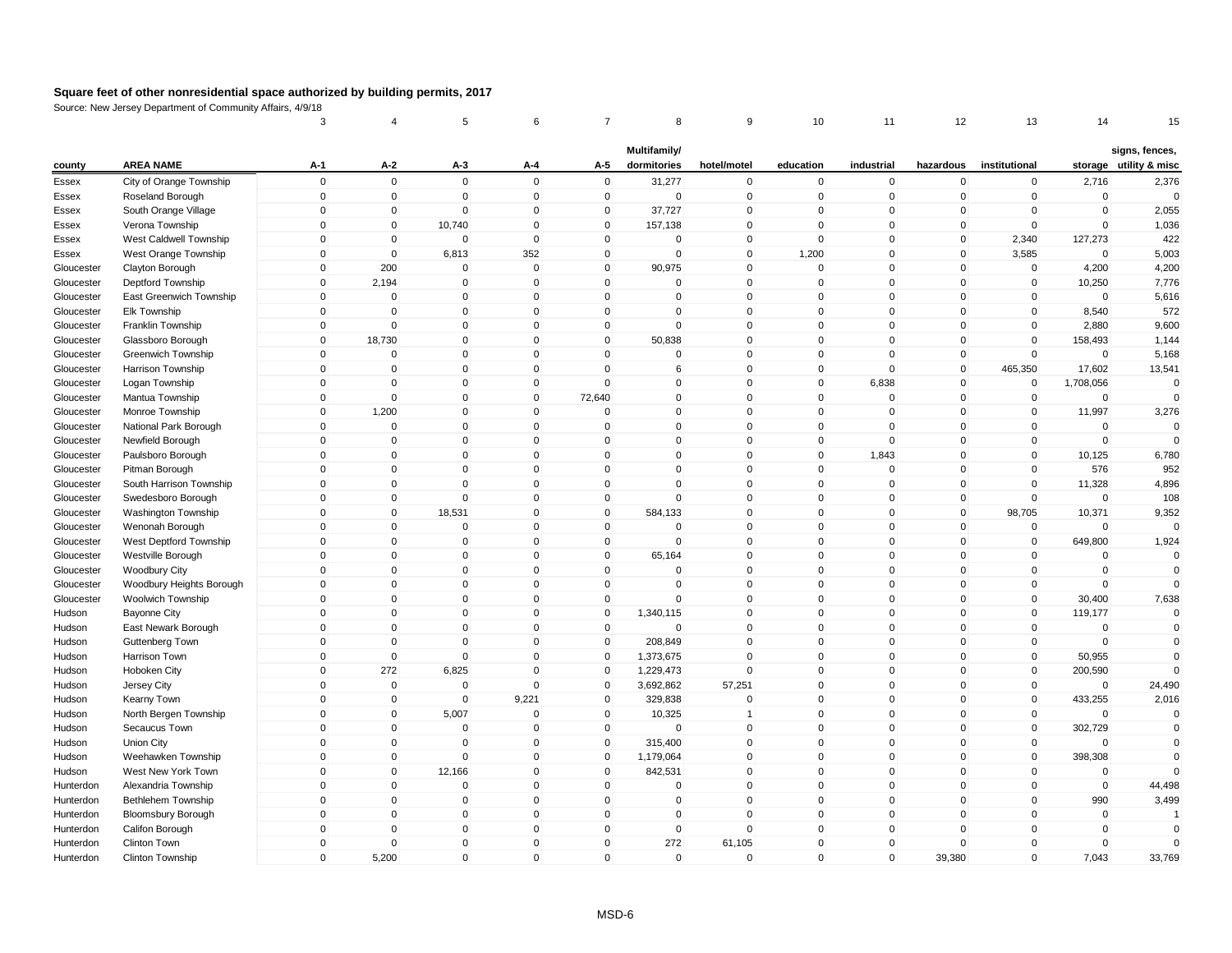|           |                               | 3                    | 4              | 5            | 6           |              | 8              | 9              | 10             | 11           | 12           | 13            | 14           | 15                     |
|-----------|-------------------------------|----------------------|----------------|--------------|-------------|--------------|----------------|----------------|----------------|--------------|--------------|---------------|--------------|------------------------|
|           |                               |                      |                |              |             |              | Multifamily/   |                |                |              |              |               |              | signs, fences,         |
| county    | <b>AREA NAME</b>              | $A-1$                | $A-2$          | A-3          | A-4         | A-5          | dormitories    | hotel/motel    | education      | industrial   | hazardous    | institutional |              | storage utility & misc |
| Hunterdon | Delaware Township             | $\mathsf 0$          | $\mathbf 0$    | $\mathbf 0$  | $\mathbf 0$ | $\mathbf 0$  | $\mathbf 0$    | $\mathbf 0$    | $\mathbf 0$    | $\mathbf 0$  | $\mathbf 0$  | $\mathbf 0$   | 22,364       | 2,883                  |
| Hunterdon | East Amwell Township          | $\pmb{0}$            | $\mathbf 0$    | $\mathbf 0$  | $\mathbf 0$ | $\mathbf 0$  | $\mathbf 0$    | $\mathbf 0$    | 8,101          | $\mathbf 0$  | $\mathbf 0$  | $\mathbf 0$   | $\mathbf 0$  | 12,572                 |
| Hunterdon | Flemington Borough            | 0                    | 8,518          | 0            | $\pmb{0}$   | 0            | 0              | $\mathbf 0$    | $\mathbf 0$    | $\mathbf 0$  | 0            | 0             | $\mathbf 0$  | $\mathbf 0$            |
| Hunterdon | Franklin Township             | $\mathsf 0$          | $\Omega$       | $\mathbf{0}$ | 6,598       | $\Omega$     | $\mathbf 0$    | $\mathbf 0$    | $\mathbf 0$    | $\Omega$     | $\Omega$     | $\mathbf{0}$  | 3,456        | 24,169                 |
| Hunterdon | Frenchtown Borough            | $\mathbf 0$          | $\overline{0}$ | $\mathbf 0$  | $\mathbf 0$ | $\mathbf{0}$ | $\overline{2}$ | $\overline{0}$ | $\Omega$       | $\mathbf 0$  | $\mathbf 0$  | $\mathbf{0}$  | $\mathbf 0$  | $\mathbf 0$            |
| Hunterdon | Glen Gardner Borough          | $\mathbf 0$          | $\Omega$       | $\Omega$     | 0           | $\Omega$     | $\mathbf 0$    | 0              | $\Omega$       | $\Omega$     | 0            | 0             | 0            | $\overline{2}$         |
| Hunterdon | Hampton Borough               | $\Omega$             | $\Omega$       | $\Omega$     | $\mathbf 0$ | $\Omega$     | $\mathbf{0}$   | $\mathbf{0}$   | $\Omega$       | $\mathbf{0}$ | $\mathbf{0}$ | $\Omega$      | $\mathbf 0$  | $\overline{2}$         |
| Hunterdon | High Bridge Borough           | $\mathsf 0$          | $\mathbf 0$    | $\mathbf{0}$ | $\mathbf 0$ | $\mathbf 0$  | $\mathbf{1}$   | 0              | $\mathbf 0$    | $\mathbf 0$  | $\mathbf 0$  | $\mathbf 0$   | $\mathbf 0$  | $\mathbf{0}$           |
| Hunterdon | <b>Holland Township</b>       | $\mathbf 0$          | $\mathbf{0}$   | $\mathbf{0}$ | $\mathbf 0$ | $\Omega$     | $\mathbf{0}$   | $\overline{0}$ | $\Omega$       | $\mathbf{0}$ | $\mathbf{0}$ | $\mathbf{0}$  | $\mathbf 0$  | 4,664                  |
| Hunterdon | Kingwood Township             | $\mathsf 0$          | $\mathbf 0$    | $\mathbf 0$  | $\mathbf 0$ | $\mathbf 0$  | $\pmb{0}$      | $\overline{0}$ | $\mathbf 0$    | $\mathbf 0$  | $\mathbf 0$  | $\mathbf 0$   | 8,216        | 7,915                  |
| Hunterdon | Lambertville City             | $\mathbf 0$          | $\mathbf 0$    | 0            | $\mathbf 0$ | 0            | $\mathbf 0$    | $\mathbf 0$    | $\mathbf 0$    | $\mathbf 0$  | 0            | 0             | 0            | $\overline{1}$         |
| Hunterdon | Lebanon Borough               | $\mathbf 0$          | $\mathbf{0}$   | $\mathbf{0}$ | $\mathbf 0$ | $\Omega$     | $\pmb{0}$      | $\mathbf{0}$   | $\mathbf{0}$   | $\Omega$     | $\mathbf{0}$ | $\mathbf{0}$  | $\mathbf{0}$ | $\overline{1}$         |
| Hunterdon | Lebanon Township              | $\mathsf 0$          | $\mathbf{0}$   | 366          | $\mathbf 0$ | $\mathbf 0$  | $\mathsf 0$    | $\mathbf 0$    | 768            | $\Omega$     | $\mathbf 0$  | $\mathbf 0$   | $\mathbf 0$  | 12,976                 |
| Hunterdon | Milford Borough               | $\Omega$             | $\mathbf 0$    | $\mathbf 0$  | $\mathbf 0$ | $\mathbf{0}$ | $\mathbf 0$    | $\mathbf 0$    | $\mathbf 0$    | $\mathbf{0}$ | $\mathbf 0$  | $\mathbf{0}$  | $\mathbf 0$  | 425                    |
| Hunterdon | Raritan Township              | $\mathbf 0$          | 6,783          | $\Omega$     | $\mathbf 0$ | $\Omega$     | $\mathbf{0}$   | 0              | $\Omega$       | 330          | $\mathbf 0$  | $\mathbf{0}$  | 66,665       | 21,007                 |
| Hunterdon | Readington Township           | $\mathsf 0$          | $\mathbf 0$    | $\mathbf 0$  | $\mathbf 0$ | $\Omega$     | $\mathsf 0$    | $\overline{0}$ | $\mathbf 0$    | $\mathbf 0$  | $\mathbf 0$  | $\mathbf 0$   | $\mathbf 0$  | 33,440                 |
| Hunterdon | Stockton Borough              | $\pmb{0}$            | $\mathbf 0$    | 0            | $\pmb{0}$   | 0            | $\pmb{0}$      | $\mathbf 0$    | $\mathbf 0$    | $\mathbf 0$  | $\mathbf 0$  | $\mathbf 0$   | $\mathbf 0$  | $\mathbf 0$            |
| Hunterdon | <b>Tewksbury Township</b>     | $\mathsf 0$          | $\Omega$       | $\Omega$     | $\mathbf 0$ | $\Omega$     | $\mathsf 0$    | $\mathbf 0$    | $\Omega$       | $\Omega$     | $\mathbf 0$  | $\mathbf{0}$  | $\mathbf 0$  | 9,623                  |
| Hunterdon | Union Township                | $\mathbf 0$          | $\mathbf 0$    | $\mathbf 0$  | $\mathbf 0$ | $\mathbf 0$  | $\mathbf 0$    | $\mathbf 0$    | $\Omega$       | $\mathbf 0$  | $\mathbf 0$  | $\mathbf 0$   | $\mathbf 0$  | 1,812                  |
| Hunterdon | West Amwell Township          | $\mathbf 0$          | $\mathbf 0$    | $\mathbf 0$  | $\mathbf 0$ | $\mathbf 0$  | $\mathbf 0$    | 2,855          | $\mathbf 0$    | $\mathbf 0$  | $\mathbf 0$  | $\mathbf 0$   | 11,329       | 12,748                 |
| Mercer    | East Windsor Township         | $\Omega$             | $\mathbf{0}$   | $\mathsf 0$  | $\mathbf 0$ | $\mathbf 0$  | $\mathbf{0}$   | $\mathbf{0}$   | $\Omega$       | $\Omega$     | $\mathbf 0$  | $\mathbf 0$   | 636,863      | 1,402                  |
| Mercer    | Ewing Township                | $\mathbf 0$          | $\mathbf 0$    | 26,193       | $\mathbf 0$ | $\mathbf 0$  | 387,996        | 0              | $\Omega$       | $\Omega$     | $\mathbf 0$  | 3,997         | 1,598        | 342                    |
| Mercer    | Hamilton Township             | $\mathbf 0$          | 89,929         | $\mathbf 0$  | $\mathbf 0$ | $\mathbf 0$  | 158,932        | $\mathbf 0$    | $\Omega$       | 2,400        | $\mathbf 0$  | $\mathbf 0$   | 79,330       | 12,000                 |
| Mercer    | Hightstown Borough            | $\mathsf 0$          | 0              | $\Omega$     | $\mathbf 0$ | $\Omega$     | 3,224          | $\Omega$       | $\Omega$       | $\Omega$     | $\mathbf{0}$ | $\mathbf 0$   | $\mathbf 0$  | $\Omega$               |
| Mercer    | Hopewell Borough              | $\mathbf 0$          | $\overline{0}$ | $\mathbf 0$  | $\mathbf 0$ | $\mathbf 0$  | $\mathbf 0$    | $\mathbf 0$    | $\mathbf 0$    | $\mathbf 0$  | $\mathbf 0$  | $\mathbf 0$   | 4,000        | $\mathbf{0}$           |
| Mercer    | <b>Hopewell Township</b>      | $\pmb{0}$            | $\mathbf 0$    | 0            | $\pmb{0}$   | 0            | 0              | $\mathbf 0$    | 20,584         | $\Omega$     | $\mathbf 0$  | 0             | $\mathbf 0$  | 10,314                 |
| Mercer    | Lawrence Township             | $\mathbf 0$          | 144            | $\mathbf 0$  | $\mathbf 0$ | $\mathbf 0$  | $\mathbf 0$    | 64,870         | $\mathbf 0$    | $\mathbf 0$  | $\mathbf 0$  | $\mathbf 0$   | $\mathbf 0$  | 4,990                  |
| Mercer    | Pennington Borough            | $\mathbf 0$          | $\overline{0}$ | $\mathbf 0$  | $\mathbf 0$ | $\mathbf 0$  | $\mathbf 0$    | $\mathbf 0$    | $\mathbf 0$    | $\mathbf{0}$ | $\mathbf 0$  | $\mathbf 0$   | $\mathbf 0$  | 3,426                  |
| Mercer    | Princeton Borough             | See Princeton (1114) |                |              |             |              |                |                |                |              |              |               |              |                        |
| Mercer    | Princeton (Consolidated 1114) | $\Omega$             | $\mathbf 0$    | $\mathbf 0$  | $\mathsf 0$ | $\mathbf 0$  | $\mathbf 0$    | $\mathbf 0$    | $\mathbf 0$    | $\mathbf 0$  | $\mathbf 0$  | $\mathbf 0$   | $\mathbf 0$  | $\mathbf 0$            |
| Mercer    | <b>Trenton City</b>           | 0                    | 0              | 302          | $\pmb{0}$   | $\mathbf 0$  | $\mathbf 0$    | 0              | 8              | 3,971        | $\mathbf 0$  | $\mathbf 0$   | $\mathbf 0$  | 528                    |
| Mercer    | Robbinsville Township         | $\mathbf 0$          | $\mathbf{0}$   | 57,178       | $\mathbf 0$ | $\mathbf{0}$ | $\mathbf{0}$   | $\overline{0}$ | $\mathbf{0}$   | $\Omega$     | 642          | $\mathbf{0}$  | 165,162      | 325                    |
| Mercer    | West Windsor Township         | $\mathbf 0$          | $\mathbf 0$    | 251          | $\pmb{0}$   | 250          | 344,399        | $\overline{0}$ | $\mathbf 0$    | $\mathbf 0$  | $\mathbf 0$  | $\mathbf 0$   | 594          | 1,635                  |
| Middlesex | Carteret Borough              | $\mathbf 0$          | $\mathbf 0$    | 0            | $\mathbf 0$ | $\mathbf 0$  | 3,865          | $\mathbf 0$    | $\mathbf 0$    | $\mathbf 0$  | $\mathbf 0$  | $\mathbf 0$   | 171,766      | $\Omega$               |
| Middlesex | Cranbury Township             | $\mathbf 0$          | $\mathbf 0$    | $\mathbf 0$  | $\pmb{0}$   | $\mathbf 0$  | $\mathbf 0$    | $\mathbf 0$    | $\Omega$       | $\mathbf 0$  | $\mathbf 0$  | $\mathbf 0$   | 2,608,310    | 9,200                  |
| Middlesex | Dunellen Borough              | $\mathbf 0$          | $\mathbf 0$    | $\mathbf 0$  | $\mathbf 0$ | $\mathbf 0$  | 5,053          | $\mathbf 0$    | $\Omega$       | $\Omega$     | $\mathbf 0$  | $\mathbf 0$   | $\mathbf 0$  | $\mathbf 0$            |
| Middlesex | East Brunswick Township       | $\mathbf 0$          | $\overline{4}$ | 3,262        | $\mathbf 0$ | $\mathbf 0$  | $\overline{2}$ | 0              | 17,361         | $\mathbf 0$  | $\mathbf 0$  | $\mathbf 0$   | 3,600        | $\mathbf 0$            |
| Middlesex | Edison Township               | $\mathbf 0$          | $\Omega$       | $\Omega$     | $\mathbf 0$ | $\mathbf{0}$ | $\mathbf 0$    | 53,540         | $\Omega$       | 7,598        | $\mathbf{0}$ | $\mathbf 0$   | 208,000      | $\pmb{0}$              |
| Middlesex | Helmetta Borough              | $\mathbf 0$          | $\mathbf{0}$   | $\Omega$     | $\mathbf 0$ | $\mathbf 0$  | $\mathbf 0$    | $\mathbf 0$    | $\Omega$       | $\mathbf 0$  | $\mathbf{0}$ | $\mathbf{0}$  | $\mathbf 0$  | $\mathbf{0}$           |
| Middlesex | <b>Highland Park Borough</b>  | $\mathbf 0$          | $\mathbf 0$    | 0            | $\mathbf 0$ | $\mathbf 0$  | 198,908        | 0              | $\mathbf 0$    | $\mathbf 0$  | $\mathbf 0$  | $\mathbf 0$   | 39,413       | $\mathbf 0$            |
| Middlesex | Jamesburg Borough             | $\mathsf 0$          | $\mathbf 0$    | $\mathbf 0$  | $\mathbf 0$ | $\mathbf 0$  | $\mathsf 0$    | $\mathbf{0}$   | $\Omega$       | $\Omega$     | $\mathbf{0}$ | $\mathbf 0$   | 7,500        |                        |
| Middlesex | Old Bridge Township           | $\pmb{0}$            | 6,959          | 81           | $\pmb{0}$   | 0            | $\pmb{0}$      | $\mathbf 0$    | 0              | $\mathbf 0$  | $\mathbf 0$  | $\mathbf 0$   | 631,680      | 7,631                  |
| Middlesex | Metuchen Borough              | $\pmb{0}$            | $\Omega$       | $\mathbf 0$  | $\pmb{0}$   | $\mathbf 0$  | 115,473        | $\mathbf 0$    | $\Omega$       | $\Omega$     | $\mathbf 0$  | $\mathbf 0$   | $\mathbf 0$  | 975                    |
| Middlesex | Middlesex Borough             | $\mathbf 0$          | 2,316          | $\mathbf 0$  | $\mathbf 0$ | $\mathbf 0$  | $\mathbf 0$    | $\mathbf 0$    | $\Omega$       | $\mathbf 0$  | $\mathbf 0$  | $\mathbf{0}$  | $\mathbf 0$  | 1,041                  |
| Middlesex | Milltown Borough              | $\mathbf 0$          | $\mathbf 0$    | $\mathbf 0$  | $\mathbf 0$ | $\mathbf 0$  | $\mathbf 0$    | $\mathbf 0$    | $\mathbf 0$    | $\mathbf{0}$ | $\mathbf 0$  | $\mathbf 0$   | $\mathbf 0$  | $\Omega$               |
| Middlesex | Monroe Township               | $\Omega$             | 3,947          | 1,480        | $\mathbf 0$ | $\mathbf{0}$ | 169,440        | $\overline{0}$ | $\Omega$       | $\mathbf{0}$ | 0            | $\mathbf{0}$  | $\mathbf 0$  | 23,340                 |
| Middlesex | New Brunswick City            | $\mathbf 0$          | 2,004          | $\Omega$     | $\mathbf 0$ | $\mathbf{0}$ | 170,902        | $\Omega$       | $\overline{7}$ | $\mathbf{0}$ | $\mathbf 0$  | 32,747        | $\Omega$     | $\Omega$               |
| Middlesex | North Brunswick Township      | $\mathbf 0$          | $\mathbf 0$    | 689          | $\mathbf 0$ | $\mathbf{0}$ | 1,943          | $\mathbf 0$    | $\Omega$       | $\Omega$     | $\mathbf 0$  | $\mathbf 0$   | 317,974      | 2,948                  |
|           |                               |                      |                |              |             |              |                |                |                |              |              |               |              |                        |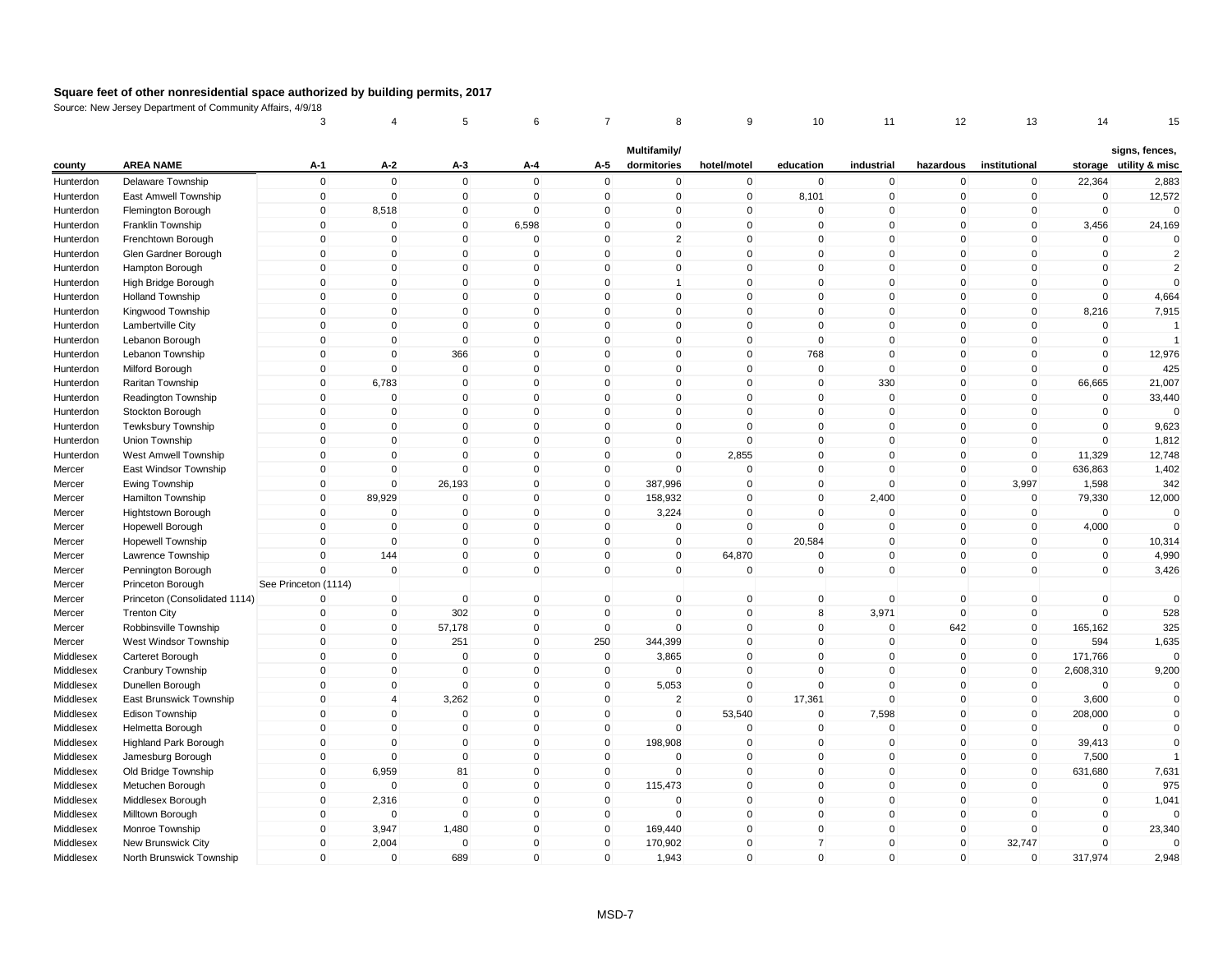|                      |                                        | 3              | 4                    | 5            | 6                       | 7            | 8                      | 9           | 10                      | 11           | 12           | 13                      | 14                 | 15                     |
|----------------------|----------------------------------------|----------------|----------------------|--------------|-------------------------|--------------|------------------------|-------------|-------------------------|--------------|--------------|-------------------------|--------------------|------------------------|
|                      |                                        |                |                      |              |                         |              | Multifamily/           |             |                         |              |              |                         |                    | signs, fences,         |
| county               | <b>AREA NAME</b>                       | A-1            | $A-2$                | A-3          | A-4                     | A-5          | dormitories            | hotel/motel | education               | industrial   | hazardous    | institutional           |                    | storage utility & misc |
| Middlesex            | Perth Amboy City                       | $\mathbf 0$    | $\mathbf 0$          | $\mathbf 0$  | $\mathbf 0$             | $\mathbf 0$  | 90,428                 | $\mathbf 0$ | 127,551                 | $\mathbf 0$  | $\mathbf 0$  | $\mathbf 0$             | $\Omega$           | 445                    |
| Middlesex            | Piscataway Township                    | $\mathbf 0$    | $\mathbf 0$          | $\mathbf{0}$ | $\mathbf 0$             | $\mathbf 0$  | 438,023                | $\mathbf 0$ | 54,700                  | 1,555,861    | $\mathbf 0$  | 11,635                  | 1,768,078          | 16,102                 |
| Middlesex            | Plainsboro Township                    | $\mathbf 0$    | 117,593              | $\mathbf 0$  | $\mathbf 0$             | 0            | $\mathbf 0$            | $\mathbf 0$ | $\mathbf 0$             | 0            | 0            | $\pmb{0}$               | $\mathbf 0$        | $\Omega$               |
| Middlesex            | Sayreville Borough                     | $\mathbf 0$    | $\mathbf 0$          | $\mathbf{0}$ | $\mathbf 0$             | $\mathbf 0$  | 9,256                  | $\mathsf 0$ | $\mathbf 0$             | $\mathbf{0}$ | $\mathbf{0}$ | $\mathbf 0$             | $\mathbf 0$        | 3,625                  |
| Middlesex            | South Amboy City                       | 0              | $\mathbf 0$          | 266          | $\mathbf 0$             | $\mathbf 0$  | 218,378                | $\mathbf 0$ | $\mathbf{0}$            | 298          | $\mathbf 0$  | $\mathbf 0$             | 140,298            | 1,334                  |
| Middlesex            | South Brunswick Township               | $\Omega$       | $\mathbf 0$          | $\Omega$     | $\Omega$                | 0            | $\Omega$               | $\mathbf 0$ | $\Omega$                | $\Omega$     | 0            | $\Omega$                | 1,135,525          | 3,536                  |
| Middlesex            | South Plainfield Borough               | $\Omega$       | $\mathbf 0$          | $\mathbf{0}$ | $\Omega$                | $\mathbf 0$  | 161,433                | $\mathbf 0$ | $\mathbf{0}$            | $\Omega$     | $\mathbf{0}$ | $\Omega$                | 4,000              | 4,499                  |
| Middlesex            | South River Borough                    | $\mathbf 0$    | $\mathbf 0$          | $\mathbf 0$  | $\mathbf 0$             | $\mathbf 0$  | 31,521                 | $\mathsf 0$ | $\mathbf 0$             | $\mathbf 0$  | $\mathbf 0$  | $\mathbf 0$             | $\mathbf 0$        | 440                    |
| Middlesex            | Spotswood Borough                      | 6,020          | $\pmb{0}$            | $\mathbf{0}$ | $\Omega$                | $\mathsf 0$  | $\mathbf 0$            | $\mathbf 0$ | $\mathbf{0}$            | $\mathbf 0$  | $\mathbf{0}$ | $\Omega$                | $\Omega$           | 336                    |
| Middlesex            | Woodbridge Township                    | $\mathbf 0$    | 2,898                | 9,211        | $\mathbf 0$             | $\mathbf 0$  | 390,406                | $\mathsf 0$ | $\mathbf 0$             | 8,207        | $\mathbf 0$  | $\mathbf 0$             | 1,274,284          | 2,186                  |
| Monmouth             | Allenhurst Borough                     | 0              | $\mathbf 0$          | $\mathbf 0$  | $\mathbf 0$             | 0            | 0                      | $\mathbf 0$ | $\mathbf 0$             | 0            | $\mathbf 0$  | $\mathbf 0$             | $\mathbf 0$        | 901                    |
| Monmouth             | Allentown Borough                      | $\Omega$       | $\pmb{0}$            | 5,000        | $\Omega$                | $\mathbf 0$  | $\mathbf{0}$           | $\mathbf 0$ | $\mathbf{0}$            | $\pmb{0}$    | $\mathbf 0$  | $\Omega$                | $\mathbf 0$        | $\mathbf 0$            |
| Monmouth             | <b>Asbury Park City</b>                | 0              | 7,000                | $\Omega$     | $\mathbf 0$             | $\mathbf 0$  | 844,395                | $\mathsf 0$ | $\mathbf{0}$            | $\mathbf 0$  | $\mathbf 0$  | $\mathbf 0$             | $\mathbf 0$        | $\mathbf 0$            |
| Monmouth             | Atlantic Highlands Borough             | $\Omega$       | $\mathbf 0$          | $\mathbf 0$  | $\Omega$                | $\mathbf 0$  | 5,121                  | $\mathbf 0$ | $\Omega$                | 0            | $\mathbf 0$  | 0                       | $\mathbf 0$        | 488                    |
| Monmouth             | Avon-by-the-Sea Borough                | 0              | $\mathbf 0$          | $\mathbf 0$  | $\Omega$                | $\Omega$     | 0                      | $\mathsf 0$ | $\Omega$                | $\Omega$     | $\mathbf{0}$ | $\Omega$                | $\mathbf 0$        | 3,964                  |
| Monmouth             | <b>Belmar Borough</b>                  | $\overline{0}$ | $\mathbf 0$          | $\mathbf{0}$ | $\mathbf 0$             | $\mathbf 0$  | $\mathbf 0$            | $\mathsf 0$ | $\Omega$                | $\mathbf 0$  | $\mathbf{0}$ | $\Omega$                | $\mathbf 0$        | 2,849                  |
| Monmouth             | <b>Bradley Beach Borough</b>           | 0              | $\pmb{0}$            | $\mathbf 0$  | 0                       | $\mathbf 0$  | 0                      | $\mathbf 0$ | $\mathbf 0$             | $\mathbf 0$  | $\mathbf 0$  | $\mathbf 0$             | $\mathbf 0$        | 704                    |
| Monmouth             | <b>Brielle Borough</b>                 | 0              | $\mathbf 0$          | $\mathbf{0}$ | $\mathbf 0$             | $\mathbf{0}$ | $\mathbf{0}$           | $\mathsf 0$ | $\mathbf{0}$            | $\mathbf 0$  | $\mathbf{0}$ | $\Omega$                | $\mathbf 0$        | 361                    |
| Monmouth             | Colts Neck Township                    | 0              | $\pmb{0}$            | $\mathbf 0$  | $\mathbf 0$             | $\mathbf 0$  | $\mathbf 0$            | $\pmb{0}$   | $\Omega$                | 0            | $\mathbf 0$  | $\mathbf 0$             | 410                | 3,259                  |
| Monmouth             | Deal Borough                           | 0              | $\pmb{0}$            | 7,360        | $\mathbf 0$             | $\mathbf 0$  | $\mathbf 0$            | $\pmb{0}$   | $\mathbf 0$             | $\mathbf 0$  | $\mathbf 0$  | $\mathbf 0$             | $\mathbf 0$        | 4,253                  |
| Monmouth             | Eatontown Borough                      | $\Omega$       | $\mathbf 0$          | $\mathbf 0$  | $\Omega$                | $\mathbf 0$  | $\mathbf 0$            | $\mathsf 0$ | $\mathbf{0}$            | $\mathbf 0$  | $\mathbf{0}$ | $\Omega$                | $\mathbf 0$        | $\mathbf 0$            |
| Monmouth             | Englishtown Borough                    | 0              | $\mathbf 0$          | $\mathbf 0$  | $\mathbf 0$             | $\mathbf 0$  | 0                      | $\mathbf 0$ | $\mathbf{0}$            | 0            | $\mathbf 0$  | $\Omega$                | $\mathbf 0$        | $\overline{2}$         |
| Monmouth             | Fair Haven Borough                     | 0              | $\pmb{0}$            | $\mathbf 0$  | $\Omega$                | $\mathbf 0$  | $\mathbf 0$            | $\mathsf 0$ | $\Omega$                | $\mathbf 0$  | $\mathbf 0$  | $\Omega$                | $\mathbf 0$        | $\Omega$               |
| Monmouth             | Farmingdale Borough                    | 0              | $\mathbf 0$          | $\mathbf{0}$ | $\Omega$                | $\mathbf 0$  | 0                      | $\mathsf 0$ | $\Omega$                | $\mathbf 0$  | $\mathbf 0$  | 0                       | $\Omega$           | 3,799                  |
| Monmouth             | Freehold Borough                       | 0              | $\mathbf 0$          | $\mathbf 0$  | $\mathbf 0$             | $\mathbf 0$  | $\mathbf 0$            | $\mathsf 0$ | 42,692                  | $\mathbf 0$  | $\mathbf 0$  | $\mathbf 0$             | 8,110              | 876                    |
| Monmouth             | Freehold Township                      | 0              | $\mathbf 0$          | $\mathbf 0$  | 0                       | $\mathbf 0$  | 118,132                | $\mathbf 0$ | $\Omega$                | $\mathbf 0$  | 0            | 0                       | 0                  | 38,210                 |
| Monmouth             | <b>Highlands Borough</b>               | 0              | $\mathbf 0$          | $\Omega$     | $\mathbf 0$             | $\Omega$     | $\mathbf 0$            | $\mathsf 0$ | $\Omega$                | $\mathbf 0$  | $\Omega$     | $\mathbf 0$             | $\mathbf 0$        | $\Omega$               |
| Monmouth             | <b>Holmdel Township</b>                | $\mathbf 0$    | $\mathbf 0$          | 240          | $\mathbf 0$             | $\mathbf 0$  | $\mathbf 0$            | $\mathsf 0$ | $\mathbf 0$             | $\mathbf 0$  | $\mathbf 0$  | $\mathbf 0$             | $\mathbf 0$        | 872                    |
| Monmouth             | Howell Township                        | $\mathbf 0$    | 7,304                | 37,000       | $\Omega$                | $\mathbf{0}$ | $\mathsf{O}\xspace$    | $\pmb{0}$   | $\mathbf{0}$            | 10,273       | $\mathbf{0}$ | $\mathbf{0}$            | 231,360            | 40,890                 |
| Monmouth             | Interlaken Borough                     | $\Omega$       | $\mathbf 0$          | $\mathbf{0}$ | $\mathbf 0$             | $\mathbf 0$  | $\mathbf 0$            | $\mathsf 0$ | $\mathbf{0}$            | $\mathbf 0$  | $\mathbf 0$  | $\Omega$                | $\mathbf 0$        | $\mathbf 0$            |
| Monmouth             | Keansburg Borough                      | 0              | $\pmb{0}$            | $\Omega$     | $\mathbf 0$             | $\mathbf 0$  | 0                      | $\mathbf 0$ | $\Omega$                | 0            | $\mathbf 0$  | 0                       | $\Omega$           | 144                    |
| Monmouth             | Keyport Borough                        | $\overline{0}$ | $\mathbf 0$          | $\mathbf{0}$ | $\Omega$                | $\mathbf{0}$ | $\mathbf{0}$           | $\mathbf 0$ | $\mathbf{0}$            | $\mathbf{0}$ | $\mathbf{0}$ | $\mathbf{0}$            | $\Omega$           | 3,808                  |
| Monmouth             | Little Silver Borough                  | 0              | $\pmb{0}$            | 20,296       | $\mathbf 0$             | $\mathbf 0$  | $\mathbf 0$            | $\mathsf 0$ | $\mathbf 0$             | $\mathbf 0$  | $\mathbf 0$  | $\mathbf 0$             | 7,500              | $\Omega$               |
| Monmouth             | Loch Arbour Village                    | 0              | $\pmb{0}$            | $\mathbf 0$  | $\mathbf 0$             | $\mathbf 0$  | 0                      | $\mathsf 0$ | $\Omega$                | 0            | $\mathbf 0$  | $\mathbf 0$             | $\mathbf 0$        | 473                    |
| Monmouth             | Long Branch City                       | 0              | $\pmb{0}$            | $\Omega$     | $\mathbf 0$             | $\mathbf 0$  | 248,272                | $\pmb{0}$   | $\Omega$                | 0            | $\mathbf 0$  | $\mathbf 0$             | 4,000              | 22,800                 |
| Monmouth             | Manalapan Township                     | $\mathbf 0$    | $\mathbf 0$          | $\Omega$     | $\mathbf 0$             | $\mathbf 0$  | $\mathbf 0$            | $\mathbf 0$ | $\Omega$                | $\mathbf 0$  | $\mathbf 0$  | 99,462                  | $\mathbf 0$        | 4,800                  |
|                      |                                        | $\mathbf 0$    | $\pmb{0}$            | $\mathbf 0$  | $\mathbf 0$             | $\mathbf 0$  | $\mathbf 0$            | $\mathbf 0$ | 13,097                  | $\mathbf 0$  | $\mathbf 0$  | $\mathbf 0$             | $\mathbf 0$        | 2,208                  |
| Monmouth             | Manasquan Borough<br>Marlboro Township | 0              | $\mathbf 0$          | $\Omega$     | $\Omega$                | $\mathbf 0$  | $\Omega$               | $\mathsf 0$ | $\Omega$                | $\mathbf{0}$ | $\mathbf{0}$ | $\mathbf 0$             | 64,737             | 8,939                  |
| Monmouth<br>Monmouth | Matawan Borough                        | $\overline{0}$ | $\mathbf 0$          | $\mathbf{0}$ | $\Omega$                | $\mathbf 0$  | 16,609                 | $\mathsf 0$ | $\Omega$                | $\mathbf 0$  | $\mathbf{0}$ | $\Omega$                | $\mathbf 0$        | 672                    |
|                      |                                        | 0              |                      | 8,079        | $\mathbf 0$             | $\mathbf 0$  |                        | $\mathsf 0$ | $\mathbf 0$             | $\mathbf 0$  | $\mathbf 0$  | $\mathbf 0$             |                    |                        |
| Monmouth             | Aberdeen Township                      | 0              | 4,387<br>$\mathbf 0$ | 7,264        | $\Omega$                | $\mathbf 0$  | 343,863<br>$\mathbf 0$ | $\mathsf 0$ | $\Omega$                | $\mathbf 0$  | $\mathbf{0}$ | $\Omega$                | 192<br>$\mathbf 0$ | 1,868<br>$\Omega$      |
| Monmouth             | Middletown Township                    |                |                      |              | 0                       |              | $\mathbf 0$            |             | $\mathbf 0$             |              | $\mathbf 0$  | $\mathbf 0$             |                    |                        |
| Monmouth             | Millstone Township                     | 0              | $\mathbf 0$          | 2,560        |                         | $\mathbf 0$  |                        | $\mathbf 0$ |                         | $\mathbf 0$  |              |                         | $\pmb{0}$          | 35,122                 |
| Monmouth             | Monmouth Beach Borough                 | 0              | $\pmb{0}$            | $\mathbf 0$  | $\Omega$                | $\mathbf 0$  | $\Omega$               | $\mathbf 0$ | $\Omega$                | $\Omega$     | $\mathbf 0$  | 0                       | $\mathbf 0$        | 480<br>$\Omega$        |
| Monmouth             | Neptune Township                       | $\Omega$       | $\pmb{0}$            | $\mathbf 0$  | $\mathbf 0$             | $\mathbf 0$  | $\mathbf 0$            | $\mathsf 0$ | $\Omega$                | $\mathbf 0$  | $\mathbf 0$  | 299,981                 | $\mathbf 0$        |                        |
| Monmouth             | Neptune City Borough                   | 0<br>$\Omega$  | 3                    | $\mathbf 0$  | $\mathbf 0$<br>$\Omega$ | $\mathbf 0$  | 744                    | $\mathbf 0$ | $\mathbf 0$<br>$\Omega$ | $\mathbf 0$  | $\mathbf 0$  | $\mathbf 0$<br>$\Omega$ | $\mathbf 0$        | 1,514                  |
| Monmouth             | <b>Tinton Falls Borough</b>            |                | $\pmb{0}$            | $\mathbf{0}$ |                         | $\mathbf 0$  | $\mathbf 0$            | $\mathbf 0$ |                         | $\mathbf{0}$ | $\mathbf 0$  |                         | $\mathbf 0$        | 400                    |
| Monmouth             | Ocean Township                         | $\Omega$       | $\mathbf 0$          | 4,171        | 70,605                  | 1,696        | 51,570                 | $\mathsf 0$ | $\Omega$                | $\Omega$     | $\mathbf{0}$ | $\Omega$                | $\mathbf 0$        | 2,221                  |
| Monmouth             | Oceanport Borough                      | $\overline{0}$ | $\mathbf 0$          | $\mathbf 0$  | $\mathbf 0$             | $\mathbf 0$  | 6,401                  | $\mathbf 0$ | $\mathbf{0}$            | $\mathbf 0$  | $\mathbf 0$  | $\overline{0}$          | 4,161              | 375                    |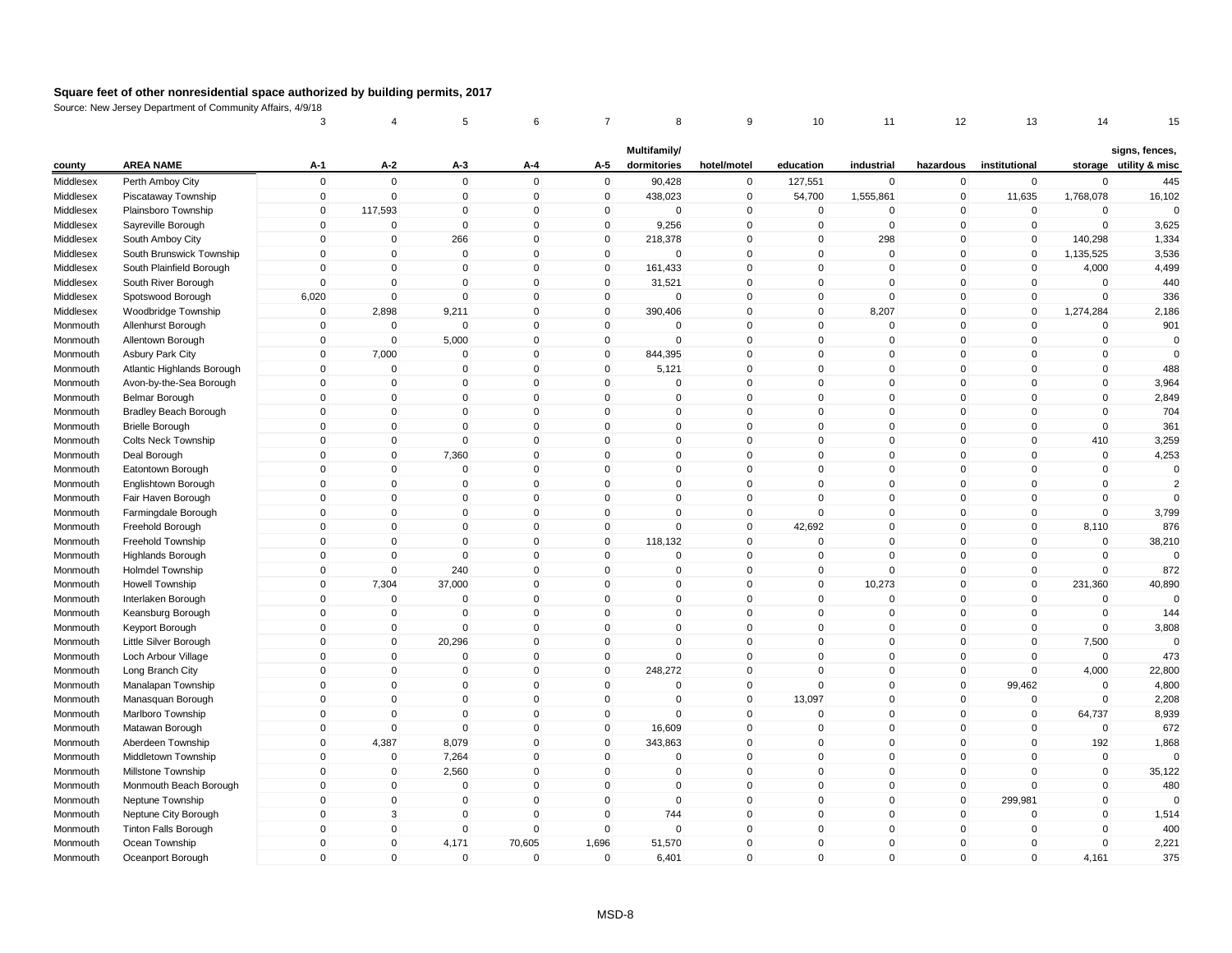|          |                           | 3           | 4              | 5              | 6            | 7            | 8                           | 9              | 10             | 11             | 12                  | 13             | 14             | 15                                       |
|----------|---------------------------|-------------|----------------|----------------|--------------|--------------|-----------------------------|----------------|----------------|----------------|---------------------|----------------|----------------|------------------------------------------|
| county   | <b>AREA NAME</b>          | A-1         | $A-2$          | A-3            | A-4          | A-5          | Multifamily/<br>dormitories | hotel/motel    | education      | industrial     | hazardous           | institutional  |                | signs, fences,<br>storage utility & misc |
| Monmouth | <b>Hazlet Township</b>    | $\mathsf 0$ | $\mathbf 0$    | $\mathbf 0$    | $\mathbf 0$  | $\mathbf 0$  | $\mathbf 0$                 | $\mathbf 0$    | 5,362          | $\mathbf 0$    | $\mathbf 0$         | $\mathbf 0$    | $\Omega$       | $\mathbf 0$                              |
| Monmouth | Red Bank Borough          | 58,396      | 1,609          | $\overline{0}$ | $\mathbf 0$  | $\mathbf 0$  | 79,484                      | $\overline{0}$ | $\mathbf 0$    | $\mathbf 0$    | $\mathbf 0$         | $\mathbf 0$    | 80,500         | 911                                      |
| Monmouth | Roosevelt Borough         | 0           | $\mathbf 0$    | 0              | $\mathbf 0$  | 0            | 0                           | $\pmb{0}$      | $\mathbf 0$    | $\mathbf 0$    | 0                   | $\mathbf 0$    | $\mathbf 0$    | $\overline{1}$                           |
| Monmouth | Rumson Borough            | $\mathsf 0$ | $\mathbf 0$    | $\Omega$       | $\mathbf{0}$ | $\mathbf{0}$ | $\mathbf{0}$                | $\mathbf 0$    | $\mathbf 0$    | $\Omega$       | $\mathbf{0}$        | $\mathbf{0}$   | $\mathbf 0$    | $\mathbf 0$                              |
| Monmouth | Sea Bright Borough        | $\mathbf 0$ | 55,671         | 9,800          | $\mathbf 0$  | $\mathbf 0$  | $\mathbf 0$                 | $\mathbf 0$    | $\mathbf 0$    | $\mathbf 0$    | $\mathbf 0$         | $\mathbf{0}$   | $\mathbf 0$    | 700                                      |
| Monmouth | Sea Girt Borough          | $\mathbf 0$ | $\Omega$       | $\overline{2}$ | $\mathbf 0$  | $\Omega$     | $\Omega$                    | $\pmb{0}$      | 0              | $\overline{2}$ | 0                   | $\Omega$       | $\mathbf 0$    | 754                                      |
| Monmouth | Shrewsbury Borough        | $\Omega$    | $\mathbf 0$    | $\Omega$       | $\mathbf{0}$ | $\Omega$     | $\mathbf{0}$                | $\pmb{0}$      | $\mathbf 0$    | $\mathbf 0$    | $\mathbf{0}$        | 74,319         | $\mathbf 0$    | $\mathbf 0$                              |
| Monmouth | Shrewsbury Township       | $\mathsf 0$ | $\mathbf 0$    | $\mathbf 0$    | $\mathbf 0$  | $\mathbf 0$  | $\mathbf 0$                 | $\mathbf 0$    | $\mathbf 0$    | $\mathsf 0$    | $\mathbf 0$         | $\mathbf 0$    | $\mathbf 0$    | $\overline{1}$                           |
| Monmouth | Lake Como Borough         | $\pmb{0}$   | $\mathbf{0}$   | $\Omega$       | $\mathbf{0}$ | $\Omega$     | $\mathbf{0}$                | $\,0\,$        | $\mathbf 0$    | $\Omega$       | $\mathbf{0}$        | $\mathbf{0}$   | $\mathbf 0$    | $\Omega$                                 |
| Monmouth | Spring Lake Borough       | $\mathbf 0$ | $\overline{0}$ | $\mathbf 0$    | $\mathbf 0$  | $\mathbf 0$  | $\mathbf 0$                 | $\mathbf 0$    | $\overline{1}$ | $\mathbf 0$    | $\mathbf 0$         | $\mathbf 0$    | $\mathbf 0$    | 3,397                                    |
| Monmouth | Spring Lake Heights Boro  | $\mathbf 0$ | 399            | $\mathbf 0$    | $\mathbf 0$  | $\mathbf 0$  | $\mathbf 0$                 | $\pmb{0}$      | 0              | $\mathbf 0$    | 0                   | $\mathbf 0$    | $\mathbf 0$    | 1,879                                    |
| Monmouth | Union Beach Borough       | $\Omega$    | $\mathbf{0}$   | $\mathbf 0$    | $\mathbf{0}$ | $\mathbf{0}$ | $\mathbf 0$                 | $\mathbf 0$    | $\mathbf 0$    | $\mathbf 0$    | $\mathbf{0}$        | $\mathbf{0}$   | $\mathbf 0$    | $\Omega$                                 |
| Monmouth | Upper Freehold Township   | $\mathsf 0$ | $\mathbf 0$    | $\mathbf 0$    | $\mathbf 0$  | $\mathbf 0$  | $\mathbf 0$                 | $\pmb{0}$      | $\mathbf 0$    | 1,378          | $\mathbf 0$         | $\mathbf 0$    | 3,841          | 20,076                                   |
| Monmouth | Wall Township             | $\Omega$    | 4,730          | $\mathbf 0$    | $\mathbf{0}$ | $\Omega$     | $\mathbf 0$                 | 1,488          | $\mathbf 0$    | $\mathbf 0$    | $\mathbf 0$         | $\mathbf 0$    | 22,155         | 14,316                                   |
| Monmouth | West Long Branch Borough  | $\mathbf 0$ | $\Omega$       | $\Omega$       | $\mathbf{0}$ | $\Omega$     | $\mathbf{0}$                | $\Omega$       | $\mathbf 0$    | $\mathsf 0$    | $\mathbf{0}$        | $\mathbf{0}$   | $\mathbf 0$    | 5,176                                    |
| Morris   | Boonton Town              | $\mathsf 0$ | $\mathbf 0$    | $\mathbf 0$    | $\mathbf{0}$ | $\mathbf 0$  | 126,942                     | $\mathbf 0$    | $\mathbf 0$    | $\mathbf 0$    | $\mathbf 0$         | $\mathbf 0$    | $\mathbf 0$    | 512                                      |
| Morris   | <b>Boonton Township</b>   | $\mathsf 0$ | 0              | 0              | $\mathbf 0$  | $\mathbf 0$  | $\mathbf 0$                 | $\mathbf 0$    | $\mathbf 0$    | $\mathbf 0$    | $\mathbf 0$         | $\mathbf 0$    | $\mathbf 0$    | 160                                      |
| Morris   | <b>Butler Borough</b>     | $\mathbf 0$ | $\mathbf{0}$   | $\Omega$       | $\mathbf{0}$ | $\mathbf 0$  | 9,578                       | $\mathbf 0$    | $\mathbf 0$    | $\mathsf 0$    | $\mathbf 0$         | $\mathbf 0$    | $\mathbf 0$    | $\Omega$                                 |
| Morris   | Chatham Borough           | $\mathbf 0$ | $\mathbf 0$    | $\mathbf 0$    | $\mathbf 0$  | $\mathbf 0$  | 0                           | $\pmb{0}$      | 11,816         | $\mathbf 0$    | $\mathbf 0$         | $\mathbf 0$    | $\mathbf 0$    | 9,265                                    |
| Morris   | Chatham Township          | $\mathsf 0$ | $\mathbf 0$    | $\mathbf 0$    | $\mathbf 0$  | $\mathbf 0$  | $\mathbf 0$                 | $\overline{0}$ | 7,970          | $\mathbf 0$    | $\mathbf 0$         | $\mathbf 0$    | 3,940          | $\mathbf 0$                              |
| Morris   | Chester Borough           | $\mathbf 0$ | $\mathbf{0}$   | $\mathbf 0$    | $\mathbf{0}$ | $\Omega$     | $\mathbf 0$                 | $\mathbf 0$    | $\mathbf 0$    | $\mathbf 0$    | $\mathbf 0$         | $\mathbf{0}$   | $\mathbf 0$    | $\Omega$                                 |
| Morris   | <b>Chester Township</b>   | 22,715      | $\mathbf{0}$   | 0              | $\mathbf 0$  | $\Omega$     | $\mathbf{0}$                | $\mathbf 0$    | $\mathbf 0$    | $\mathbf 0$    | $\mathbf 0$         | $\mathbf 0$    | 5,629          | 5,499                                    |
| Morris   | Denville Township         | $\mathbf 0$ | $\mathbf 0$    | $\mathbf 0$    | $\mathbf 0$  | $\Omega$     | $\mathbf 0$                 | $\mathbf 0$    | $\mathbf 0$    | $\mathbf 0$    | $\mathbf 0$         | $\mathbf 0$    | $\mathbf 0$    | 3,000                                    |
| Morris   | Dover Town                | $\mathbf 0$ | 133            | $\Omega$       | $\mathbf{0}$ | $\Omega$     | 50                          | $\mathbf 0$    | $\Omega$       | $\mathbf 0$    | $\mathbf 0$         | $\mathbf{0}$   | $\Omega$       | 425                                      |
| Morris   | East Hanover Township     | $\mathbf 0$ | $\mathbf 0$    | 8,341          | $\mathbf 0$  | $\mathbf 0$  | $\mathbf 0$                 | $\mathbf 0$    | $\mathbf 0$    | $\mathbf 0$    | $\mathbf 0$         | $\mathbf 0$    | 53,402         | $\mathbf 0$                              |
| Morris   | Florham Park Borough      | 0           | 14,272         | 5,358          | $\mathbf 0$  | 0            | $\mathbf{1}$                | $\mathbf 0$    | 0              | $\mathbf 0$    | $\mathbf 0$         | $\mathbf 0$    | 0              | 826                                      |
| Morris   | Hanover Township          | $\mathsf 0$ | $\Omega$       | $\mathbf 0$    | $\mathbf 0$  | $\Omega$     | $\mathbf{0}$                | $\pmb{0}$      | $\mathbf 0$    | $\mathbf 0$    | $\mathbf 0$         | $\mathbf 0$    | 332,337        | 224                                      |
| Morris   | Harding Township          | $\mathbf 0$ | $\overline{0}$ | $\overline{0}$ | $\mathbf 0$  | $\mathbf 0$  | $\mathbf 0$                 | $\mathbf 0$    | $\mathbf 0$    | $\mathbf 0$    | $\mathbf 0$         | $\overline{0}$ | $\mathbf 0$    | 4,504                                    |
| Morris   | Jefferson Township        | $\mathsf 0$ | $\mathbf{0}$   | $\Omega$       | $\mathbf{0}$ | 4,789        | $\mathbf{0}$                | $\mathbf 0$    | $\mathbf 0$    | $\Omega$       | $\mathsf 0$         | $\mathbf{0}$   | $\pmb{0}$      | 9,503                                    |
| Morris   | Kinnelon Borough          | $\mathbf 0$ | $\mathbf 0$    | $\mathbf 0$    | $\mathbf{0}$ | $\mathbf 0$  | $\mathbf 0$                 | $\mathbf 0$    | $\mathbf 0$    | $\mathbf 0$    | $\mathbf 0$         | $\mathbf{0}$   | $\mathbf 0$    | 2,831                                    |
| Morris   | Lincoln Park Borough      | $\mathsf 0$ | $\mathbf 0$    | 0              | $\mathbf 0$  | $\mathbf 0$  | $\mathbf 0$                 | $\mathbf 0$    | 644            | $\mathbf 0$    | $\mathbf 0$         | $\mathbf 0$    | $\mathbf 0$    |                                          |
| Morris   | Madison Borough           | $\mathbf 0$ | $\mathbf{0}$   | $\mathbf{0}$   | $\mathbf{0}$ | $\mathbf{0}$ | $\mathbf{0}$                | $\mathbf{0}$   | $\overline{1}$ | $\Omega$       | $\mathbf{0}$        | $\mathbf{0}$   | $\mathbf 0$    | 345,667                                  |
| Morris   | Mendham Borough           | $\mathsf 0$ | $\mathbf 0$    | $\mathbf 0$    | $\mathbf 0$  | $\mathbf 0$  | $\mathbf 0$                 | $\mathbf 0$    | $\mathbf 0$    | $\mathbf 0$    | $\mathbf 0$         | $\mathbf 0$    | $\mathbf 0$    | $\mathbf 0$                              |
| Morris   | Mendham Township          | 0           | $\mathbf 0$    | $\mathbf 0$    | $\mathbf 0$  | $\mathbf 0$  | $\mathbf 0$                 | $\mathbf 0$    | $\mathbf 0$    | $\mathbf 0$    | $\mathbf 0$         | $\mathbf 0$    | $\mathbf 0$    | $\mathbf 0$                              |
| Morris   | Mine Hill Township        | $\mathbf 0$ | $\Omega$       | $\mathbf 0$    | $\mathbf 0$  | $\Omega$     | $\mathbf 0$                 | $\mathbf 0$    | $\mathbf 0$    | $\mathbf 0$    | $\mathbf 0$         | $\mathbf{0}$   | $\mathbf 0$    | $\Omega$                                 |
| Morris   | Montville Township        | $\mathsf 0$ | 24,652         | 3,083          | $\mathbf 0$  | $\mathbf 0$  | $\mathbf 0$                 | $\mathbf 0$    | $\mathbf 0$    | 13,436         | $\mathbf 0$         | $\overline{4}$ | 2,858          | 25,234                                   |
| Morris   | Morris Township           | $\mathbf 0$ | $\overline{0}$ | 3,052          | $\mathbf 0$  | $\mathbf 0$  | $\mathbf 0$                 | $\mathbf 0$    | $\mathbf 0$    | 400            | $\mathbf 0$         | $\mathbf 0$    | 238,692        | 2,474                                    |
| Morris   | Morris Plains Borough     | $\mathsf 0$ | $\mathbf 0$    | $\Omega$       | $\mathbf 0$  | $\mathbf 0$  | $\Omega$                    | $\mathbf 0$    | $\mathbf 0$    | $\mathbf 0$    | $\mathbf 0$         | $\mathbf{0}$   | $\mathbf 0$    |                                          |
| Morris   | Morristown Town           | $\mathbf 0$ | $\mathbf 0$    | $\Omega$       | $\mathbf{0}$ | $\Omega$     | 75,448                      | $\mathbf{0}$   | $\mathbf 0$    | $\mathbf 0$    | $\mathbf{0}$        | $\mathbf{0}$   | $\overline{2}$ | 11,568                                   |
| Morris   | Mountain Lakes Borough    | $\mathsf 0$ | $\mathbf 0$    | 0              | $\mathbf 0$  | $\mathbf 0$  | $\mathbf 0$                 | $\mathbf 0$    | $\mathbf 0$    | $\mathbf 0$    | $\mathbf 0$         | $\mathbf 0$    | $\mathbf 0$    | $\Omega$                                 |
| Morris   | Mount Arlington Borough   | $\Omega$    | $\mathbf{0}$   | $\Omega$       | $\mathbf{0}$ | $\Omega$     | $\mathbf{0}$                | $\mathbf 0$    | $\Omega$       | $\mathbf 0$    | $\mathbf{0}$        | $\mathbf 0$    | $\mathbf 0$    | 340                                      |
| Morris   | Mount Olive Township      | 0           | $\mathbf 0$    | 0              | $\mathbf 0$  | $\mathbf 0$  | $\mathbf 0$                 | $\mathbf 0$    | 105,700        | $\mathbf 0$    | $\mathbf 0$         | $\mathbf 0$    | 30,000         | 5,492                                    |
| Morris   | Netcong Borough           | 0           | $\Omega$       | $\Omega$       | $\mathbf 0$  | $\mathbf 0$  | $\mathbf 0$                 | $\pmb{0}$      | $\mathbf 0$    | $\Omega$       | 0                   | $\mathbf 0$    | $\mathbf 0$    | $\Omega$                                 |
| Morris   | Parsippany-Troy Hills Twp | $\mathbf 0$ | 128,998        | 1,350          | $\mathbf 0$  | $\mathbf 0$  | 259,964                     | $\mathbf 0$    | $\mathbf 0$    | $\mathbf 0$    | $\mathbf 0$         | $\mathbf{0}$   | $\mathbf 0$    | 808                                      |
| Morris   | Long Hill Township        | $\mathbf 0$ | $\mathbf 0$    | 31,463         | $\mathbf 0$  | $\mathbf 0$  | 0                           | $\mathbf 0$    | $\mathbf 0$    | $\mathbf 0$    | $\mathbf 0$         | $\mathbf 0$    | $\mathbf 0$    | 1,048                                    |
| Morris   | Pequannock Township       | $\mathbf 0$ | 56             | 1,665          | $\mathbf{0}$ | $\Omega$     | $\mathbf 0$                 | $\mathbf 0$    | 720            | $\mathbf 0$    | $\mathsf{O}\xspace$ | $\mathbf{0}$   | $\pmb{0}$      | 7,673                                    |
| Morris   | Randolph Township         | $\Omega$    | 2,256          | 72             | $\mathbf{0}$ | $\Omega$     | $\mathbf{0}$                | $\pmb{0}$      | $\mathbf 0$    | $\mathbf 0$    | $\mathbf 0$         | $\Omega$       | $\mathbf 0$    | 4,977                                    |
| Morris   | Riverdale Borough         | $\mathbf 0$ | $\mathbf 0$    | $\overline{0}$ | $\mathbf 0$  | $\Omega$     | $\mathbf 0$                 | $\mathbf 0$    | $\mathbf 0$    | $\mathbf 0$    | $\mathbf 0$         | $\mathbf 0$    | $\mathbf 0$    | 1,120                                    |
|          |                           |             |                |                |              |              |                             |                |                |                |                     |                |                |                                          |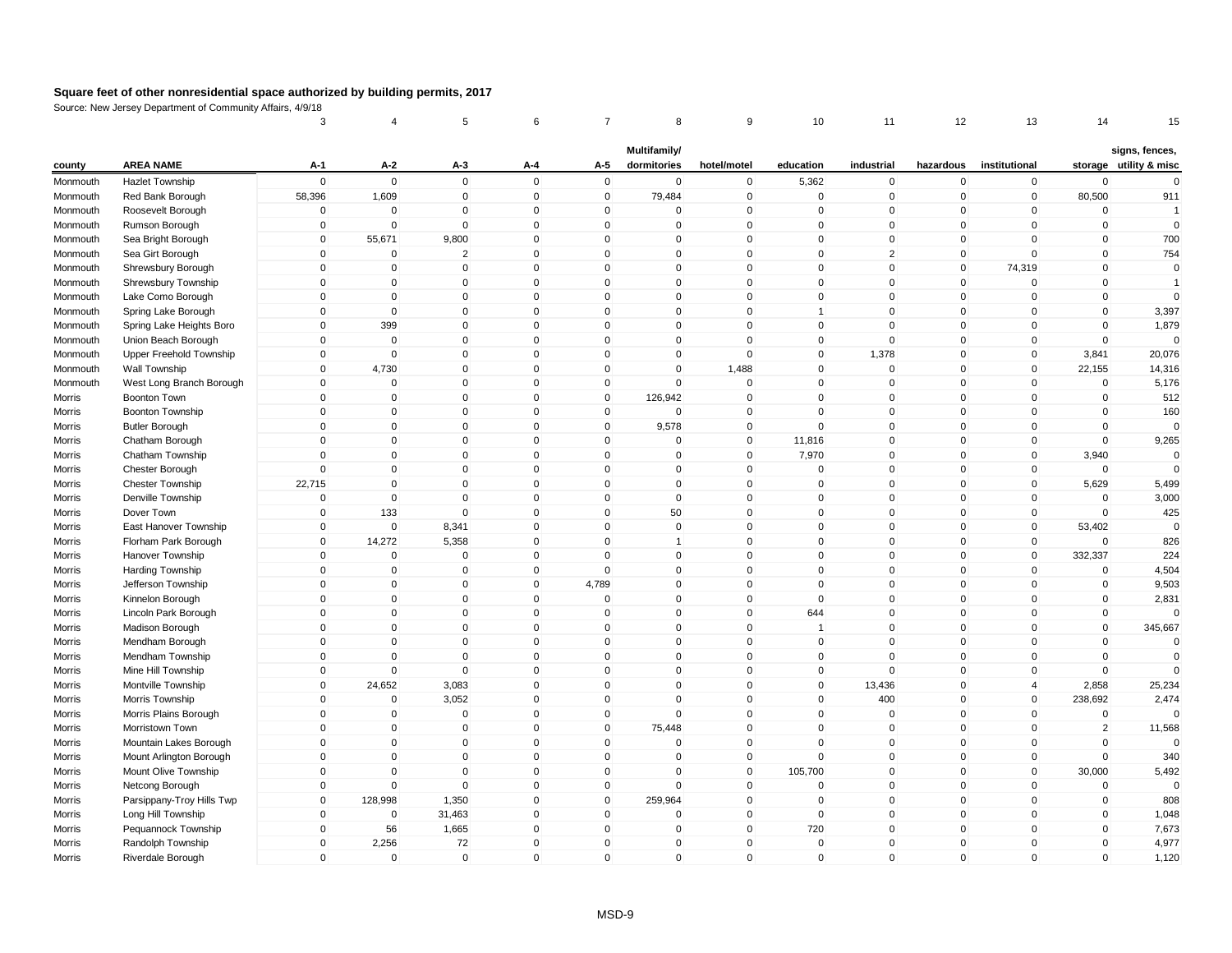|                    |                             | 3           | 4              | 5            | 6            | 7            | 8                           | 9            | 10             | 11           | 12             | 13            | 14             | 15                                       |
|--------------------|-----------------------------|-------------|----------------|--------------|--------------|--------------|-----------------------------|--------------|----------------|--------------|----------------|---------------|----------------|------------------------------------------|
| county             | <b>AREA NAME</b>            | $A-1$       | $A-2$          | $A-3$        | A-4          | A-5          | Multifamily/<br>dormitories | hotel/motel  | education      | industrial   | hazardous      | institutional |                | signs, fences,<br>storage utility & misc |
| Morris             | Rockaway Borough            | $\mathsf 0$ | $\mathbf 0$    | $\mathbf 0$  | $\Omega$     | $\mathsf 0$  | 0                           | $\mathbf 0$  | 1,960          | 59,430       | 0              | $\mathbf 0$   | $\mathbf 0$    | $\mathbf{0}$                             |
| Morris             | Rockaway Township           | $\mathbf 0$ | $\overline{0}$ | 18,000       | $\mathbf{0}$ | $\mathbf 0$  | 101,730                     | $\mathbf 0$  | $\mathbf 0$    | 0            | $\mathbf 0$    | $\mathbf 0$   | $\mathbf 0$    | 6,603                                    |
| Morris             | Roxbury Township            | $\mathbf 0$ | $\mathbf 0$    | $\mathbf 0$  | $\Omega$     | 0            | 0                           | $\pmb{0}$    | $\mathbf{0}$   | $\mathbf 0$  | $\Omega$       | $\Omega$      | $\Omega$       | $\Omega$                                 |
| Morris             | Victory Gardens Borough     | $\mathbf 0$ | $\mathbf{0}$   | $\Omega$     | $\mathbf{0}$ | $\mathbf{0}$ | $\mathbf{0}$                | $\mathbf 0$  | $\mathbf{0}$   | $\Omega$     | $\mathbf{0}$   | $\Omega$      | $\mathbf{0}$   | $\mathbf 0$                              |
| Morris             | Washington Township         | $\mathbf 0$ | $\overline{0}$ | $\mathbf 0$  | $\mathbf 0$  | $\mathbf 0$  | $\mathbf 0$                 | $\mathbf 0$  | $\mathbf{0}$   | $\mathbf 0$  | 0              | 3,600         | $\mathbf 0$    | $\mathbf 0$                              |
| Morris             | Wharton Borough             | $\mathbf 0$ | $\mathbf{0}$   | $\Omega$     | $\mathbf{0}$ | $\mathbf{0}$ | $\Omega$                    | $\mathbf 0$  | $\Omega$       | $\mathbf{0}$ | $\mathbf{0}$   | $\Omega$      | $\Omega$       | $\mathbf{0}$                             |
| Ocean              | Barnegat Light Borough      | 2,496       | $\overline{0}$ | 414          | $\mathbf 0$  | $\mathbf{0}$ | $\Omega$                    | $\mathbf{0}$ | $\mathbf{0}$   | $\mathbf 0$  | 0              | $\mathbf{0}$  | $\Omega$       | 474                                      |
| Ocean              | Bay Head Borough            | $\mathbf 0$ | $\mathbf 0$    | $\mathbf 0$  | $\mathbf 0$  | $\mathbf 0$  | 0                           | $\mathbf 0$  | $\mathbf 0$    | $\mathbf 0$  | 0              | $\mathbf 0$   | $\mathbf 0$    | 1,147                                    |
| Ocean              | Beach Haven Borough         | $\mathsf 0$ | $\mathbf 0$    | $\mathbf 0$  | $\mathbf{0}$ | $\mathbf 0$  | $\mathbf{0}$                | $\mathbf 0$  | $\mathbf{0}$   | $\mathbf 0$  | $\overline{0}$ | $\mathbf 0$   | $\Omega$       | 511                                      |
| Ocean              | Beachwood Borough           | $\mathbf 0$ | $\mathbf 0$    | $\mathbf 0$  | $\mathbf 0$  | $\mathbf 0$  | $\mathbf 0$                 | $\mathbf 0$  | $\mathbf 0$    | $\mathbf 0$  | 0              | $\mathbf 0$   | 9,056          | 8,024                                    |
| Ocean              | Berkeley Township           | 9,592       | $\mathbf 0$    | $\Omega$     | $\Omega$     | $\mathbf 0$  | 34,130                      | $\mathbf 0$  | $\Omega$       | $\Omega$     | 0              | 0             | 3,000          | 1,050                                    |
| Ocean              | <b>Brick Township</b>       | $\mathbf 0$ | 4,188          | $\mathbf 0$  | $\mathbf{0}$ | $\mathbf 0$  | $\mathbf{0}$                | $\mathbf 0$  | $\mathbf{0}$   | $\mathbf 0$  | $\mathbf{0}$   | $\mathbf 0$   | $\Omega$       | 9,912                                    |
| Ocean              | Toms River Township         | $\mathbf 0$ | 2,258          | 5,260        | $\mathbf 0$  | $\mathbf 0$  | 130,836                     | $\mathbf 0$  | $\mathbf{0}$   | $\mathbf 0$  | 0              | $\mathbf 0$   | 3,201          | 4,497                                    |
| Ocean              | Eagleswood Township         | $\Omega$    | $\mathbf 0$    | $\mathbf 0$  | $\Omega$     | $\mathbf{0}$ | $\Omega$                    | $\mathbf{0}$ | $\Omega$       | $\mathbf{0}$ | $\mathbf{0}$   | $\Omega$      | $\Omega$       | 3,930                                    |
| Ocean              | Harvey Cedars Borough       | $\mathbf 0$ | 0              | $\Omega$     | $\mathbf 0$  | $\mathbf 0$  | $\Omega$                    | $\mathbf 0$  | $\mathbf{0}$   | $\mathbf 0$  | 0              | $\Omega$      | $\Omega$       | 17                                       |
| Ocean              | Island Heights Borough      | $\mathsf 0$ | $\mathbf 0$    | $\mathbf 0$  | $\mathbf{0}$ | $\mathbf 0$  | 0                           | $\mathbf 0$  | $\mathbf{0}$   | $\mathbf 0$  | 0              | $\mathbf 0$   | $\overline{2}$ | 1,254                                    |
| Ocean              | Jackson Township            | $\mathsf 0$ | $\mathbf 0$    | 830          | 6            | $\mathbf 0$  | 107,643                     | $\mathbf 0$  | $\mathbf{0}$   | $\mathbf 0$  | 0              | $\mathbf 0$   | 9,554          | 40,658                                   |
| Ocean              | Lacey Township              | $\mathsf 0$ | 2,129          | 2,800        | $\Omega$     | $\mathbf 0$  | 0                           | $\mathbf 0$  | $\mathbf{0}$   | $\mathbf 0$  | $\mathbf 0$    | $\mathbf 0$   | $\Omega$       | 15,837                                   |
| Ocean              | Lakehurst Borough           | 0           | $\mathbf 0$    | $\mathbf 0$  | $\mathbf 0$  | $\mathbf 0$  | $\Omega$                    | $\mathbf 0$  | $\Omega$       | $\mathbf 0$  | 0              | $\mathbf 0$   | $\Omega$       | $\Omega$                                 |
| Ocean              | Lakewood Township           | $\mathsf 0$ | $\mathbf 0$    | 61,353       | $\mathbf{0}$ | $\mathbf{0}$ | 249,779                     | $\mathbf 0$  | 123,471        | 16,900       | $\mathbf{0}$   | $\mathbf 0$   | 39,998         | 1,944                                    |
| Ocean              | Lavallette Borough          | $\mathsf 0$ | $\mathbf 0$    | $\mathbf 0$  | $\mathbf 0$  | 2,490        | $\mathbf 0$                 | $\mathbf 0$  | $\Omega$       | $\mathbf 0$  | $\mathbf 0$    | $\mathbf 0$   | 724            | 34                                       |
| Ocean              | Little Egg Harbor Township  | $\mathbf 0$ | 0              | $\Omega$     | $\mathbf{0}$ | 0            | 46,843                      | $\pmb{0}$    | $\mathbf{0}$   | $\mathbf{0}$ | 0              | $\Omega$      | $\Omega$       | 1,068                                    |
| Ocean              | Long Beach Township         | $\Omega$    | $\mathbf 0$    | $\Omega$     | $\mathbf{0}$ | $\mathbf{0}$ | $\Omega$                    | $\mathbf 0$  | $\mathbf{0}$   | 0            | $\mathbf{0}$   | $\mathbf{0}$  | $\Omega$       | 1,270                                    |
| Ocean              | Manchester Township         | $\mathsf 0$ | $\mathbf 0$    | 0            | $\mathbf 0$  | $\mathbf 0$  | $\Omega$                    | $\mathbf 0$  | $\mathbf{0}$   | $\mathbf 0$  | 0              | $\Omega$      | $\Omega$       | $\Omega$                                 |
| Ocean              | Mantoloking Borough         | $\mathbf 0$ | $\overline{0}$ | $\mathbf{0}$ | $\mathbf{0}$ | $\mathbf 0$  | $\mathbf{0}$                | $\mathbf 0$  | $\mathbf{0}$   | $\mathbf{0}$ | $\mathbf{0}$   | $\mathbf{0}$  | $\mathbf{0}$   | 1,547                                    |
| Ocean              | Ocean Township              | $\mathsf 0$ | $\mathbf 0$    | $\mathbf 0$  | $\mathbf 0$  | $\mathbf 0$  | 58,100                      | $\pmb{0}$    | $\mathbf 0$    | $\mathbf 0$  | $\mathbf 0$    | $\mathbf 0$   | 930            | 2,052                                    |
| Ocean              | Ocean Gate Borough          | $\mathbf 0$ | $\mathbf 0$    | $\mathbf 0$  | $\Omega$     | $\mathbf 0$  | 0                           | $\mathbf 0$  | $\mathbf 0$    | 0            | $\mathbf 0$    | $\mathbf 0$   | $\mathbf 0$    | 864                                      |
| Ocean              | Pine Beach Borough          | $\mathsf 0$ | $\mathbf 0$    | $\mathbf 0$  | $\mathbf{0}$ | $\mathbf 0$  | 0                           | $\mathbf 0$  | $\mathbf{0}$   | $\mathbf 0$  | $\mathbf{0}$   | $\mathbf{0}$  | $\Omega$       | $\Omega$                                 |
| Ocean              | Plumsted Township           | $\mathsf 0$ | $\mathbf 0$    | $\mathbf 0$  | $\mathbf 0$  | $\mathbf 0$  | 0                           | $\mathbf 0$  | $\mathbf 0$    | 1,580        | $\mathbf 0$    | $\mathbf 0$   | 23,900         | 17,674                                   |
| Ocean              | Point Pleasant Borough      | $\mathbf 0$ | $\Omega$       | $\mathbf 0$  | $\Omega$     | $\mathbf 0$  | $\mathbf 0$                 | $\mathbf 0$  | $\Omega$       | $\mathbf 0$  | 0              | $\Omega$      | $\Omega$       | 1,701                                    |
| Ocean              | Point Pleasant Beach Boro   | $\mathbf 0$ | $\mathbf 0$    | $\Omega$     | $\mathbf 0$  | $\mathbf 0$  | $\Omega$                    | $\mathbf 0$  | $\mathbf{0}$   | $\Omega$     | $\mathbf{0}$   | $\Omega$      | $\Omega$       | $\Omega$                                 |
| Ocean              | Seaside Heights Borough     | $\mathbf 0$ | $\mathbf 0$    | $\mathbf 0$  | $\mathbf{0}$ | $\mathbf{0}$ | 109,902                     | $\mathbf{0}$ | $\mathbf{0}$   | $\mathbf 0$  | $\mathbf{0}$   | $\mathbf{0}$  | $\mathbf 0$    | $\mathbf{0}$                             |
| Ocean              | Seaside Park Borough        | $\mathsf 0$ | $\mathbf 0$    | 720          | $\mathbf{0}$ | $\mathbf 0$  | 0                           | $\mathbf 0$  | $\mathbf{0}$   | $\mathbf 0$  | 0              | $\mathbf 0$   | $\Omega$       | 578                                      |
| Ocean              | Ship Bottom Borough         | $\mathsf 0$ | $\mathbf 0$    | $\mathbf 0$  | $\mathbf{0}$ | $\mathbf 0$  | $\mathbf 0$                 | 174,576      | $\mathbf{0}$   | 1,002        | $\mathbf 0$    | $\mathbf 0$   | $\mathbf 0$    | $\Omega$                                 |
| Ocean              | South Toms River Borough    | $\mathsf 0$ | $\mathbf 0$    | $\mathbf 0$  | $\mathbf 0$  | 0            | 0                           | $\mathbf 0$  | $\mathbf 0$    | $\mathbf 0$  | $\mathbf 0$    | $\mathbf 0$   | $\overline{2}$ | 1,331                                    |
| Ocean              | <b>Stafford Township</b>    | $\mathbf 0$ | $\mathbf{0}$   | $\Omega$     | $\mathbf{0}$ | $\mathbf{0}$ | 92,768                      | $\mathbf 0$  | $\mathbf{0}$   | $\mathbf 0$  | $\mathbf{0}$   | $\mathbf{0}$  | $\mathbf{0}$   | 33,813                                   |
| Ocean              | Surf City Borough           | $\mathsf 0$ | $\mathbf 0$    | $\mathbf 0$  | $\mathbf{0}$ | $\mathbf 0$  | 0                           | $\mathbf 0$  | $\mathbf{0}$   | $\mathbf 0$  | 0              | $\mathbf 0$   | $\mathbf 0$    | 453                                      |
| Ocean              | <b>Tuckerton Borough</b>    | $\mathbf 0$ | $\overline{0}$ | $\mathbf 0$  | $\mathbf 0$  | $\mathbf 0$  | 0                           | $\mathbf 0$  | $\mathbf{0}$   | $\mathbf 0$  | 0              | $\mathbf 0$   | $\mathbf 0$    |                                          |
| Ocean              | <b>Barnegat Township</b>    | $\Omega$    | $\Omega$       | 19,034       | $\mathbf{0}$ | 926          | $\Omega$                    | $\mathbf{0}$ | $\mathbf{0}$   | $\mathbf 0$  | $\mathbf{0}$   | $\Omega$      | 384            | 2,380                                    |
| Passaic            | <b>Bloomingdale Borough</b> | $\mathbf 0$ | 0              | 0            | $\mathbf 0$  | $\mathbf 0$  | $\mathbf 0$                 | $\mathbf 0$  | $\mathbf{0}$   | $\mathbf 0$  | 0              | $\Omega$      | $\mathbf 0$    | 300                                      |
| Passaic            | Clifton City                | $\mathbf 0$ | 1,250          | $\mathbf{0}$ | $\mathbf{0}$ | $\mathbf{0}$ | 10,226                      | $\mathbf{0}$ | $\mathbf{0}$   | $\mathbf{0}$ | $\overline{0}$ | 77,368        | 5,920          | $\mathbf{0}$                             |
| Passaic            | Haledon Borough             | $\mathbf 0$ | $\mathbf 0$    | $\mathbf 0$  | $\mathbf 0$  | $\mathbf 0$  | 0                           | $\mathbf 0$  | $\mathbf 0$    | $\mathbf 0$  | 0              | $\mathbf 0$   | $\mathbf 0$    | $\Omega$                                 |
|                    | Hawthorne Borough           | $\mathbf 0$ | $\mathbf 0$    | $\mathbf 0$  | $\Omega$     | $\mathbf 0$  | 223,400                     | $\mathbf 0$  | $\mathbf 0$    | $\mathbf 0$  | $\mathbf 0$    | $\mathbf 0$   | $\mathbf 0$    | 7,130                                    |
| Passaic            | Little Falls Township       | $\mathbf 0$ | $\mathbf 0$    | $\mathbf 0$  | $\Omega$     | $\mathbf{0}$ | 3,008                       | $\mathbf 0$  | $\mathbf{0}$   | $\mathbf 0$  | $\mathbf 0$    | $\mathbf 0$   | 1,920          | 729                                      |
| Passaic<br>Passaic | North Haledon Borough       | $\mathsf 0$ | $\mathbf 0$    | 1,584        | $\mathbf 0$  | $\mathbf 0$  | $\mathbf 0$                 | $\mathbf 0$  | $\mathbf{0}$   | $\mathbf 0$  | 0              | 22,016        | 940            | $\mathbf 0$                              |
|                    | Passaic City                | $\mathbf 0$ | 3,711          | $\mathbf 0$  | $\mathbf 0$  | 1,038        | 7,170                       | $\mathbf 0$  | $\overline{2}$ | $\mathbf 0$  | 0              | $\mathbf 0$   | $\mathbf 0$    | $\mathbf 0$                              |
| Passaic<br>Passaic | Paterson City               | $\mathbf 0$ | 2,394          | $\Omega$     | $\mathbf{0}$ | $\mathbf{0}$ | 5,232                       | $\mathbf 0$  | $\mathbf{0}$   | 12,294       | 0              | $\Omega$      | $\mathbf{0}$   | 16,152                                   |
| Passaic            | Pompton Lakes Borough       | $\Omega$    | $\mathbf 0$    | $\Omega$     | $\mathbf{0}$ | $\mathbf{0}$ | 0                           | $\mathbf{0}$ | $\mathbf{0}$   | $\mathbf 0$  | $\mathbf{0}$   | $\mathbf{0}$  | $\Omega$       | $\mathbf{0}$                             |
|                    |                             |             |                |              |              |              |                             |              |                |              |                |               |                |                                          |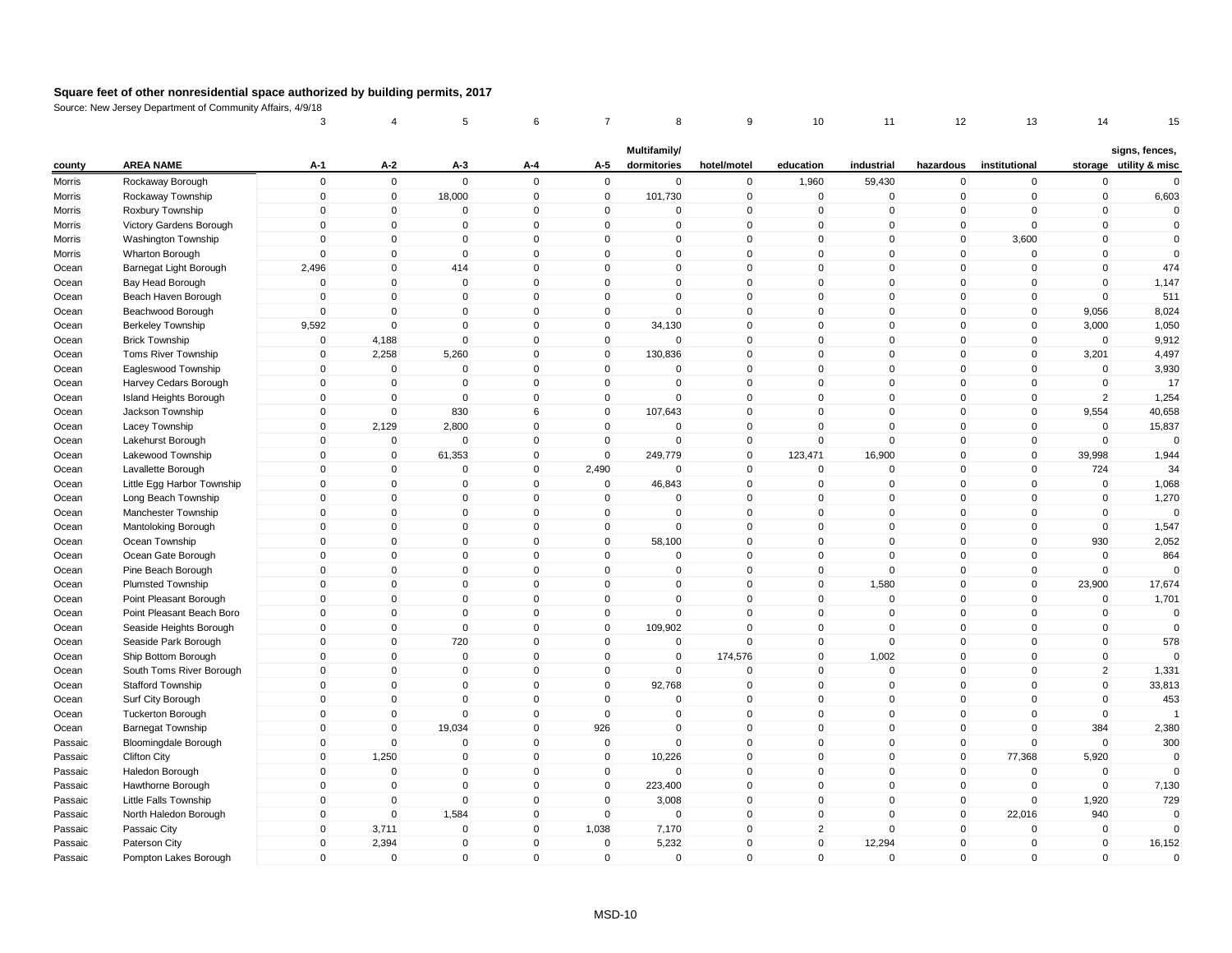|               |                             | 3           |                | 5              | 6            |              | 8                           | 9              | 10             | 11          | 12           | 13             | 14             | 15                                       |
|---------------|-----------------------------|-------------|----------------|----------------|--------------|--------------|-----------------------------|----------------|----------------|-------------|--------------|----------------|----------------|------------------------------------------|
| county        | <b>AREA NAME</b>            | $A-1$       | $A-2$          | $A-3$          | A-4          | A-5          | Multifamily/<br>dormitories | hotel/motel    | education      | industrial  | hazardous    | institutional  |                | signs, fences,<br>storage utility & misc |
| Passaic       | Prospect Park Borough       | $\mathsf 0$ | $\mathbf 0$    | $\mathbf 0$    | $\mathbf 0$  | $\mathbf 0$  | $\mathbf 0$                 | $\pmb{0}$      | $\mathbf 0$    | $\mathbf 0$ | $\mathbf 0$  | $\mathbf 0$    | $\mathbf 0$    | $\mathbf 0$                              |
| Passaic       | Ringwood Borough            | $\mathbf 0$ | $\overline{0}$ | $\mathbf 0$    | $\mathbf 0$  | $\mathbf 0$  | $\mathbf 0$                 | $\mathbf 0$    | $\mathbf 0$    | $\mathbf 0$ | $\mathbf 0$  | $\overline{0}$ | $\mathbf 0$    | 616                                      |
| Passaic       | Totowa Borough              | $\mathbf 0$ | $\mathbf{0}$   | $\mathbf 0$    | $\pmb{0}$    | 0            | 32,584                      | $\mathbf 0$    | $\mathbf 0$    | 7,902       | 1,000        | $\mathbf{0}$   | $\mathbf 0$    | 576                                      |
| Passaic       | Wanaque Borough             | $\mathbf 0$ | $\mathbf{0}$   | $\Omega$       | $\mathbf 0$  | $\mathbf 0$  | 46,213                      | $\pmb{0}$      | $\mathbf 0$    | $\mathsf 0$ | $\mathbf 0$  | $\mathbf{0}$   | $\mathbf 0$    | $\Omega$                                 |
| Passaic       | Wayne Township              | $\mathbf 0$ | $\mathbf 0$    | $\overline{0}$ | $\mathbf 0$  | $\mathbf 0$  | 92,008                      | $\mathbf 0$    | 120,000        | 70,539      | $\mathbf 0$  | 121,384        | $\mathbf 0$    | 8,898                                    |
| Passaic       | West Milford Township       | $\mathbf 0$ | $\mathbf{0}$   | 14,981         | $\mathbf 0$  | $\Omega$     | $\Omega$                    | $\mathbf 0$    | $\mathbf 0$    | $\mathbf 0$ | $\mathbf 0$  | $\mathbf 0$    | 21,616         | 12,936                                   |
| Passaic       | Woodland Park Borough       | $\Omega$    | $\mathbf 0$    | $\mathbf 0$    | $\mathbf 0$  | $\Omega$     | $\mathbf{0}$                | $\mathbf 0$    | $\mathbf 0$    | $\mathbf 0$ | $\mathbf 0$  | $\mathbf 0$    | $\mathbf 0$    | $\Omega$                                 |
| Salem         | Alloway Township            | $\mathbf 0$ | $\mathbf 0$    | 176            | $\mathbf 0$  | $\mathbf 0$  | $\mathbf 0$                 | $\mathbf 0$    | $\mathbf 0$    | $\mathbf 0$ | $\mathbf 0$  | $\mathbf 0$    | $\mathbf 0$    | 30,204                                   |
| Salem         | Elmer Borough               | $\mathbf 0$ | $\mathbf{0}$   | $\mathbf 0$    | $\mathbf{0}$ | $\Omega$     | $\mathbf{0}$                | $\mathbf 0$    | $\mathbf 0$    | $\mathbf 0$ | $\mathbf 0$  | $\mathbf{0}$   | $\mathbf 0$    | 1,104                                    |
| Salem         | Elsinboro Township          | $\mathbf 0$ | $\mathbf 0$    | 0              | $\mathbf 0$  | $\mathbf 0$  | $\mathbf 0$                 | $\mathbf 0$    | $\mathbf 0$    | $\mathbf 0$ | $\mathbf 0$  | $\mathbf 0$    | $\mathbf 0$    | 4,650                                    |
| Salem         | Lower Alloways Creek Twp    | $\Omega$    | $\mathbf 0$    | $\Omega$       | $\Omega$     | $\Omega$     | $\mathbf 0$                 | $\pmb{0}$      | 0              | $\Omega$    | $\mathbf 0$  | 6,250          | $\Omega$       | 10,093                                   |
| Salem         | Mannington Township         | $\mathbf 0$ | $\mathbf 0$    | $\mathbf 0$    | $\mathbf 0$  | $\Omega$     | $\mathbf 0$                 | $\mathbf 0$    | $\mathbf 0$    | $\mathbf 0$ | $\mathbf 0$  | $\mathbf 0$    | 8,490          | 465                                      |
| Salem         | <b>Oldmans Township</b>     | $\mathbf 0$ | $\overline{0}$ | $\mathbf 0$    | $\mathbf 0$  | $\mathbf 0$  | $\mathbf 0$                 | $\mathbf 0$    | $\mathbf 0$    | $\mathbf 0$ | $\mathbf 0$  | $\overline{0}$ | 993,526        | 5,828                                    |
| Salem         | Penns Grove Borough         | $\Omega$    | $\mathbf{0}$   | $\Omega$       | $\mathbf{0}$ | $\Omega$     | $\mathbf{0}$                | $\mathbf 0$    | $\mathbf 0$    | $\mathbf 0$ | $\mathbf 0$  | $\mathbf{0}$   | $\overline{1}$ | 230                                      |
| Salem         | Pennsville Township         | $\mathbf 0$ | 462            | $\Omega$       | $\mathbf 0$  | $\Omega$     | $\mathbf{0}$                | $\pmb{0}$      | $\mathbf 0$    | $\mathbf 0$ | $\mathbf 0$  | $\mathbf{0}$   | $\mathbf 0$    | 9,194                                    |
| Salem         | Pilesgrove Township         | 4,224       | $\mathbf 0$    | $\mathbf 0$    | $\mathbf 0$  | $\mathbf 0$  | $\mathbf 0$                 | $\mathbf 0$    | $\mathsf 0$    | $\mathbf 0$ | $\mathbf 0$  | $\mathbf 0$    | $\mathbf 0$    | 7,748                                    |
| Salem         | Pittsgrove Township         | $\mathbf 0$ | $\mathbf 0$    | $\mathbf 0$    | $\mathbf 0$  | $\mathbf 0$  | $\mathbf 0$                 | $\mathbf 0$    | $\mathbf 0$    | $\mathbf 0$ | $\mathbf 0$  | $\mathbf 0$    | $\mathbf 0$    | 71,523                                   |
| Salem         | Quinton Township            | $\mathbf 0$ | $\overline{0}$ | $\mathbf 0$    | $\mathbf 0$  | $\mathbf 0$  | $\mathbf 0$                 | $\mathbf 0$    | $\mathbf 0$    | $\mathbf 0$ | $\mathbf 0$  | $\mathbf 0$    | 6,000          | 5,089                                    |
| Salem         | Salem City                  | $\Omega$    | $\Omega$       | 0              | $\mathbf 0$  | $\Omega$     | 0                           | $\pmb{0}$      | 0              | $\mathbf 0$ | 0            | 0              | $\Omega$       | 561                                      |
| Salem         | Carneys Point Township      | $\Omega$    | $\Omega$       | $\Omega$       | $\mathbf 0$  | $\Omega$     | $\mathbf{0}$                | $\pmb{0}$      | $\mathbf 0$    | $\mathbf 0$ | $\mathbf 0$  | $\mathbf 0$    | 92,000         | 4,900                                    |
| Salem         | Upper Pittsgrove Township   | $\Omega$    | $\overline{0}$ | $\mathbf 0$    | $\mathbf 0$  | $\mathbf 0$  | $\mathbf 0$                 | $\mathbf 0$    | $\mathbf 0$    | $\mathbf 0$ | $\mathbf 0$  | $\mathbf 0$    | 9,120          | 35,897                                   |
| Salem         | Woodstown Borough           | $\Omega$    | 0              | $\Omega$       | $\mathbf{0}$ | $\Omega$     | $\mathbf{0}$                | $\mathbf 0$    | $\mathbf 0$    | $\Omega$    | 0            | $\mathbf{0}$   | $\mathbf 0$    | 900                                      |
| Somerset      | <b>Bedminster Township</b>  | $\mathbf 0$ | $\mathbf 0$    | $\mathbf 0$    | $\mathbf{0}$ | $\Omega$     | $\mathbf{0}$                | $\mathbf{0}$   | $\mathbf 0$    | $\mathbf 0$ | $\mathbf 0$  | $\mathbf 0$    | 33,048         | 2,831                                    |
| Somerset      | <b>Bernards Township</b>    | 21,981      | 3,908          | 29,889         | $\mathbf 0$  | 0            | $\mathbf 0$                 | $\mathbf 0$    | $\Omega$       | $\mathbf 0$ | $\mathbf 0$  | 58,562         | 351,395        | 4,918                                    |
| Somerset      | Bernardsville Borough       | $\mathsf 0$ | $\mathbf 0$    | $\mathbf 0$    | $\mathbf{0}$ | $\Omega$     | $\mathbf{0}$                | $\mathbf 0$    | $\mathbf 0$    | $\mathbf 0$ | $\mathbf 0$  | $\mathbf 0$    | $\mathbf 0$    | 6,770                                    |
| Somerset      | Bound Brook Borough         | $\mathbf 0$ | $\mathbf 0$    | $\mathbf 0$    | $\mathbf 0$  | $\mathbf 0$  | $\mathbf 0$                 | $\mathbf 0$    | 3,575          | $\mathsf 0$ | $\mathbf 0$  | $\mathbf 0$    | $\mathbf 0$    | $\Omega$                                 |
| Somerset      | <b>Branchburg Township</b>  | $\mathbf 0$ | $\mathbf 0$    | 0              | $\mathbf 0$  | $\mathbf 0$  | 53,833                      | 63,953         | $\mathbf 0$    | 27,346      | $\mathbf 0$  | $\mathbf 0$    | $\mathbf 0$    | 16,517                                   |
| Somerset      | <b>Bridgewater Township</b> | $\Omega$    | $\Omega$       | $\mathbf 0$    | $\mathbf{0}$ | $\Omega$     | $\mathbf{0}$                | 19,379         | 2,159          | 3,025       | $\mathbf 0$  | 69,269         | 1,250          | 392                                      |
| Somerset      | Far Hills Borough           | $\mathsf 0$ | $\overline{0}$ | $\mathbf 0$    | $\mathbf 0$  | $\mathbf 0$  | $\mathbf 0$                 | $\pmb{0}$      | $\mathbf 0$    | $\mathbf 0$ | $\mathbf 0$  | $\mathbf 0$    | $\mathbf 0$    | $\Omega$                                 |
| Somerset      | Franklin Township           | $\Omega$    | 1              | 5,000          | $\mathbf 0$  | 248          | 68,265                      | $\mathbf 0$    | 231            | $\mathbf 0$ | $\mathbf 0$  | $\mathbf 0$    | 2,776          | 30,301                                   |
| Somerset      | Green Brook Township        | $\mathbf 0$ | $\mathbf 0$    | $\mathbf 0$    | $\mathbf 0$  | $\mathbf 0$  | $\Omega$                    | $\mathbf 0$    | 0              | $\mathbf 0$ | $\mathbf 0$  | $\mathbf 0$    | $\mathbf 0$    |                                          |
| Somerset      | Hillsborough Township       | $\Omega$    | 1,851          | $\mathbf 0$    | $\mathbf{0}$ | $\mathbf 0$  | 161,346                     | $\mathbf 0$    | $\mathbf 0$    | 6,000       | $\mathbf 0$  | 8,531          | 11,592         | 3,143                                    |
| Somerset      | Manville Borough            | $\mathsf 0$ | $\mathbf 0$    | $\mathbf 0$    | $\mathbf 0$  | $\mathbf 0$  | $\mathbf 0$                 | $\mathbf 0$    | $\mathbf 0$    | $\mathsf 0$ | $\mathbf 0$  | $\mathbf 0$    | $\mathbf 0$    | $\Omega$                                 |
| Somerset      | Millstone Borough           | $\mathbf 0$ | $\mathbf 0$    | $\mathbf 0$    | $\mathbf{0}$ | $\mathbf 0$  | $\mathbf 0$                 | $\mathbf 0$    | $\mathbf 0$    | $\mathbf 0$ | $\mathbf 0$  | $\mathbf 0$    | $\mathbf 0$    | $\Omega$                                 |
| Somerset      | Montgomery Township         | 0           | $\mathbf 0$    | 0              | $\mathbf 0$  | 0            | 66,250                      | $\mathbf 0$    | 945            | $\mathbf 0$ | $\mathbf 0$  | 0              | $\pmb{0}$      | 7,751                                    |
| Somerset      | North Plainfield Borough    | $\Omega$    | 7,337          | $\Omega$       | $\mathbf{0}$ | $\mathbf{0}$ | 21,459                      | $\mathbf 0$    | 30,235         | $\Omega$    | $\mathbf{0}$ | $\mathbf{0}$   | $\mathbf 0$    | $\mathbf 0$                              |
| Somerset      | Peapack and Gladstone Borou | $\mathbf 0$ | $\overline{0}$ | $\mathbf 0$    | $\mathbf 0$  | $\mathbf 0$  | $\mathbf 0$                 | $\mathbf 0$    | $\mathbf 0$    | $\mathbf 0$ | $\mathbf 0$  | $\mathbf 0$    | $\mathbf 0$    | $\mathbf 0$                              |
| Somerset      | Raritan Borough             | $\mathbf 0$ | $\mathbf 0$    | $\mathbf 0$    | $\mathbf 0$  | $\mathbf 0$  | $\mathbf 0$                 | $\pmb{0}$      | $\overline{1}$ | $\mathbf 0$ | $\mathbf 0$  | $\mathbf 0$    | $\mathbf 0$    | $\Omega$                                 |
| Somerset      | Rocky Hill Borough          | $\Omega$    | $\mathbf 0$    | $\mathbf 0$    | $\mathbf{0}$ | $\Omega$     | $\mathbf 0$                 | $\mathbf 0$    | $\mathbf 0$    | $\mathbf 0$ | $\mathbf{0}$ | $\mathbf{0}$   | $\mathbf 0$    | 1,072                                    |
| Somerset      | Somerville Borough          | $\mathbf 0$ | $\mathbf 0$    | 5,000          | $\mathbf 0$  | $\mathbf 0$  | 78,139                      | $\mathbf 0$    | $\mathbf 0$    | $\mathbf 0$ | $\mathbf 0$  | $\mathbf 0$    | $\mathbf 0$    | 646                                      |
| Somerset      | South Bound Brook Boro      | $\mathbf 0$ | $\mathbf{0}$   | $\mathbf{0}$   | $\mathbf{0}$ | $\Omega$     | $\mathbf{0}$                | $\mathbf{0}$   | $\mathbf 0$    | $\Omega$    | $\mathbf{0}$ | $\mathbf{0}$   | 1,620          | $\Omega$                                 |
| Somerset      | Warren Township             | $\mathbf 0$ | $\mathbf 0$    | $\mathbf 0$    | 719          | $\mathbf 0$  | $\mathbf 0$                 | $\mathbf 0$    | $\mathbf 0$    | $\mathbf 0$ | $\mathbf 0$  | $\mathbf 0$    | $\mathbf 0$    | 11,812                                   |
| Somerset      | Watchung Borough            | $\mathbf 0$ | $\mathbf 0$    | $\mathbf 0$    | $\mathbf 0$  | $\mathbf 0$  | $\mathbf 0$                 | $\mathbf 0$    | $\mathbf 0$    | $\mathbf 0$ | $\mathbf 0$  | $\mathbf 0$    | $\mathbf 0$    | 2,592                                    |
| Sussex        | Andover Borough             | $\mathbf 0$ | $\mathbf 0$    | $\mathbf 0$    | $\mathbf 0$  | $\Omega$     | $\mathbf 0$                 | $\pmb{0}$      | $\mathbf 0$    | $\mathbf 0$ | $\mathbf 0$  | $\mathbf 0$    | $\mathbf 0$    | 1,800                                    |
| <b>Sussex</b> | Andover Township            | $\mathbf 0$ | $\mathbf 0$    | $\mathbf 0$    | $\mathbf 0$  | $\mathbf 0$  | $\mathbf 0$                 | $\mathbf 0$    | $\mathbf 0$    | $\mathbf 0$ | $\mathbf 0$  | $\mathbf 0$    | $\mathbf 0$    | 9,154                                    |
| Sussex        | <b>Branchville Borough</b>  | $\mathbf 0$ | $\mathbf 0$    | $\mathbf 0$    | $\mathbf 0$  | $\Omega$     | $\mathbf 0$                 | $\overline{0}$ | $\mathbf 0$    | $\mathbf 0$ | $\mathbf 0$  | $\mathbf 0$    | $\mathbf 0$    | $\mathbf 0$                              |
| Sussex        | <b>Byram Township</b>       | $\Omega$    | $\mathbf{0}$   | 0              | $\mathbf{0}$ | $\Omega$     | $\mathbf{0}$                | $\pmb{0}$      | $\mathbf 0$    | $\mathbf 0$ | $\mathbf 0$  | $\mathbf{0}$   | $\mathbf 0$    | 3,032                                    |
| Sussex        | Frankford Township          | $\Omega$    | $\mathbf{0}$   | $\mathbf{0}$   | $\mathbf{0}$ | 1,920        | $\mathbf{0}$                | $\mathbf 0$    | $\mathbf{0}$   | $\Omega$    | $\mathbf{0}$ | $\mathbf{0}$   | $\overline{1}$ | 6,011                                    |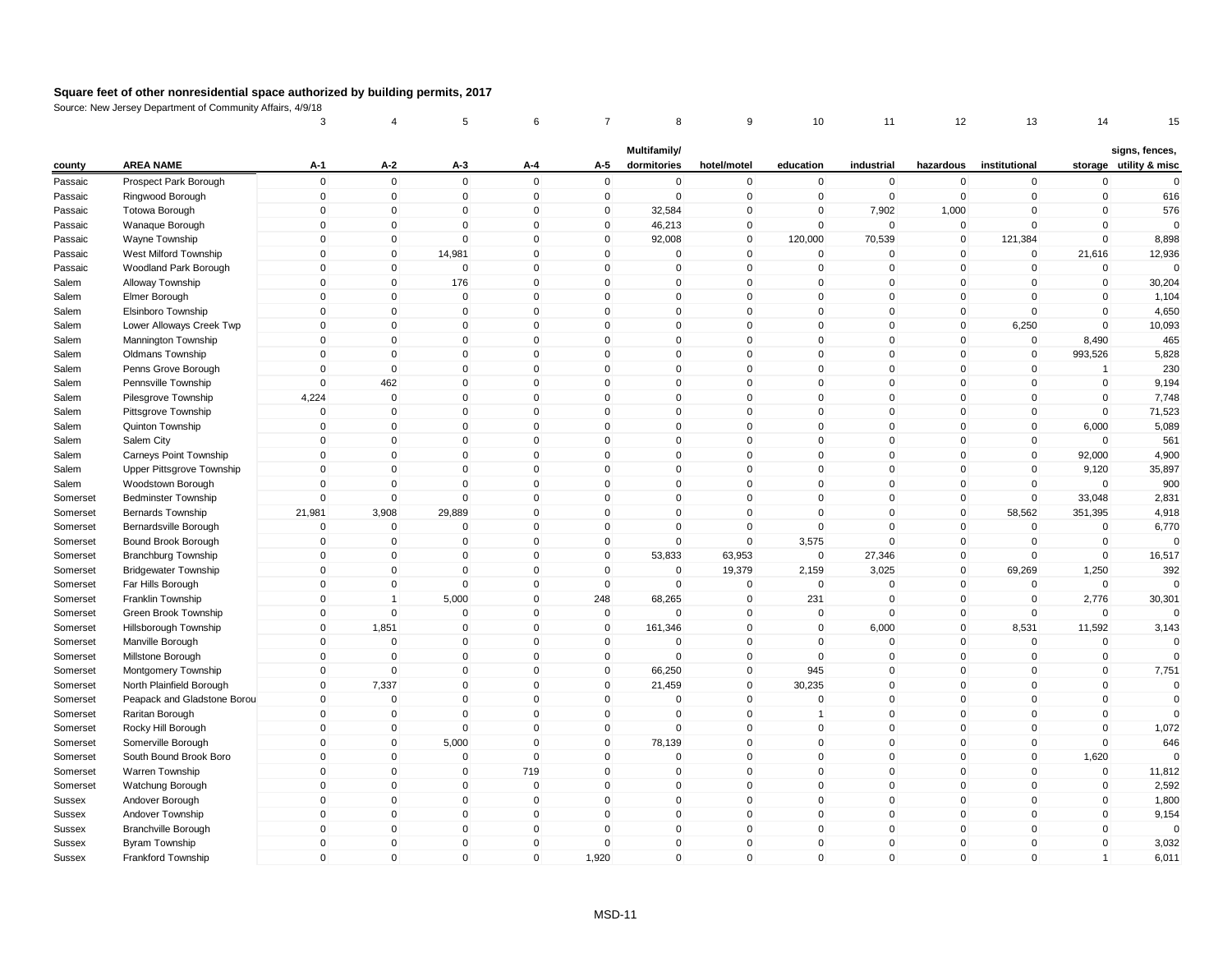|               |                            | 3           | 4              | 5           | 6            | 7            | 8                           | 9              | 10             | 11          | 12           | 13             | 14             | 15                                       |
|---------------|----------------------------|-------------|----------------|-------------|--------------|--------------|-----------------------------|----------------|----------------|-------------|--------------|----------------|----------------|------------------------------------------|
| county        | <b>AREA NAME</b>           | $A-1$       | $A-2$          | $A-3$       | A-4          | A-5          | Multifamily/<br>dormitories | hotel/motel    | education      | industrial  | hazardous    | institutional  |                | signs, fences,<br>storage utility & misc |
| Sussex        | Franklin Borough           | $\mathsf 0$ | $\mathbf 0$    | $\mathbf 0$ | $\mathbf 0$  | $\mathbf 0$  | $\mathbf 0$                 | $\pmb{0}$      | $\mathbf 0$    | $\mathbf 0$ | $\mathbf 0$  | $\mathbf 0$    | $\mathbf 0$    | 2,924                                    |
| Sussex        | Fredon Township            | $\mathsf 0$ | 1,656          | $\mathbf 0$ | $\mathbf 0$  | $\mathbf 0$  | $\mathbf 0$                 | $\mathbf 0$    | $\mathbf 0$    | $\mathbf 0$ | $\mathbf 0$  | $\overline{0}$ | 640            | 5,693                                    |
| Sussex        | Green Township             | $\mathbf 0$ | $\mathbf{0}$   | 48,646      | $\pmb{0}$    | $\Omega$     | 0                           | $\mathbf 0$    | 0              | 144         | 0            | 0              | 3,024          | 35,888                                   |
| Sussex        | Hamburg Borough            | $\mathsf 0$ | $\mathbf 0$    | $\mathbf 0$ | $\mathbf 0$  | $\mathbf{0}$ | $\mathbf{0}$                | $\pmb{0}$      | $\mathbf 0$    | $\mathbf 0$ | $\mathbf{0}$ | $\mathbf 0$    | $\mathbf 0$    | 1,066                                    |
| Sussex        | Hampton Township           | $\mathbf 0$ | $\overline{0}$ | $\mathbf 0$ | $\mathbf 0$  | $\mathbf 0$  | $\mathbf 0$                 | $\mathbf 0$    | $\mathbf 0$    | $\mathbf 0$ | $\mathbf 0$  | $\mathbf 0$    | $\mathbf 0$    | 14,354                                   |
| <b>Sussex</b> | Hardyston Township         | $\mathsf 0$ | $\mathbf 0$    | 8,964       | $\mathbf{0}$ | $\mathbf{0}$ | $\mathbf{0}$                | $\mathbf 0$    | $\mathbf 0$    | $\mathbf 0$ | $\mathbf 0$  | $\mathbf{0}$   | $\mathbf 0$    | 2,680                                    |
| Sussex        | Hopatcong Borough          | $\Omega$    | $\mathbf 0$    | $\mathbf 0$ | $\mathbf 0$  | $\Omega$     | 34,722                      | $\mathbf 0$    | $\mathbf 0$    | $\mathbf 0$ | $\mathbf 0$  | $\mathbf 0$    | 11,850         | 13,389                                   |
| Sussex        | Lafayette Township         | $\mathsf 0$ | $\mathbf 0$    | 0           | $\mathbf 0$  | $\mathbf 0$  | 0                           | $\mathbf 0$    | $\mathbf 0$    | $\mathbf 0$ | $\mathbf 0$  | $\mathbf 0$    | 4,110          | 4,462                                    |
| Sussex        | Montague Township          | $\mathsf 0$ | $\mathbf{0}$   | $\mathbf 0$ | $\mathbf{0}$ | $\Omega$     | $\mathbf 0$                 | $\mathbf 0$    | $\mathbf 0$    | $\mathbf 0$ | $\mathbf 0$  | $\mathbf 0$    | $\mathbf 0$    | $\mathbf 0$                              |
| Sussex        | Newton Town                | $\pmb{0}$   | 2,045          | 0           | $\mathbf 0$  | $\mathbf 0$  | $\mathbf 0$                 | $\mathbf 0$    | $\mathbf 0$    | 10,153      | $\mathbf 0$  | $\mathbf 0$    | $\mathbf 0$    | 1,056                                    |
| Sussex        | Ogdensburg Borough         | 0           | $\mathbf 0$    | $\Omega$    | $\mathbf 0$  | $\Omega$     | $\mathbf 0$                 | $\pmb{0}$      | 0              | $\mathbf 0$ | 0            | $\mathbf 0$    | $\mathbf 0$    | 1,153                                    |
| Sussex        | Sandyston Township         | $\mathsf 0$ | $\mathbf{0}$   | $\mathbf 0$ | $\mathbf 0$  | $\mathbf 0$  | $\mathbf 0$                 | $\mathbf 0$    | $\mathbf 0$    | $\mathbf 0$ | $\mathbf 0$  | $\overline{0}$ | $\mathbf 0$    | 960                                      |
| Sussex        | Sparta Township            | $\mathsf 0$ | 229            | $\mathbf 0$ | $\mathbf 0$  | $\mathbf 0$  | $\mathbf 0$                 | $\mathbf 0$    | 4,169          | $\mathbf 0$ | $\mathbf 0$  | $\mathbf 0$    | 28,000         | 3,860                                    |
| Sussex        | Stanhope Borough           | $\Omega$    | $\overline{0}$ | $\mathbf 0$ | $\mathbf{0}$ | $\Omega$     | $\mathbf 0$                 | $\mathbf 0$    | $\mathbf 0$    | $\mathbf 0$ | $\mathbf 0$  | $\mathbf{0}$   | $\mathbf 0$    | $\Omega$                                 |
| Sussex        | Stillwater Township        | $\mathsf 0$ | $\Omega$       | $\mathbf 0$ | $\mathbf{0}$ | $\Omega$     | $\mathbf{0}$                | 1,150          | 268            | $\mathbf 0$ | $\mathbf 0$  | $\mathbf 0$    | $\mathbf 0$    | 6,876                                    |
| Sussex        | Sussex Borough             | $\mathsf 0$ | $\overline{0}$ | $\mathbf 0$ | $\mathbf 0$  | $\mathbf 0$  | $\mathbf 0$                 | $\mathbf 0$    | $\mathbf 0$    | $\mathbf 0$ | $\mathbf 0$  | $\mathbf 0$    | $\mathbf 0$    | 900                                      |
| <b>Sussex</b> | Vernon Township            | $\mathsf 0$ | 4,870          | $\mathbf 0$ | $\mathbf 0$  | $\mathbf 0$  | $\mathbf 0$                 | $\mathbf 0$    | $\mathsf 0$    | $\mathbf 0$ | $\mathbf 0$  | $\mathbf 0$    | 9,216          | 11,263                                   |
| Sussex        | Walpack Township           | $\mathsf 0$ | $\overline{0}$ | $\mathbf 0$ | $\mathbf 0$  | $\mathbf 0$  | $\mathbf 0$                 | $\mathbf 0$    | $\mathbf 0$    | $\mathbf 0$ | $\mathbf 0$  | $\mathbf 0$    | $\mathbf 0$    | $\Omega$                                 |
| Sussex        | Wantage Township           | 0           | $\mathbf 0$    | 0           | $\mathbf 0$  | 0            | 56,289                      | $\pmb{0}$      | 0              | $\mathbf 0$ | 0            | $\mathbf 0$    | 3,968          | 32,710                                   |
| Union         | Berkeley Heights Township  | $\mathbf 0$ | 346            | $\mathbf 0$ | $\mathbf 0$  | $\mathbf{0}$ | $\mathbf 0$                 | 2,203          | $\mathbf 0$    | $\mathbf 0$ | $\mathbf 0$  | $\mathbf{0}$   | $\mathbf 0$    | $\mathbf 0$                              |
| Union         | Clark Township             | $\mathbf 0$ | $\mathbf 0$    | $\mathbf 0$ | $\mathbf 0$  | $\mathbf 0$  | $\mathbf 0$                 | $\mathbf 0$    | $\mathbf 0$    | $\mathbf 0$ | $\mathbf 0$  | $\mathbf 0$    | $\mathbf 0$    | $\mathbf 0$                              |
| Union         | Cranford Township          | $\mathbf 0$ | 446            | $\Omega$    | $\mathbf{0}$ | $\mathbf{0}$ | $\Omega$                    | $\Omega$       | 0              | $\mathbf 0$ | 0            | $\mathbf{0}$   | $\Omega$       | 264                                      |
| Union         | Elizabeth City             | $\Omega$    | 8,016          | $\Omega$    | $\mathbf{0}$ | $\Omega$     | 59,736                      | $\pmb{0}$      | $\mathbf 0$    | 494,262     | $\mathbf 0$  | $\mathbf{0}$   | 209,800        | 1,310                                    |
| Union         | Fanwood Borough            | $\mathsf 0$ | $\mathbf 0$    | 0           | $\mathbf 0$  | 0            | 8,192                       | $\mathbf 0$    | $\mathbf 0$    | $\mathbf 0$ | 0            | $\mathbf 0$    | 890            | 519                                      |
| Union         | Garwood Borough            | $\mathsf 0$ | $\mathbf 0$    | $\mathbf 0$ | $\mathbf{0}$ | $\Omega$     | 4,180                       | $\mathbf 0$    | $\mathbf{0}$   | $\mathbf 0$ | $\mathbf 0$  | $\mathbf 0$    | $\mathbf 0$    | 280                                      |
| Union         | Hillside Township          | $\mathsf 0$ | $\mathbf 0$    | 0           | $\mathbf 0$  | $\mathbf 0$  | $\mathbf 0$                 | $\mathbf 0$    | $\mathbf 0$    | $\mathbf 0$ | $\mathbf 0$  | $\mathbf 0$    | $\mathbf 0$    | 471                                      |
| Union         | Kenilworth Borough         | $\mathsf 0$ | $\mathbf 0$    | $\mathbf 0$ | $\mathbf 0$  | $\mathbf 0$  | $\mathbf 0$                 | $\mathbf 0$    | $\mathbf 0$    | $\mathbf 0$ | $\mathbf 0$  | $\mathbf 0$    | $\mathbf 0$    | $\Omega$                                 |
| Union         | <b>Linden City</b>         | $\Omega$    | $\Omega$       | $\mathbf 0$ | $\mathbf{0}$ | $\mathbf 0$  | 38,032                      | $\mathbf 0$    | $\mathbf 0$    | 167         | $\mathbf 0$  | $\mathbf{0}$   | 448            | 9,714                                    |
| Union         | Mountainside Borough       | $\mathbf 0$ | $\overline{0}$ | $\mathbf 0$ | $\mathbf 0$  | $\mathbf 0$  | $\mathbf 0$                 | $\overline{0}$ | $\mathbf 0$    | $\mathbf 0$ | $\mathbf 0$  | 113,557        | $\mathbf 0$    | 1,416                                    |
| Union         | New Providence Borough     | $\Omega$    | $\mathbf 0$    | $\mathbf 0$ | $\mathbf 0$  | $\mathbf 0$  | 311,531                     | $\overline{0}$ | 2,363          | 1,200       | $\mathbf 0$  | $\mathbf 0$    | 1,350          | 832                                      |
| Union         | <b>Plainfield City</b>     | $\mathbf 0$ | $\mathbf 0$    | $\Omega$    | $\mathbf 0$  | $\mathbf 0$  | 269,815                     | $\mathbf 0$    | $\mathbf 0$    | $\mathbf 0$ | 2,448        | $\mathbf 0$    | $\mathbf 0$    | $\mathbf 0$                              |
| Union         | Rahway City                | $\mathbf 0$ | $\mathbf 0$    | $\mathbf 0$ | $\mathbf{0}$ | $\mathbf 0$  | 135,334                     | $\mathbf 0$    | $\mathsf 0$    | $\mathbf 0$ | 0            | $\mathbf{0}$   | $\mathbf 0$    | $\mathbf 0$                              |
| Union         | Roselle Borough            | $\mathsf 0$ | $\mathbf 0$    | 31,111      | $\mathbf 0$  | $\mathbf 0$  | $\mathbf 0$                 | $\mathbf 0$    | $\mathsf 0$    | $\mathbf 0$ | $\mathbf 0$  | $\mathbf 0$    | $\mathbf 0$    | $\Omega$                                 |
| Union         | Roselle Park Borough       | $\mathbf 0$ | $\mathbf 0$    | $\mathbf 0$ | $\mathbf 0$  | $\mathbf 0$  | $\mathbf 0$                 | $\mathbf 0$    | $\mathbf 0$    | $\mathbf 0$ | $\mathbf 0$  | $\mathbf 0$    | $\mathbf 0$    | $\Omega$                                 |
| Union         | Scotch Plains Township     | 0           | 0              | 20,490      | $\mathbf 0$  | 0            | $\mathbf 0$                 | $\mathbf 0$    | 0              | 2,506       | 0            | $\mathbf 0$    | $\pmb{0}$      | 2,684                                    |
| Union         | Springfield Township       | $\mathbf 0$ | $\mathbf 0$    | 10,618      | $\mathbf{0}$ | $\mathbf{0}$ | $\mathbf{0}$                | $\mathbf 0$    | $\mathbf 0$    | $\mathbf 0$ | $\mathbf{0}$ | 10,150         | $\mathbf 0$    | 1,546                                    |
| Union         | Summit City                | $\mathbf 0$ | 2,202          | 15,750      | $\mathbf 0$  | $\mathbf 0$  | 9,896                       | $\mathbf 0$    | $\mathbf 0$    | $\mathbf 0$ | $\mathbf 0$  | $\mathbf 0$    | $\mathbf 0$    | 1,186                                    |
| Union         | Union Township             | $\mathsf 0$ | 507            | 1,522       | $\mathbf 0$  | $\mathbf 0$  | 112,560                     | $\mathbf 0$    | $\overline{2}$ | $\mathbf 0$ | $\mathbf 0$  | $\mathbf{1}$   | 988            | 1,868                                    |
| Union         | Westfield Town             | $\Omega$    | $\overline{0}$ | 585         | $\mathbf 0$  | $\Omega$     | 21,997                      | $\mathbf 0$    | $\mathbf 0$    | $\mathbf 0$ | $\mathbf 0$  | $\mathbf{0}$   | $\mathbf 0$    | 4,772                                    |
| Union         | Winfield Township          | $\mathsf 0$ | $\mathbf 0$    | $\mathbf 0$ | $\mathbf 0$  | $\mathbf 0$  | 0                           | $\mathbf 0$    | $\mathbf 0$    | $\mathsf 0$ | $\mathbf 0$  | $\mathbf 0$    | $\mathbf 0$    | $\Omega$                                 |
| Warren        | Allamuchy Township         | $\mathbf 0$ | $\mathbf{0}$   | $\Omega$    | $\mathbf{0}$ | $\Omega$     | $\mathbf{0}$                | $\mathbf{0}$   | $\mathbf 0$    | $\Omega$    | $\mathbf{0}$ | $\mathbf{0}$   | $\mathbf 0$    | 1,889                                    |
| Warren        | Alpha Borough              | $\mathsf 0$ | $\mathbf 0$    | $\mathbf 0$ | $\mathbf 0$  | $\mathbf 0$  | $\mathbf 0$                 | $\mathbf 0$    | $\mathbf 0$    | $\mathbf 0$ | $\mathbf 0$  | $\mathbf 0$    | $\mathbf 0$    | 1,803                                    |
| Warren        | <b>Belvidere Town</b>      | $\mathbf 0$ | $\mathbf 0$    | $\mathbf 0$ | $\mathbf 0$  | $\mathbf 0$  | $\mathbf 0$                 | $\mathbf 0$    | $\mathbf 0$    | $\mathbf 0$ | $\mathbf 0$  | $\mathbf 0$    | $\pmb{0}$      | $\mathbf 0$                              |
| Warren        | <b>Blairstown Township</b> | $\mathbf 0$ | 1              | $\mathbf 0$ | $\mathbf 0$  | $\mathbf 0$  | $\mathbf 0$                 | $\pmb{0}$      | $\overline{2}$ | 4,028       | $\mathbf 0$  | $\mathbf 0$    | $\mathbf 0$    | 4,672                                    |
| Warren        | Franklin Township          | $\mathsf 0$ | $\mathbf 0$    | $\mathbf 0$ | $\mathbf 0$  | $\mathbf 0$  | $\mathbf 0$                 | $\mathbf 0$    | $\mathbf 0$    | $\mathbf 0$ | $\mathbf 0$  | $\mathbf 0$    | $\overline{1}$ | 6                                        |
| Warren        | Frelinghuysen Township     | $\mathbf 0$ | $\mathbf 0$    | $\mathbf 0$ | $\mathbf 0$  | $\mathbf 0$  | $\mathbf 0$                 | $\overline{0}$ | $\mathbf 0$    | $\mathbf 0$ | $\mathbf 0$  | $\mathbf 0$    | 69             | 3,120                                    |
| Warren        | Greenwich Township         | $\mathbf 0$ | $\mathbf{0}$   | 0           | $\mathbf{0}$ | $\Omega$     | $\mathbf{0}$                | $\pmb{0}$      | $\mathbf 0$    | $\mathbf 0$ | $\mathbf 0$  | $\mathbf{0}$   | $\mathbf 0$    | 6,362                                    |
| Warren        | Hackettstown Town          | $\Omega$    | $\mathbf{0}$   | $\mathbf 0$ | $\mathbf 0$  | $\Omega$     | $\mathbf{0}$                | $\mathbf 0$    | $\mathbf{0}$   | $\mathbf 0$ | $\mathbf 0$  | $\mathbf{0}$   | $\mathbf 0$    | 7,736                                    |